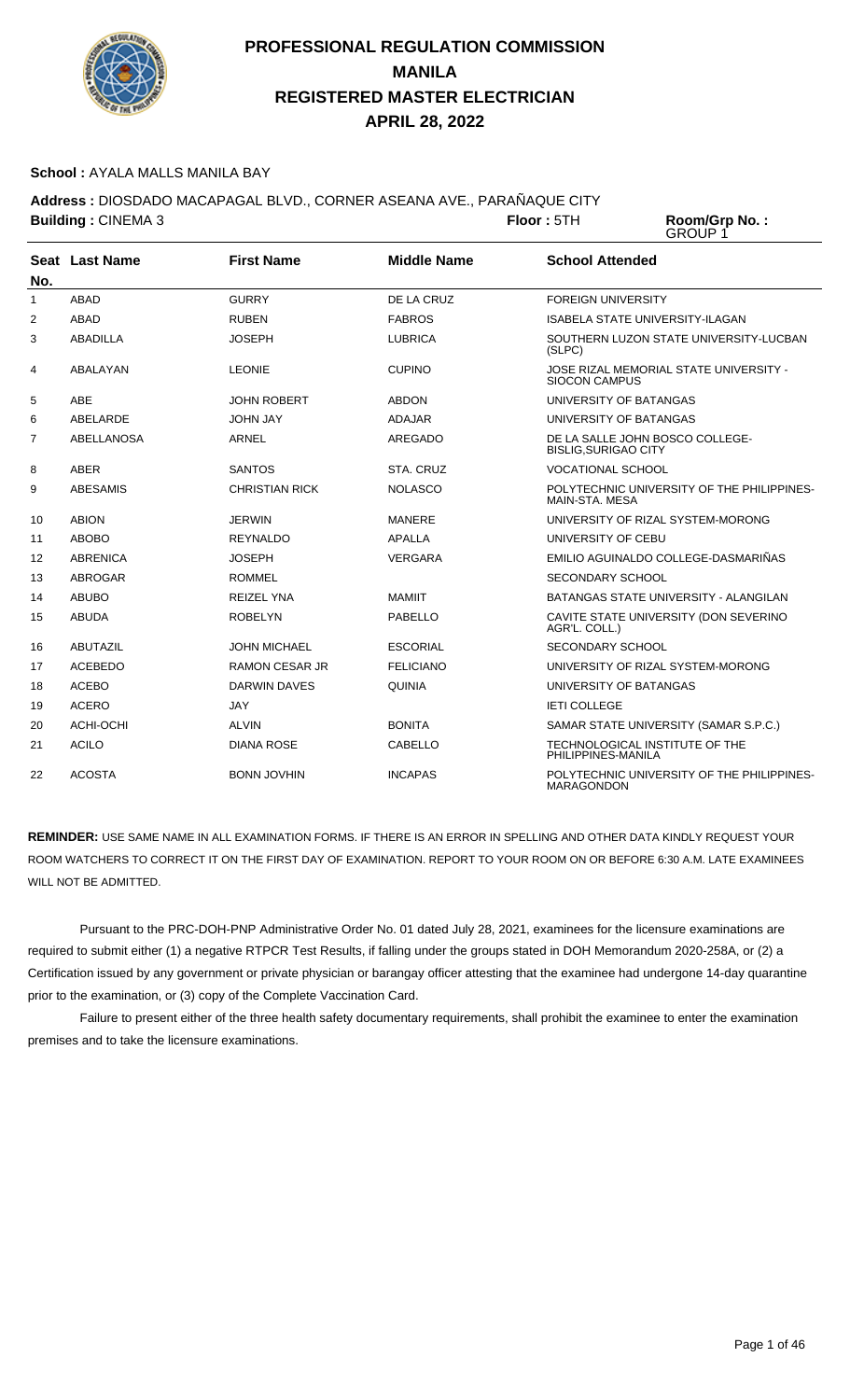

#### School : AYALA MALLS MANILA BAY

**Address :** DIOSDADO MACAPAGAL BLVD., CORNER ASEANA AVE., PARAÑAQUE CITY **Building : CINEMA 3 Floor : 5TH** 

Room/Grp No.:<br>GROUP 2

| No.            | Seat Last Name   | <b>First Name</b>          | <b>Middle Name</b>      | <b>School Attended</b>                                       |
|----------------|------------------|----------------------------|-------------------------|--------------------------------------------------------------|
| $\mathbf{1}$   | <b>ADAYA</b>     | <b>RONNIEL</b>             | <b>DELA CRUZ</b>        | DON BOSCO TECHNICAL COLLEGE-<br><b>MANDALUYONG</b>           |
| 2              | <b>ADORA</b>     | <b>ANTHONY</b>             | <b>PAJANTOY</b>         | UNIVERSITY OF EASTERN PHILIPPINES-LAOANG<br>CAMPUS           |
| 3              | <b>AGILLON</b>   | <b>CYRUS CRISER</b>        | <b>PANOPIO</b>          | MINDORO STATE COLLEGE OF AGRICULTURE &<br>TECHNOLOGY-CALAPAN |
| 4              | <b>AGRAO</b>     | <b>KAREN</b>               | <b>CASTILLO</b>         | BATANGAS STATE UNIVERSITY - ALANGILAN                        |
| 5              | <b>AGUAS</b>     | <b>RICHARD ALBERT</b>      | MACAPAGAL               | TECHNOLOGICAL INSTITUTE OF THE<br>PHILIPPINES-MANILA         |
| 6              | <b>AGUILA</b>    | JOAQUIN MIGUEL             | <b>UMALI</b>            | MAPUA UNIVERSITY (FOR M.I.T.) - MANILA                       |
| $\overline{7}$ | <b>AGUILAR</b>   | <b>JOHN MARTIN</b>         | <b>ANGELES</b>          | TECHNOLOGICAL UNIVERSITY OF THE<br>PHILIPPINES-MANILA        |
| 8              | <b>AGUION</b>    | <b>ROMEO</b>               | DAG-AY                  | <b>GUZMAN INSTITUTE OF TECHNOLOGY</b>                        |
| 9              | <b>ALAYU</b>     | <b>JEYVE KAM</b>           | CAYANAN                 | PALAWAN STATE UNIVERSITY-P. PRINCESA                         |
| 10             | <b>ALBERTO</b>   | <b>GLENNFREY</b>           | <b>SAN BUENAVENTURA</b> | <b>BATANGAS STATE UNIVERSITY-ARASOF-</b><br><b>NASUGBU</b>   |
| 11             | <b>ALBIOR</b>    | <b>CHARLES JHOSUA</b>      | <b>PANGANIBAN</b>       | UNIVERSITY OF PERPETUAL HELP SYSTEM-<br>LAGUNA               |
| 12             | <b>ALCANTARA</b> | <b>JED PHILLIP</b>         | LANSANGAN               | <b>BATANGAS STATE UNIVERSITY - ALANGILAN</b>                 |
| 13             | <b>ALCANTARA</b> | <b>MARIE CHRISTINE JOY</b> | <b>AGAS</b>             | <b>ADAMSON UNIVERSITY</b>                                    |
| 14             | <b>ALCANTARA</b> | <b>MARNY</b>               | <b>CUSTODIO</b>         | UNIVERSITY OF RIZAL SYSTEM-TANAY                             |
| 15             | <b>ALCAZAR</b>   | <b>JOHN LHENDEL</b>        | <b>MENDOZA</b>          | CAVITE STATE UNIVERSITY (DON SEVERINO<br>AGR'L. COLL.)       |
| 16             | <b>ALIDON</b>    | <b>DAVID</b>               | <b>CABAGTONG</b>        | BULACAN STATE UNIVERSITY (for.BCAT)-<br><b>MALOLOS</b>       |
| 17             | <b>ALISCAD</b>   | <b>EZEKIEL TIMOTHY</b>     | <b>SABALE</b>           | TECHNOLOGICAL UNIVERSITY OF THE<br>PHILIPPINES-MANILA        |
| 18             | <b>ALOLOD</b>    | <b>ALDRIN JR</b>           | <b>BUNGALSO</b>         | PALAWAN STATE UNIVERSITY-P. PRINCESA                         |
| 19             | <b>ALOLOD</b>    | <b>CLINT EL ROI</b>        | <b>BUNGALSO</b>         | PALAWAN STATE UNIVERSITY-P. PRINCESA                         |
| 20             | <b>ALVA</b>      | <b>MARK KENNITH</b>        | <b>ABUEL</b>            | <b>SECONDARY SCHOOL</b>                                      |

**REMINDER:** USE SAME NAME IN ALL EXAMINATION FORMS. IF THERE IS AN ERROR IN SPELLING AND OTHER DATA KINDLY REQUEST YOUR ROOM WATCHERS TO CORRECT IT ON THE FIRST DAY OF EXAMINATION. REPORT TO YOUR ROOM ON OR BEFORE 6:30 A.M. LATE EXAMINEES WILL NOT BE ADMITTED.

 Pursuant to the PRC-DOH-PNP Administrative Order No. 01 dated July 28, 2021, examinees for the licensure examinations are required to submit either (1) a negative RTPCR Test Results, if falling under the groups stated in DOH Memorandum 2020-258A, or (2) a Certification issued by any government or private physician or barangay officer attesting that the examinee had undergone 14-day quarantine prior to the examination, or (3) copy of the Complete Vaccination Card.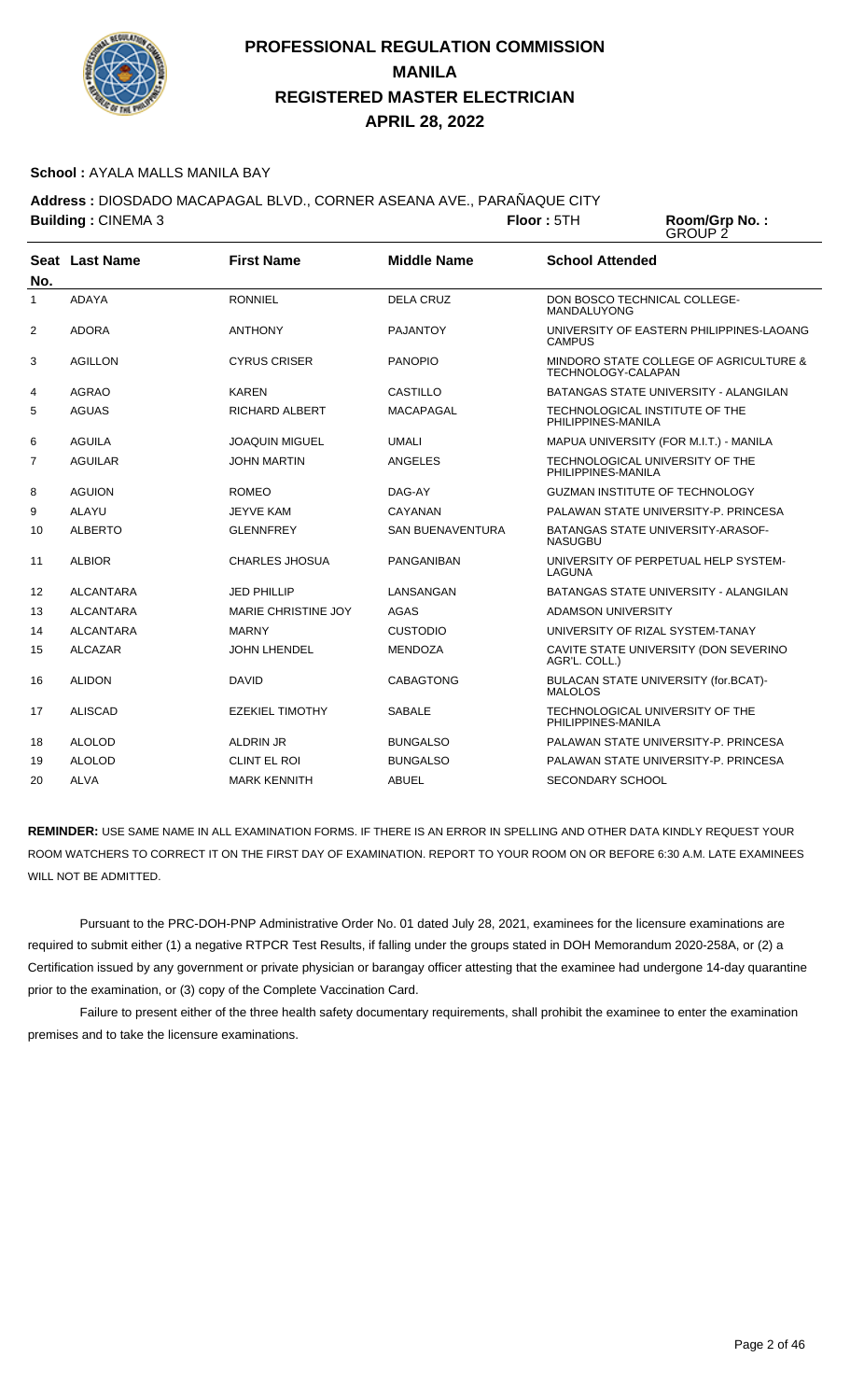

#### **School :** AYALA MALLS MANILA BAY

**Address :** DIOSDADO MACAPAGAL BLVD., CORNER ASEANA AVE., PARAÑAQUE CITY **Building : CINEMA 3 Floor : 5TH** 

Room/Grp No.:<br>GROUP 3

| No.            | Seat Last Name    | <b>First Name</b>  | <b>Middle Name</b> | <b>School Attended</b>                                                 |
|----------------|-------------------|--------------------|--------------------|------------------------------------------------------------------------|
| 1              | <b>AMANTE</b>     | <b>JOSELITO</b>    | <b>MATIGNAS</b>    | UNIVERSITY OF RIZAL SYSTEM-MORONG                                      |
| 2              | <b>AMANTE</b>     | <b>JOSEPH</b>      | <b>JUAT</b>        | OUR LADY OF FATIMA UNIVERSITY-VALENZUELA                               |
| 3              | AMBAL             | <b>ALDRIN</b>      | <b>ARCHIVO</b>     | UNIVERSITY OF THE EAST-MANILA                                          |
| 4              | <b>AMBROSIO</b>   | <b>EUGENE</b>      | <b>DELA CRUZ</b>   | LAGUNA STATE POLYTECHNIC UNIVERSITY-STAT.<br>CRUZ (LSPC) former (LCAT) |
| 5              | AMER              | ALAMENA            | SALAPANG           | SECONDARY SCHOOL                                                       |
| 6              | <b>AMON</b>       | MA. KIM CHENG      | <b>SAN JOSE</b>    | ADAMSON UNIVERSITY                                                     |
| $\overline{7}$ | <b>AMORA</b>      | DAVID JOHN         | <b>TAÑEGA</b>      | VALENZUELA CITY POLYTECHNIC COLLEGE                                    |
| 8              | AMPLER            | SHELOU MAE         | <b>NAVELGAS</b>    | <b>ADAMSON UNIVERSITY</b>                                              |
| 9              | <b>ANAPI</b>      | <b>CARL KEIRON</b> | <b>REGIS</b>       | TECHNOLOGICAL UNIVERSITY OF THE<br>PHILIPPINES-MANILA                  |
| 10             | <b>ANCAO</b>      | <b>DARILL</b>      | <b>MANDALIHAN</b>  | DUALTECH TRAINING CENTER FOUNDATION,<br>INC.- CANLUBANG                |
| 11             | <b>ANCHETA</b>    | <b>MICHAEL</b>     | LAJERA             | FEU INSTITUTE OF TECHNOLOGY (for FEU-E.A.C.)                           |
| 12             | ANCUNA            | <b>CHERUVIM</b>    | <b>LUMOMBANG</b>   | WESTERN MINDANAO STATE U-ZAMBOANGA CITY                                |
| 13             | ANDELBERT         | <b>FERNANDEZ</b>   | <b>GUZON</b>       | <b>IETI COLLEGE</b>                                                    |
| 14             | ANGELES           | <b>EMERIE</b>      | <b>ROMERO</b>      | MAPUA UNIVERSITY (FOR M.I.T.) - MANILA                                 |
| 15             | ANGELES           | PETER PAUL         | <b>MARTINEZ</b>    | <b>GUZMAN INSTITUTE OF TECHNOLOGY</b>                                  |
| 16             | ANGUSTIA          | <b>RUDY</b>        | <b>ALVAREZ</b>     | LA CONCEPCION COLLEGE-BULACAN                                          |
| 17             | AÑONUEVO          | <b>PATRICK</b>     | <b>VILLAFLOR</b>   | PATEROS TECHNOLOGICAL COLLEGE                                          |
| 18             | <b>ANTIPASADO</b> | <b>RYAN</b>        | <b>ROMERO</b>      | CEBU INSTITUTE OF TECHNOLOGY - UNIVERSITY                              |
| 19             | <b>ANUNO</b>      | <b>JHONBERT</b>    | <b>PABAYOS</b>     | <b>UNKNOWN</b>                                                         |
| 20             | <b>ARAYAN</b>     | <b>JACK JONES</b>  | <b>TORREGOSA</b>   | CARAGA STATE UNIVERSITY-CABADBARAN.<br><b>AGUSAN DEL NORTE</b>         |

**REMINDER:** USE SAME NAME IN ALL EXAMINATION FORMS. IF THERE IS AN ERROR IN SPELLING AND OTHER DATA KINDLY REQUEST YOUR ROOM WATCHERS TO CORRECT IT ON THE FIRST DAY OF EXAMINATION. REPORT TO YOUR ROOM ON OR BEFORE 6:30 A.M. LATE EXAMINEES WILL NOT BE ADMITTED.

 Pursuant to the PRC-DOH-PNP Administrative Order No. 01 dated July 28, 2021, examinees for the licensure examinations are required to submit either (1) a negative RTPCR Test Results, if falling under the groups stated in DOH Memorandum 2020-258A, or (2) a Certification issued by any government or private physician or barangay officer attesting that the examinee had undergone 14-day quarantine prior to the examination, or (3) copy of the Complete Vaccination Card.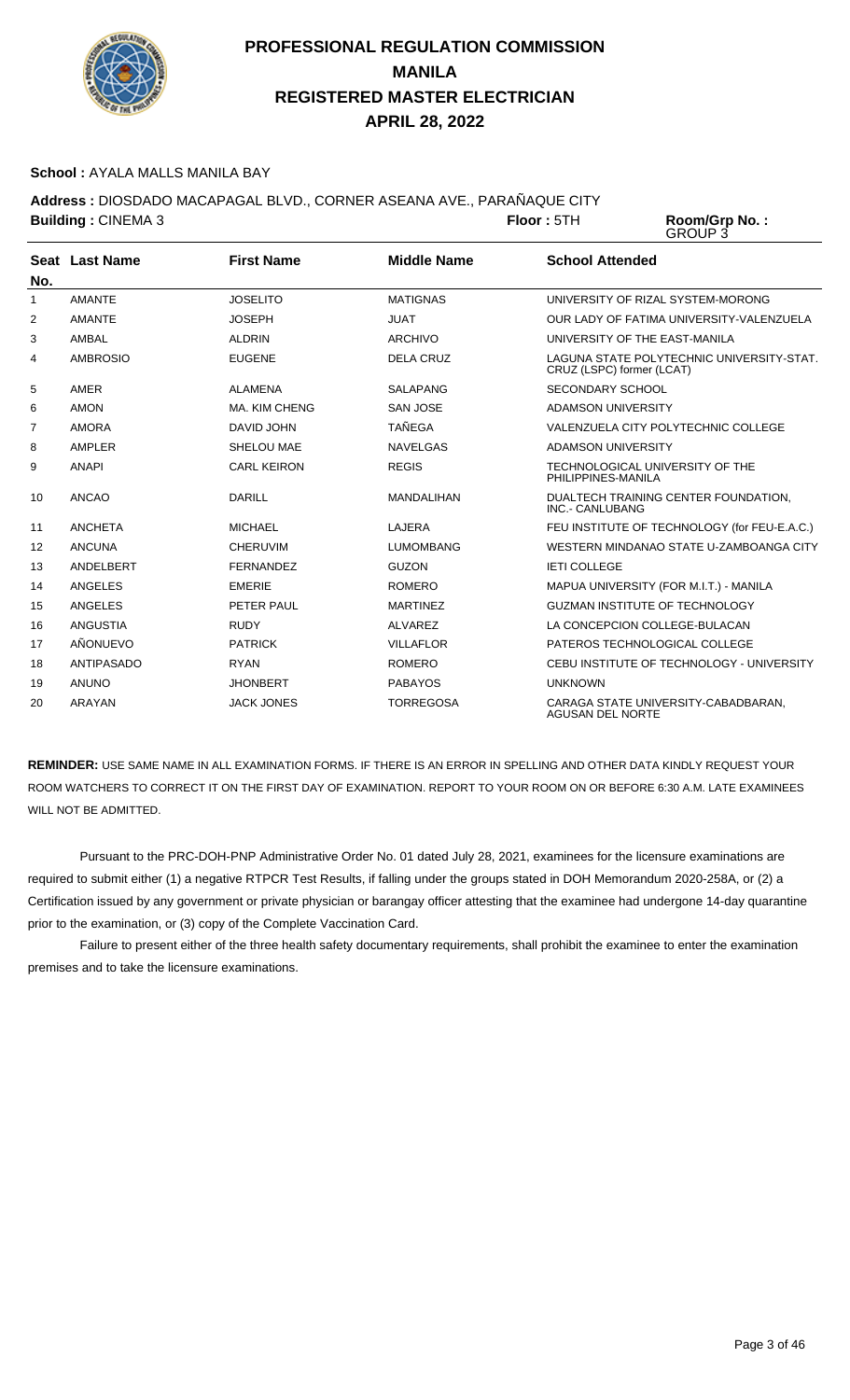

#### **School :** AYALA MALLS MANILA BAY

**Address :** DIOSDADO MACAPAGAL BLVD., CORNER ASEANA AVE., PARAÑAQUE CITY **Building : CINEMA 3 Floor : 5TH** 

Room/Grp No.:<br>GROUP 4

| No.            | Seat Last Name   | <b>First Name</b>      | <b>Middle Name</b> | <b>School Attended</b>                                            |
|----------------|------------------|------------------------|--------------------|-------------------------------------------------------------------|
| $\mathbf{1}$   | <b>ARDIDON</b>   | <b>JESSFER</b>         | <b>GOLECRUZ</b>    | POLYTECHNIC COLLEGE OF THE CITY OF<br>MEYCAUYAN(FOR M.Q.ALARILLA) |
| 2              | AREGLADO         | <b>CARREN JOY</b>      | <b>LUCERO</b>      | UNIVERSITY OF BATANGAS                                            |
| 3              | <b>ARELLANO</b>  | <b>ROMMEL</b>          | <b>TAMBOT</b>      | <b>ISABELA STATE UNIVERSITY-ILAGAN</b>                            |
| 4              | <b>ARMAMENTO</b> | <b>JOSE JR</b>         | <b>BARCEBAL</b>    | SECONDARY SCHOOL                                                  |
| 5              | <b>ARNOZA</b>    | <b>MARCO ANGELO</b>    | <b>BENDIOLA</b>    | <b>VOCATIONAL SCHOOL</b>                                          |
| 6              | <b>ARQUERO</b>   | <b>STEPHANIE JANE</b>  | <b>GATCHALIAN</b>  | OCCIDENTAL MINDORO STATE COLLEGE                                  |
| $\overline{7}$ | <b>ARROGANTE</b> | <b>RENERIO JR</b>      | <b>DESPI</b>       | RIZAL TECHNOLOGICAL UNIVERSITY                                    |
| 8              | <b>ARSAGA</b>    | <b>JOHN CEDRIC</b>     | <b>MACALALAD</b>   | DUALTECH TRAINING CENTER FOUNDATION,<br>INC.- CANLUBANG           |
| 9              | <b>ARTESANO</b>  | <b>JINNO</b>           | <b>DALAMPAN</b>    | POLYTECHNIC COLLEGE OF THE CITY OF<br>MEYCAUYAN(FOR M.Q.ALARILLA) |
| 10             | ARZAGA           | <b>JOCELO</b>          | VILLACARILLO       | HOLY TRINITY COLLEGE OF PUERTO PRINCESA                           |
| 11             | <b>ASIDAO</b>    | <b>JOSE LUIS</b>       | <b>GARCIA</b>      | NATIONAL UNIVERSITY-MANILA                                        |
| 12             | <b>ASUNCION</b>  | <b>FERDINAND</b>       | <b>BALTAZAR</b>    | POLYTECHNIC UNIVERSITY OF THE PHILIPPINES-<br>MAIN-STA, MESA      |
| 13             | <b>AUSTRIA</b>   | DANICA JOY             | <b>MACABIOG</b>    | PANGASINAN STATE UNIVERSITY-URDANETA                              |
| 14             | <b>AUSTRIA</b>   | <b>FILOMENO JR</b>     | <b>LOPEZ</b>       | UNIVERSITY OF PERPETUAL HELP SYSTEM-<br>LAGUNA                    |
| 15             | <b>AVENIDO</b>   | <b>MARK JULIUS</b>     | CARTAGENA          | CAMARINES SUR INSTITUTE OF FISHERIES &<br><b>MARINE SCIENCES</b>  |
| 16             | <b>AYUSON</b>    | <b>LEE ANDREW</b>      | <b>BRAVO</b>       | POLYTECHNIC UNIVERSITY OF THE PHILIPPINES-<br>MAIN-STA, MESA      |
| 17             | <b>BABAO</b>     | <b>ROMEO JR</b>        | <b>CABEROS</b>     | <b>TECHNICAL SCHOOL</b>                                           |
| 18             | <b>BACALLA</b>   | <b>GABRIELLE PAULO</b> | <b>MARTINEZ</b>    | TECHNOLOGICAL UNIVERSITY OF THE<br>PHILIPPINES-MANILA             |
| 19             | <b>BACOLOD</b>   | <b>MICHAEL</b>         | <b>BUNAG</b>       | MFI FOUNDATION, INC. (FOR MERALCO FOUND.<br>INC.)                 |
| 20             | <b>BADAR</b>     | <b>GLADYS</b>          | ANI                | TECHNOLOGICAL UNIVERSITY OF THE<br>PHILIPPINES-CAVITE             |

**REMINDER:** USE SAME NAME IN ALL EXAMINATION FORMS. IF THERE IS AN ERROR IN SPELLING AND OTHER DATA KINDLY REQUEST YOUR ROOM WATCHERS TO CORRECT IT ON THE FIRST DAY OF EXAMINATION. REPORT TO YOUR ROOM ON OR BEFORE 6:30 A.M. LATE EXAMINEES WILL NOT BE ADMITTED.

 Pursuant to the PRC-DOH-PNP Administrative Order No. 01 dated July 28, 2021, examinees for the licensure examinations are required to submit either (1) a negative RTPCR Test Results, if falling under the groups stated in DOH Memorandum 2020-258A, or (2) a Certification issued by any government or private physician or barangay officer attesting that the examinee had undergone 14-day quarantine prior to the examination, or (3) copy of the Complete Vaccination Card.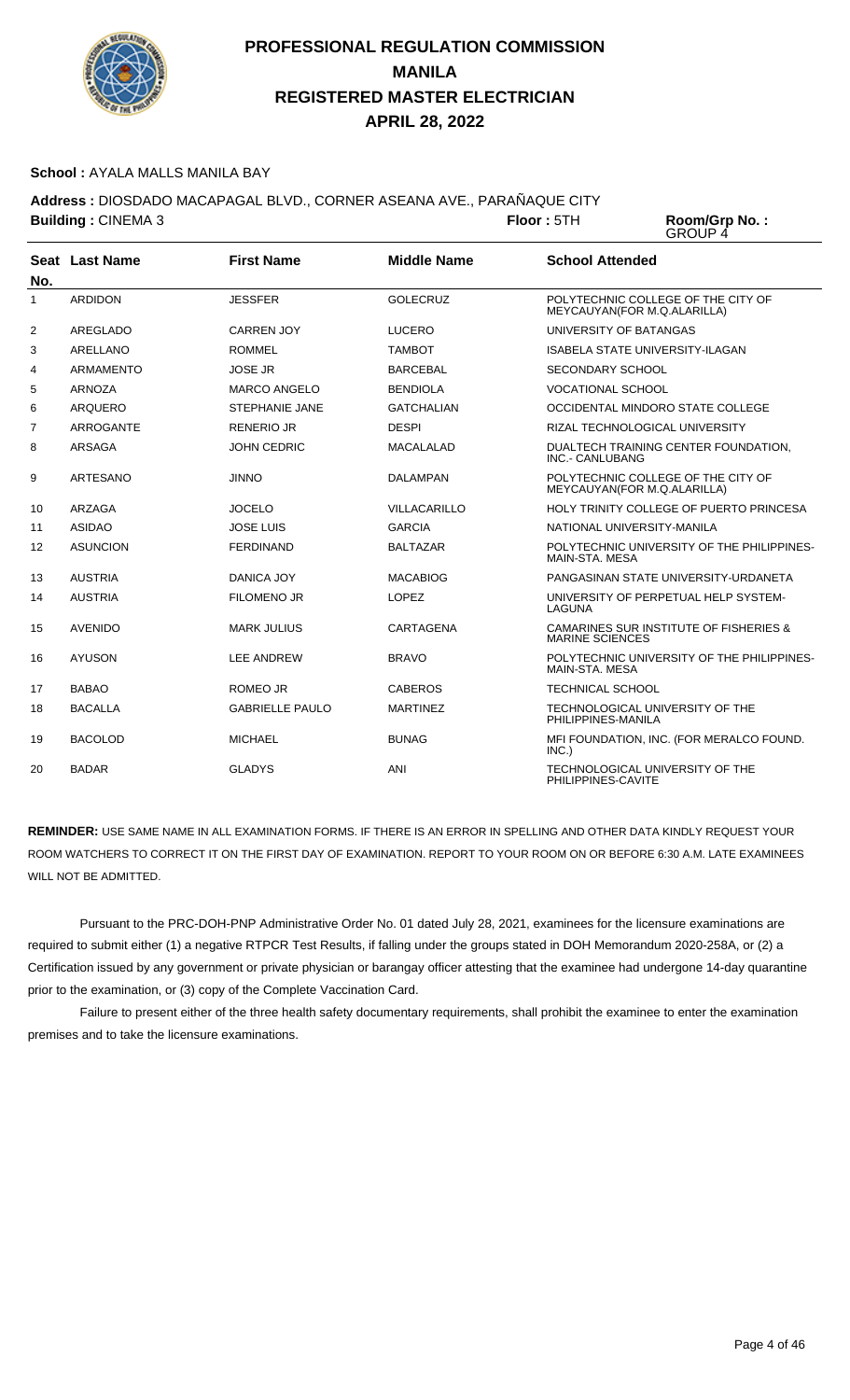

#### **School :** AYALA MALLS MANILA BAY

**Address :** DIOSDADO MACAPAGAL BLVD., CORNER ASEANA AVE., PARAÑAQUE CITY **Building : CINEMA 3 Floor : 5TH** 

Room/Grp No.:<br>GROUP 5

| No. | Seat Last Name     | <b>First Name</b>   | <b>Middle Name</b> | <b>School Attended</b>                                                                     |
|-----|--------------------|---------------------|--------------------|--------------------------------------------------------------------------------------------|
| 1   | <b>BAGORIO</b>     | <b>JENESUS</b>      | <b>RIVERA</b>      | EULOGIO (AMANG) RODRIGUEZ INSTITUTE OF<br><b>SCIENCE &amp; TECHNOLOGY</b>                  |
| 2   | <b>BAGUE</b>       | <b>VENER</b>        | <b>HEBREO</b>      | SAMSON COLLEGE OF SCIENCE AND<br>TECHNOLOGY-QC                                             |
| 3   | <b>BAGUISA</b>     | <b>ROMAN III</b>    | <b>PALON</b>       | NUEVA ECIJA UNIVERSITY OF SCIENCE &<br>TECHNOLOGY-CABANATUAN)                              |
| 4   | <b>BALALITAN</b>   | JOSHUA              | <b>DOTDOT</b>      | NATIONAL UNIVERSITY-MANILA                                                                 |
| 5   | <b>BALDELOMAR</b>  | <b>JOJIE</b>        | <b>GOPES</b>       | SAMSON COLLEGE OF SCIENCE AND<br>TECHNOLOGY-QC                                             |
| 6   | BALDERAS           | <b>RYAN</b>         | <b>LLABORES</b>    | ICCT COLLEGES FOUNDATION, INC(INST.OF<br><b>CREATIVE COMP TECH INC)</b>                    |
| 7   | <b>BALDERRAMA</b>  | CHRISTIAN PAUL      | <b>MAYORMENTE</b>  | <b>TAGUIG CITY UNIVERSITY</b>                                                              |
| 8   | <b>BALIDO</b>      | <b>MA. VICTORIA</b> | <b>JAVELLANA</b>   | UNIVERSITY OF THE EAST-MANILA                                                              |
| 9   | <b>BALILA</b>      | <b>RANDOLF</b>      | <b>MUNDA</b>       | <b>BICOL UNIVERSITY-POLANGUI</b>                                                           |
| 10  | <b>BALLESTEROS</b> | <b>DAVID</b>        | <b>MUNDIN</b>      | TECHNOLOGICAL UNIVERSITY OF THE<br>PHILIPPINES-MANILA                                      |
| 11  | <b>BALSAMO</b>     | JILLIANE MAE        | <b>CANJA</b>       | BATANGAS STATE UNIVERSITY - ALANGILAN                                                      |
| 12  | <b>BAÑADERA</b>    | <b>JEFFREY</b>      | <b>BONAOBRA</b>    | SECONDARY SCHOOL                                                                           |
| 13  | <b>BANAWA</b>      | DANIEL              | <b>BANATAO</b>     | <b>VOCATIONAL SCHOOL</b>                                                                   |
| 14  | <b>BANCA</b>       | DARYL               | PELIÑO             | SECONDARY SCHOOL                                                                           |
| 15  | <b>BANDICO</b>     | <b>MON RIZAL</b>    | <b>FRADES</b>      | MARIKINA POLYTECHNIC COLLEGE (formerly<br>MARIKINA INSTITUTE OF SCIENCE AND<br>TECHNOLOGY) |
| 16  | <b>BANGERO</b>     | <b>RYAN</b>         | <b>PRADO</b>       | OCCIDENTAL MINDORO STATE COLLEGE                                                           |
| 17  | <b>BARAHAN</b>     | ARIEL               | <b>HERMOCILLAS</b> | EULOGIO (AMANG) RODRIGUEZ INSTITUTE OF<br>SCIENCE & TECHNOLOGY                             |
| 18  | <b>BARAL</b>       | <b>JOHN KENNETH</b> | <b>GOMEZ</b>       | NATIONAL UNIVERSITY-MANILA                                                                 |
| 19  | <b>BARANDA</b>     | PEDRO JR            | <b>PEÑOSO</b>      | POLYTECHNIC UNIVERSITY OF THE PHILIPPINES-<br><b>RAGAY</b>                                 |
| 20  | <b>BARBA</b>       | JONATHAN            | <b>CANETE</b>      | <b>VOCATIONAL SCHOOL</b>                                                                   |
| 21  | <b>BARBACENA</b>   | JOSEPH              | <b>NONALES</b>     | PALAWAN STATE UNIVERSITY-QUEZON                                                            |
| 22  | <b>BARCELLANO</b>  | <b>ROGER</b>        | <b>DUPAYA</b>      | CAGAYAN STATE UNIVERSITY-APARRI                                                            |

**REMINDER:** USE SAME NAME IN ALL EXAMINATION FORMS. IF THERE IS AN ERROR IN SPELLING AND OTHER DATA KINDLY REQUEST YOUR ROOM WATCHERS TO CORRECT IT ON THE FIRST DAY OF EXAMINATION. REPORT TO YOUR ROOM ON OR BEFORE 6:30 A.M. LATE EXAMINEES WILL NOT BE ADMITTED.

 Pursuant to the PRC-DOH-PNP Administrative Order No. 01 dated July 28, 2021, examinees for the licensure examinations are required to submit either (1) a negative RTPCR Test Results, if falling under the groups stated in DOH Memorandum 2020-258A, or (2) a Certification issued by any government or private physician or barangay officer attesting that the examinee had undergone 14-day quarantine prior to the examination, or (3) copy of the Complete Vaccination Card.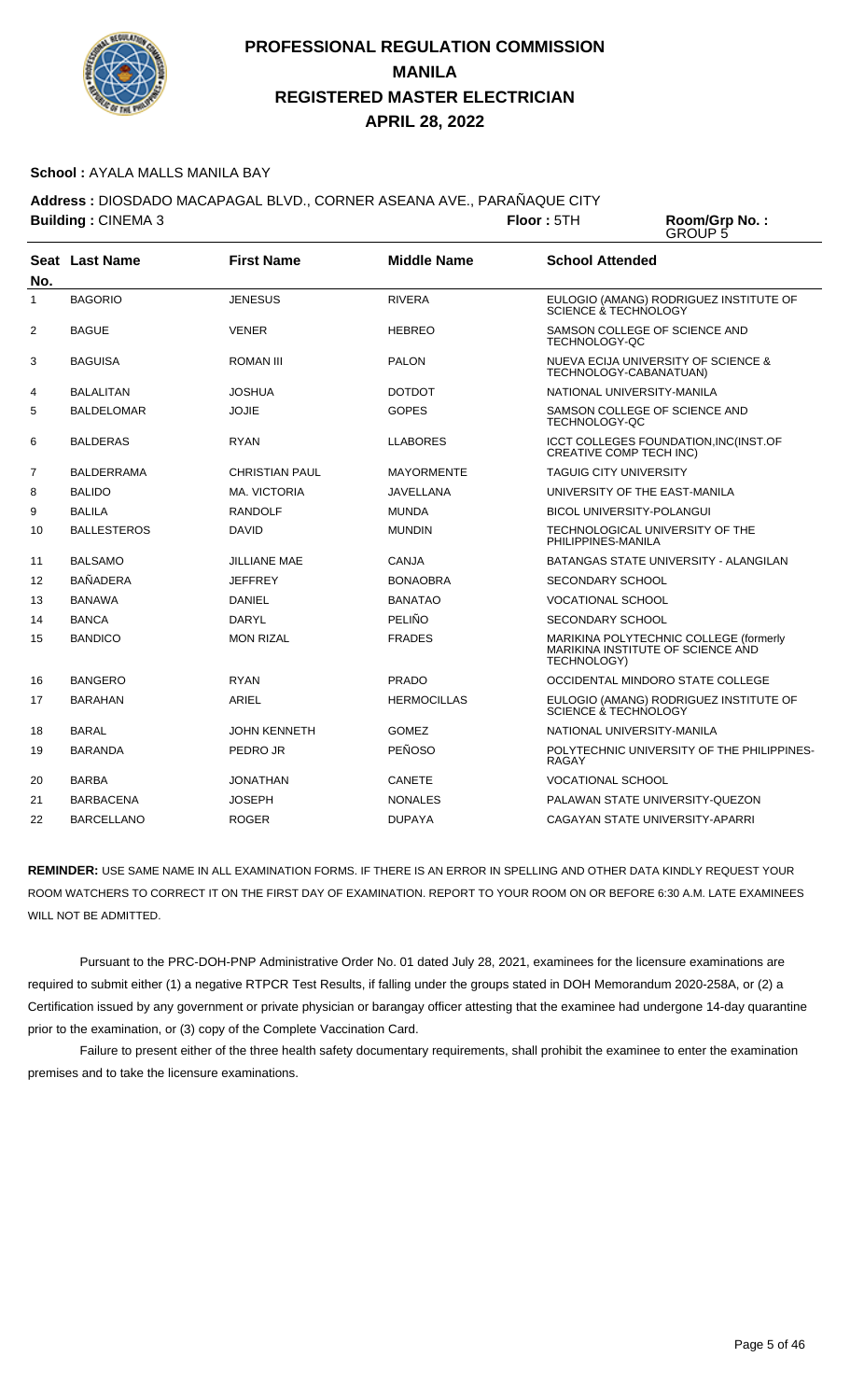

#### **School :** AYALA MALLS MANILA BAY

**Address :** DIOSDADO MACAPAGAL BLVD., CORNER ASEANA AVE., PARAÑAQUE CITY **Building : CINEMA 4 Floor : 5TH Room/Grp No. :** 

GROUP 1

| No.            | <b>Seat Last Name</b> | <b>First Name</b>        | <b>Middle Name</b> | <b>School Attended</b>                                    |
|----------------|-----------------------|--------------------------|--------------------|-----------------------------------------------------------|
| $\mathbf{1}$   | <b>BARGO</b>          | <b>RICHARD</b>           | <b>TIJAS</b>       | OCCIDENTAL MINDORO STATE COLLEGE                          |
| 2              | <b>BARISTO</b>        | <b>ALBADA</b>            | LAHI               | MAHARDIKA INSTITUTE OF TECHNOLOGY                         |
| 3              | <b>BARIUAN</b>        | <b>ENRICO</b>            | SUYU               | TECHNOLOGICAL UNIVERSITY OF THE<br>PHILIPPINES-MANILA     |
| 4              | <b>BARRERA</b>        | <b>JOSE ROY</b>          | <b>PORTILLA</b>    | PAGLAUM STATE COLLEGE                                     |
| 5              | <b>BARRUGA</b>        | <b>EDUARDO JR</b>        | <b>GARCIA</b>      | PAMANTASAN NG LUNGSOD NG PASIG                            |
| 6              | <b>BASCOS</b>         | <b>ORIEL</b>             | <b>TOLEDO</b>      | CAVITE STATE UNIVERSITY (DON SEVERINO<br>AGR'L. COLL.)    |
| $\overline{7}$ | <b>BASILIDES</b>      | <b>ARLENE</b>            | <b>MARA</b>        | DON BOSCO COLLEGE-MAKATI                                  |
| 8              | <b>BASINGAN</b>       | <b>JAKE</b>              | <b>ALFECHE</b>     | DE LA SALLE UNIVERSITY-DASMARIÑAS                         |
| 9              | <b>BASTO</b>          | <b>WENCY</b>             | <b>PEREA</b>       | UNIVERSITY OF PERPETUAL HELP SYSTEM-<br>LAGUNA            |
| 10             | <b>BAUSON</b>         | MAYVELYN                 | CASTILLO           | <b>WESTMEAD INTERNATIONAL SCHOOL</b>                      |
| 11             | <b>BAUTISTA</b>       | <b>JOHN NEILSEN</b>      | <b>AGTARAP</b>     | <b>ADAMSON UNIVERSITY</b>                                 |
| 12             | <b>BAUTISTA</b>       | <b>MICHAEL FRANZ</b>     | <b>PORQUILLO</b>   | WESTERN PHILIPPINES UNIV. (for. PALAWAN<br>N.A.C)-ABORLAN |
| 13             | <b>BAUTISTA</b>       | <b>PATRICK AUGUSTINE</b> | <b>REMO</b>        | DE LA SALLE UNIVERSITY-MANILA                             |
| 14             | <b>BAYBAY</b>         | <b>ANDREW</b>            | <b>BELMONTE</b>    | CAVITE STATE UNIVERSITY (DON SEVERINO<br>AGR'L. COLL.)    |
| 15             | <b>BEA</b>            | <b>DOMINGO</b>           | <b>DELLOSA</b>     | PARTIDO STATE UNIVERSITY-(GOA)GAO                         |
| 16             | <b>BEJINO</b>         | <b>ANGELO</b>            | <b>COPLA</b>       | UNIVERSITY OF RIZAL SYSTEM-MORONG                         |
| 17             | <b>BELIRAN</b>        | <b>ANDY</b>              | <b>OFQUERIA</b>    | UNIVERSITY OF THE EAST-CALOOCAN                           |
| 18             | <b>BELLONES</b>       | <b>JAYJAY</b>            | <b>BIATO</b>       | OCCIDENTAL MINDORO STATE COLLEGE                          |
| 19             | <b>BELOSO</b>         | <b>PAUL GRANDIS</b>      | <b>SUBONG</b>      | BATANGAS STATE UNIVERSITY - ALANGILAN                     |
| 20             | <b>BENEDICTO</b>      | <b>ABDULIO</b>           | <b>SISIC</b>       | UNIVERSITY OF MINDANAO-DAVAO CITY                         |
| 21             | <b>BENITEZ</b>        | <b>JONATHAN</b>          | <b>NARCISO</b>     | NAVOTAS POLYTECHNIC COLLEGE                               |
| 22             | <b>BENTER</b>         | ARIEL                    | <b>MERCADO</b>     | STI COLLEGE - ALABANG                                     |

**REMINDER:** USE SAME NAME IN ALL EXAMINATION FORMS. IF THERE IS AN ERROR IN SPELLING AND OTHER DATA KINDLY REQUEST YOUR ROOM WATCHERS TO CORRECT IT ON THE FIRST DAY OF EXAMINATION. REPORT TO YOUR ROOM ON OR BEFORE 6:30 A.M. LATE EXAMINEES WILL NOT BE ADMITTED.

 Pursuant to the PRC-DOH-PNP Administrative Order No. 01 dated July 28, 2021, examinees for the licensure examinations are required to submit either (1) a negative RTPCR Test Results, if falling under the groups stated in DOH Memorandum 2020-258A, or (2) a Certification issued by any government or private physician or barangay officer attesting that the examinee had undergone 14-day quarantine prior to the examination, or (3) copy of the Complete Vaccination Card.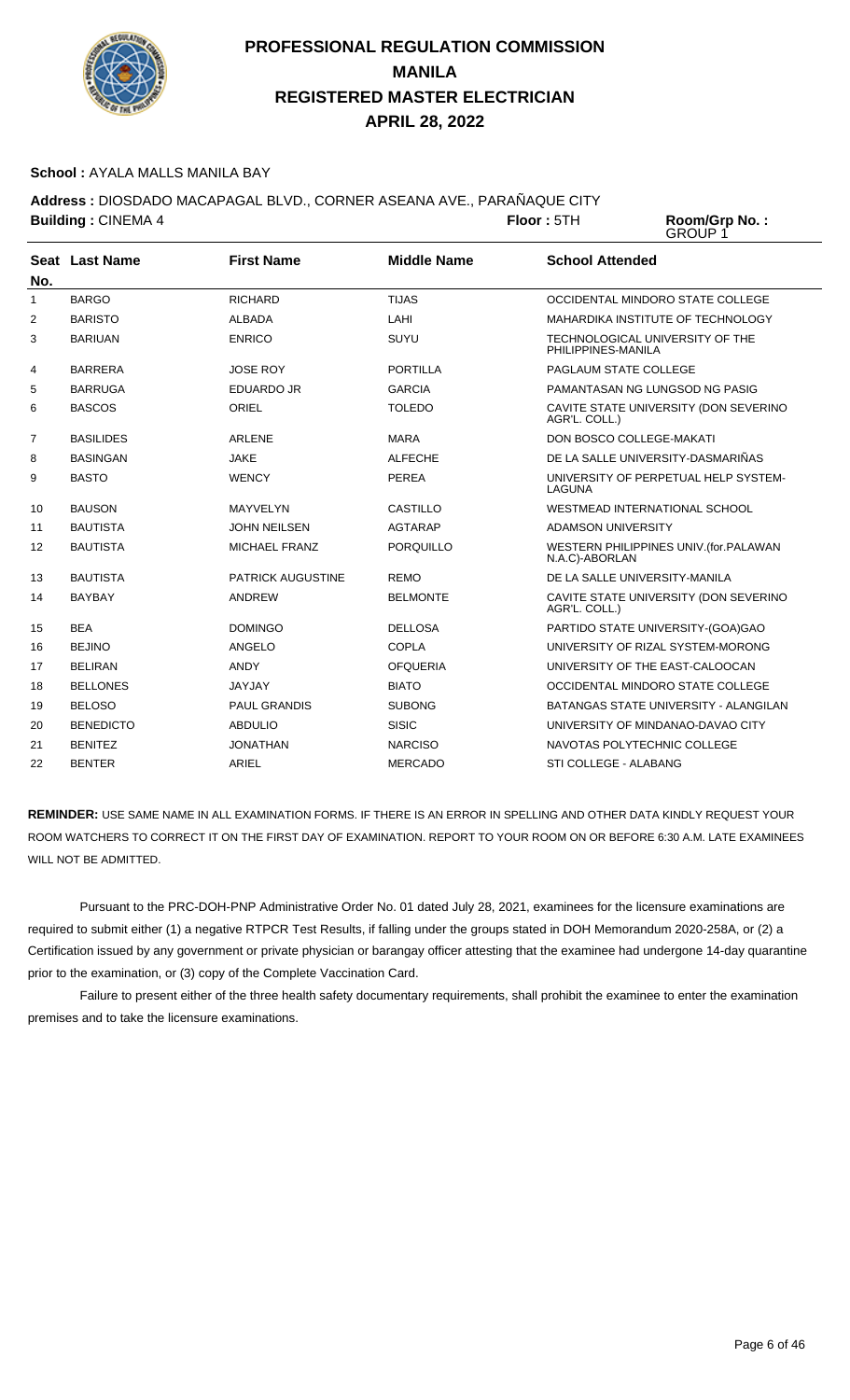

#### **School :** AYALA MALLS MANILA BAY

**Address :** DIOSDADO MACAPAGAL BLVD., CORNER ASEANA AVE., PARAÑAQUE CITY **Building : CINEMA 4 Floor : 5TH** 

Room/Grp No.:<br>GROUP 2

| No.          | Seat Last Name    | <b>First Name</b>        | <b>Middle Name</b> | <b>School Attended</b>                                                                     |
|--------------|-------------------|--------------------------|--------------------|--------------------------------------------------------------------------------------------|
| $\mathbf{1}$ | <b>BERNARDINO</b> | <b>JUDE</b>              | <b>DIZON</b>       | <b>BULACAN POLYTECHNIC COLLEGE - MALOLOS</b>                                               |
| 2            | <b>BERSALES</b>   | <b>JON REY</b>           | <b>GALON</b>       | <b>SECONDARY SCHOOL</b>                                                                    |
| 3            | <b>BERSALES</b>   | <b>KRISTOFFER JO-RAY</b> | <b>BUGHAO</b>      | POLYTECHNIC UNIVERSITY OF THE PHILIPPINES-<br><b>TAGUIG</b>                                |
| 4            | <b>BERUELA</b>    | <b>RAINIER RYAN</b>      | ANGELES            | <b>SECONDARY SCHOOL</b>                                                                    |
| 5            | <b>BERWEGA</b>    | <b>JERRECHO</b>          | <b>CABRERA</b>     | RIZAL TECHNOLOGICAL UNIVERSITY                                                             |
| 6            | <b>BESAS</b>      | SHIELLA MAE              | <b>MARQUEZ</b>     | POLYTECHNIC UNIVERSITY OF THE PHILIPPINES-<br><b>MARAGONDON</b>                            |
| 7            | <b>BETIC</b>      | <b>JOHN MICHAEL</b>      | <b>GALIT</b>       | POLYTECHNIC UNIVERSITY OF THE PHILIPPINES-<br>MAIN-STA, MESA                               |
| 8            | <b>BINAY</b>      | <b>REEANNA JADE</b>      | <b>SARMIENTO</b>   | DE LA SALLE UNIVERSITY-LIPA                                                                |
| 9            | <b>BISCOCHO</b>   | <b>JHON PAUL</b>         | <b>REGALARIO</b>   | UNIVERSITY OF BATANGAS                                                                     |
| 10           | <b>BOLINGGO</b>   | <b>DIONIE JAMES</b>      | CADIZ              | NEGROS ORIENTAL STATE UNIVERSITY (CVPC)-<br><b>BAIS CAMPUS</b>                             |
| 11           | <b>BOMBALES</b>   | <b>JOHN CARL</b>         | <b>CORTEZ</b>      | MARINDUQUE STATE COLLEGE-BOAC                                                              |
| 12           | <b>BORGUETA</b>   | <b>RODEL</b>             | EGE                | MARIKINA POLYTECHNIC COLLEGE (formerly<br>MARIKINA INSTITUTE OF SCIENCE AND<br>TECHNOLOGY) |
| 13           | <b>BORILE</b>     | PAUL BENEDICT            | <b>ISON</b>        | ATENEO DE MANILA UNIVERSITY-Q.C.                                                           |
| 14           | <b>BRABANTE</b>   | <b>NARWEN</b>            | <b>HONCULADA</b>   | POLYTECHNIC UNIVERSITY OF THE PHILIPPINES-<br>MAIN-STA, MESA                               |
| 15           | <b>BRAGA</b>      | DIOSDADO JR              | <b>NAVALES</b>     | SAMAR STATE UNIVERSITY (SAMAR S.P.C.)                                                      |
| 16           | <b>BRONCE</b>     | <b>KEESHA</b>            | GACU               | ROMBLON STATE UNIVERSITY-ODIONGAN<br>(formerly ROMBLON STATE COLLEGE)                      |
| 17           | <b>BRONDIAL</b>   | <b>RHIAN</b>             | <b>UVERO</b>       | MARIKINA POLYTECHNIC COLLEGE (formerly<br>MARIKINA INSTITUTE OF SCIENCE AND<br>TECHNOLOGY) |
| 18           | <b>BRUTAS</b>     | <b>DENISE IVANNA</b>     | <b>BANAAG</b>      | BICOL STATE COLLEGE OF APPLIED SCIENCES &<br>TECHNOLOGY(FOR. CSPC - NAGA)                  |
| 19           | <b>BUCAL</b>      | <b>REYMIR</b>            | <b>DAHAY</b>       | LAGUNA STATE POLYTECHNIC UNIVERSITY-STAT.<br>CRUZ (LSPC) former (LCAT)                     |
| 20           | <b>BUCANE</b>     | <b>ERIBERTO JR</b>       | ANCUNA             | KABASALAN INSTITUTE OF TECHNOLOGY                                                          |

**REMINDER:** USE SAME NAME IN ALL EXAMINATION FORMS. IF THERE IS AN ERROR IN SPELLING AND OTHER DATA KINDLY REQUEST YOUR ROOM WATCHERS TO CORRECT IT ON THE FIRST DAY OF EXAMINATION. REPORT TO YOUR ROOM ON OR BEFORE 6:30 A.M. LATE EXAMINEES WILL NOT BE ADMITTED.

 Pursuant to the PRC-DOH-PNP Administrative Order No. 01 dated July 28, 2021, examinees for the licensure examinations are required to submit either (1) a negative RTPCR Test Results, if falling under the groups stated in DOH Memorandum 2020-258A, or (2) a Certification issued by any government or private physician or barangay officer attesting that the examinee had undergone 14-day quarantine prior to the examination, or (3) copy of the Complete Vaccination Card.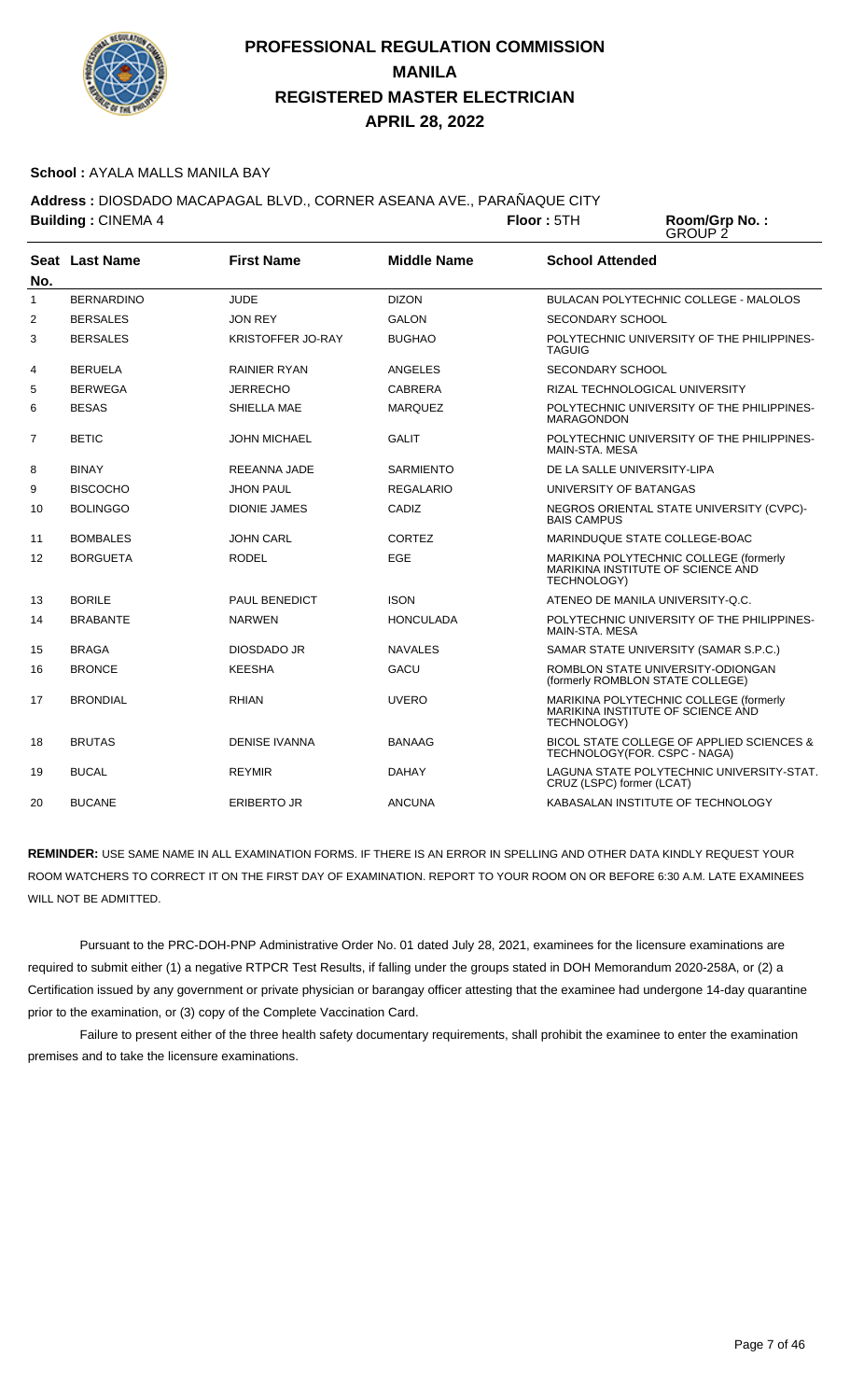

#### **School :** AYALA MALLS MANILA BAY

**Address :** DIOSDADO MACAPAGAL BLVD., CORNER ASEANA AVE., PARAÑAQUE CITY **Building : CINEMA 4 Floor : 5TH** 

Room/Grp No.:<br>GROUP 3

| No.            | Seat Last Name      | <b>First Name</b> | <b>Middle Name</b> | <b>School Attended</b>                                                                     |
|----------------|---------------------|-------------------|--------------------|--------------------------------------------------------------------------------------------|
| $\mathbf{1}$   | <b>BUENAVENTURA</b> | <b>MARK ALLEN</b> | <b>MAGCAMIT</b>    | BULACAN STATE UNIVERSITY (for.BCAT)-<br><b>MALOLOS</b>                                     |
| 2              | <b>BUIZON</b>       | <b>LLOYD</b>      | <b>ERMINO</b>      | SORSOGON STATE COLLEGE-SORSOGON                                                            |
| 3              | <b>BULOSAN</b>      | <b>EDGAR</b>      | CAMSON             | TECHNOLOGICAL INSTITUTE OF THE<br>PHILIPPINES-QUEZON CITY                                  |
| 4              | <b>CABAIS</b>       | <b>JEFERSON</b>   | <b>BALISACAN</b>   | MAPUA UNIVERSITY (FOR M.I.T.) - MANILA                                                     |
| 5              | CABASAG             | <b>ROBERT</b>     | LOZADA             | CITY OF MALABON UNIVERSITY (for.MALABON<br>COM. COLL.)                                     |
| 6              | CABICO              | <b>JEFFREY</b>    | DE VERA            | SECONDARY SCHOOL                                                                           |
| $\overline{7}$ | <b>CABRERA</b>      | <b>JESSICA</b>    | <b>TALBAN</b>      | BATANGAS STATE UNIVERSITY - ALANGILAN                                                      |
| 8              | CABUNGCAG           | <b>CYREL</b>      | <b>RIEL</b>        | NATIONAL UNIVERSITY-MANILA                                                                 |
| 9              | <b>CAGAMPANG</b>    | <b>ALVIN</b>      | <b>CAINGLES</b>    | SAINT JOHN TECHNOLOGICAL COLLEGE OF THE<br><b>PHILIPPINES</b>                              |
| 10             | CALAG               | ARNIEL            | <b>CUARTERO</b>    | SURIGAO DEL SUR STATE UNIVERSITY -<br><b>CANTILAN CAMPUS</b>                               |
| 11             | CALANGI             | <b>JUMER PAUL</b> | <b>GARCIA</b>      | FEU INSTITUTE OF TECHNOLOGY (for FEU-E.A.C.)                                               |
| 12             | CALDERON            | <b>JANUS JAD</b>  | <b>CONSOLACION</b> | VALENZUELA CITY POLYTECHNIC COLLEGE                                                        |
| 13             | CALDONA             | <b>JONJON</b>     | <b>MENDEZ</b>      | <b>VOCATIONAL SCHOOL</b>                                                                   |
| 14             | CALIBUD             | <b>ARNOLD</b>     | <b>KININAHAN</b>   | MARIKINA POLYTECHNIC COLLEGE (formerly<br>MARIKINA INSTITUTE OF SCIENCE AND<br>TECHNOLOGY) |
| 15             | <b>CALIMLIM</b>     | <b>FRANCIS</b>    | <b>LOSLOSO</b>     | EULOGIO (AMANG) RODRIGUEZ INSTITUTE OF<br>SCIENCE & TECHNOLOGY                             |
| 16             | <b>CALUSA</b>       | <b>FDWARD</b>     | <b>MARQUEZ</b>     | UNIVERSITY OF MAKATI                                                                       |
| 17             | CAMARA              | <b>RUEL</b>       | <b>GAMBOL</b>      | OUR LADY OF LOURDES COLLEGE FOUNDATION                                                     |
| 18             | CANILLO             | <b>JAY</b>        | <b>MAHILUM</b>     | SOUTHERN LEYTE STATE UNIVERSITY (SLSCST)-<br>SOGOD                                         |
| 19             | CANO                | <b>VENCENT</b>    | <b>JASARENO</b>    | <b>BICOL UNIVERSITY-LEGAZPI</b>                                                            |
| 20             | CANOY               | <b>GREGORY</b>    | <b>CORMINAL</b>    | <b>SECONDARY SCHOOL</b>                                                                    |

**REMINDER:** USE SAME NAME IN ALL EXAMINATION FORMS. IF THERE IS AN ERROR IN SPELLING AND OTHER DATA KINDLY REQUEST YOUR ROOM WATCHERS TO CORRECT IT ON THE FIRST DAY OF EXAMINATION. REPORT TO YOUR ROOM ON OR BEFORE 6:30 A.M. LATE EXAMINEES WILL NOT BE ADMITTED.

 Pursuant to the PRC-DOH-PNP Administrative Order No. 01 dated July 28, 2021, examinees for the licensure examinations are required to submit either (1) a negative RTPCR Test Results, if falling under the groups stated in DOH Memorandum 2020-258A, or (2) a Certification issued by any government or private physician or barangay officer attesting that the examinee had undergone 14-day quarantine prior to the examination, or (3) copy of the Complete Vaccination Card.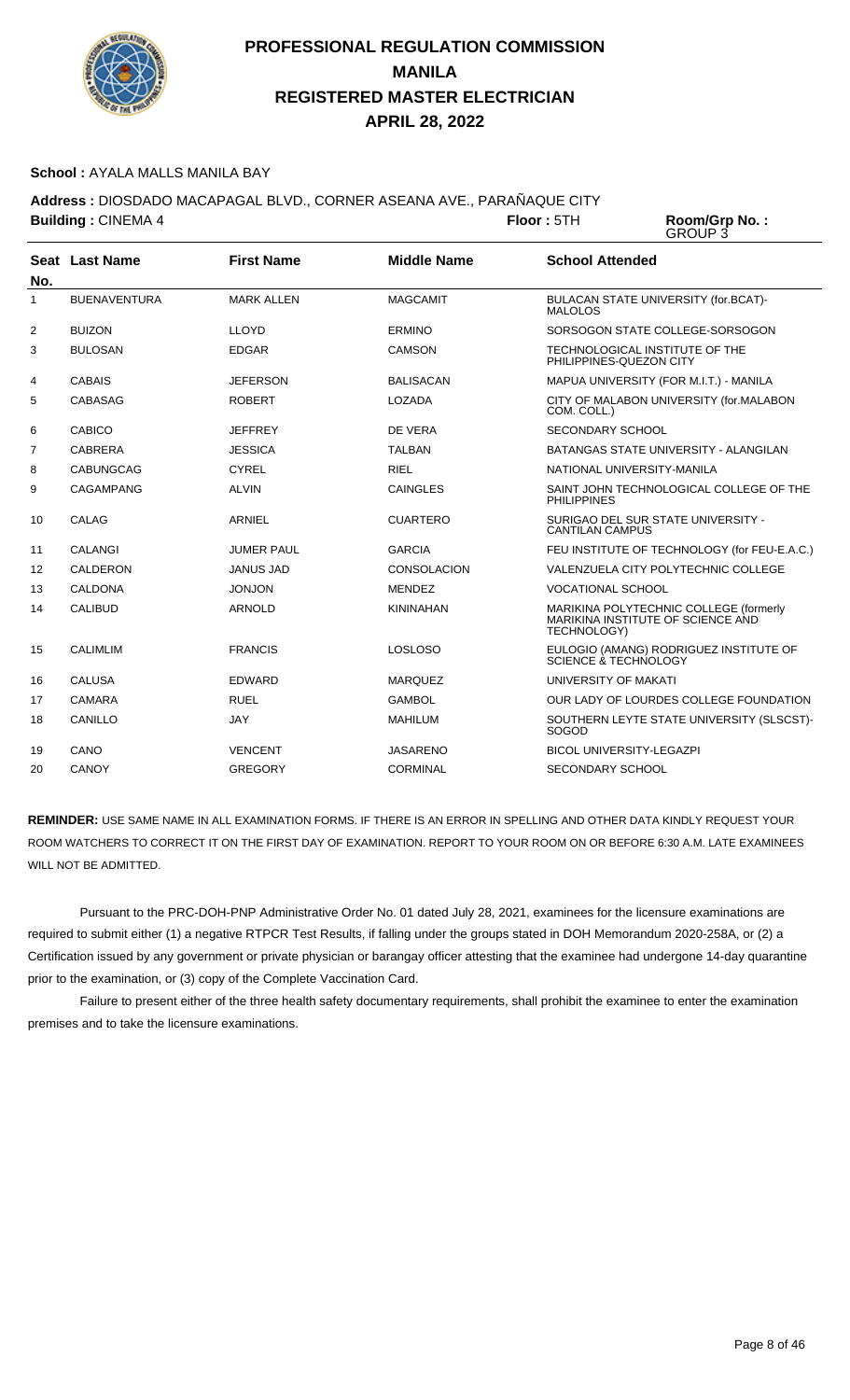

#### **School :** AYALA MALLS MANILA BAY

**Address :** DIOSDADO MACAPAGAL BLVD., CORNER ASEANA AVE., PARAÑAQUE CITY

**Building :** CINEMA 4 **Floor :** 5TH **Room/Grp No. :** GROUP 4 **Seat** Last Name **No. Last Name First Name Middle Name School Attended** 1 CANSINO JHONATHAN NACARIO PALAWAN STATE UNIVERSITY-QUEZON 2 CANTOS LHE-ANN ATIENZA BATANGAS STATE UNIVERSITY - ALANGILAN 3 CAPANGPANGAN DANILO JR ARCENAS UNIVERSITY OF SOUTHEASTERN PHILIPPINES-BISLIG CAMPUS 4 CAPUNO JOHN CARLO SEPAGAN DUALTECH TRAINING CENTER FOUNDATION, INC.- CANLUBANG 5 CAPUYAN GHLENN PERRY LAO UNIVERSITY OF SANTO TOMAS 6 CARBONELL EMMANUEL SANDIBAY DE LEON UNIVERSITY OF THE PHILIPPINES-DILIMAN 7 CARDONA VIOLETO CANICULA SECONDARY SCHOOL 8 CARIG CARLITO BENCANG BATAAN PENINSULA STATE UNIVERSITY - ORANI (for. BATAAN POLYTECHNIC STATE COLL) 9 CARIÑO JEFFREY GONZAGA OCCIDENTAL MINDORO STATE COLLEGE 10 CARIÑO JOHN MICHAEL ENRIQUEZ POLYTECHNIC UNIVERSITY OF THE PHILIPPINES-MAIN-STA. MESA 11 CASAPAO KARL ADRIEN ESPELITA BATANGAS STATE UNIVERSITY - ALANGILAN 12 CASTAÑEDA DIONISIO JR CARANTO MARIKINA POLYTECHNIC COLLEGE (formerly MARIKINA INSTITUTE OF SCIENCE AND TECHNOLOGY) 13 CASTAÑEDA JESSIE NICOL HOLY ANGEL UNIVERSITY 14 CASTILLO REBEN VINLUAN VOCATIONAL SCHOOL 15 CASTILLO REYNALDO JR BO FEU INSTITUTE OF TECHNOLOGY (for FEU-E.A.C.) 16 CASTINO JEFFERSON DON BOSCO COLLEGE-MAKATI 17 CASTRO CHARWIN FAJARDO DON HONORIO VENTURA TECHNOLOGICAL STATE UNIVERSITY

WILL NOT BE ADMITTED. Pursuant to the PRC-DOH-PNP Administrative Order No. 01 dated July 28, 2021, examinees for the licensure examinations are required to submit either (1) a negative RTPCR Test Results, if falling under the groups stated in DOH Memorandum 2020-258A, or (2) a Certification issued by any government or private physician or barangay officer attesting that the examinee had undergone 14-day quarantine

**REMINDER:** USE SAME NAME IN ALL EXAMINATION FORMS. IF THERE IS AN ERROR IN SPELLING AND OTHER DATA KINDLY REQUEST YOUR ROOM WATCHERS TO CORRECT IT ON THE FIRST DAY OF EXAMINATION. REPORT TO YOUR ROOM ON OR BEFORE 6:30 A.M. LATE EXAMINEES

20 CELADA JOHN KENNETH MENORIA EASTERN VISAYAS STATE UNIV. (FOR. L.I.T.)-

21 CELADA JOY RAPADA EASTERN SAMAR STATE UNIVERSITY-BORONGAN

LAGUNA

TANAUAN CAMPUS

18 CASTUERA JOMAR PATAL PATAL WESTMEAD INTERNATIONAL SCHOOL 19 CATINDIG FRINZ RAELMER LOVINA LOVINA UNIVERSITY OF PERPETUAL HELP SYSTEM-

22 CELLONA JEFFREY AQUINO SURIGAO EDUCATION CENTER

prior to the examination, or (3) copy of the Complete Vaccination Card. Failure to present either of the three health safety documentary requirements, shall prohibit the examinee to enter the examination premises and to take the licensure examinations.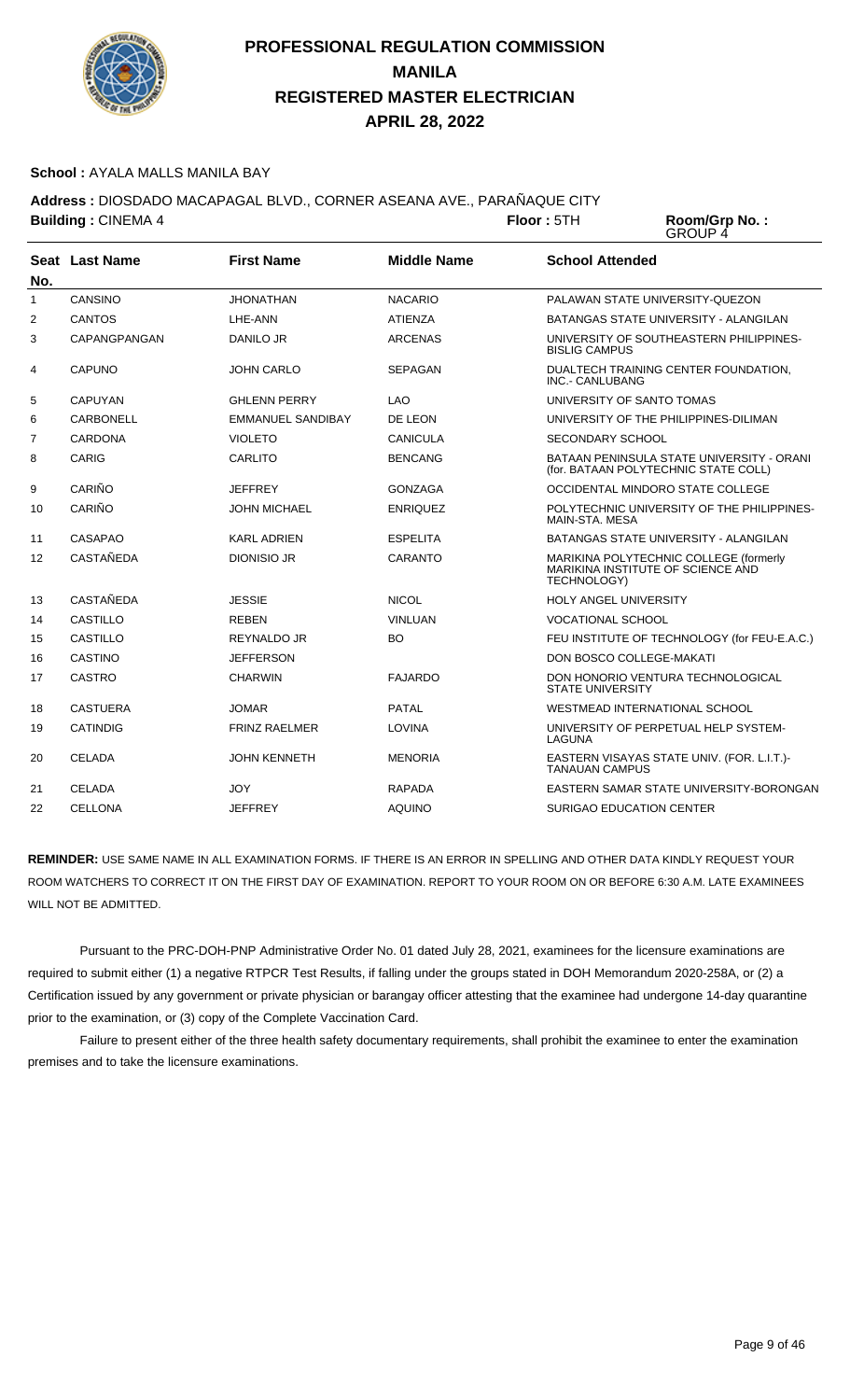

#### **School :** AYALA MALLS MANILA BAY

**Address :** DIOSDADO MACAPAGAL BLVD., CORNER ASEANA AVE., PARAÑAQUE CITY

**Building : CINEMA 4 <b>Floor** : 5TH Room/Grp No.:<br>GROUP 5

|     | Seat Last Name  | <b>First Name</b>    | <b>Middle Name</b> | <b>School Attended</b>                                                                            |
|-----|-----------------|----------------------|--------------------|---------------------------------------------------------------------------------------------------|
| No. |                 |                      |                    |                                                                                                   |
| 1   | <b>CELSO</b>    | <b>GENER</b>         | <b>SALVADOR</b>    | PAMANTASAN NG LUNGSOD NG PASAY                                                                    |
| 2   | <b>CERUMA</b>   | <b>ROMEO</b>         | <b>LODOVICO</b>    | TIWI AGRO-INDUSTRIAL SCHOOL                                                                       |
| 3   | CEZAR           | <b>JOMAR</b>         | <b>MANALO</b>      | UNIVERSITY OF RIZAL SYSTEM-ANTIPOLO                                                               |
| 4   | CHAVEZ          | CARLO                | <b>BALBAIRA</b>    | BATANGAS STATE UNIVERSITY - ROSARIO                                                               |
| 5   | <b>CHAVEZ</b>   | <b>EDSEL</b>         | <b>BAYANBAN</b>    | DON JOSE SUSTIGUER MONFORT MEMORIAL<br>NATIONAL COLLEGE                                           |
| 6   | CHAVEZ          | <b>JENIBILLE</b>     | <b>BAREL</b>       | POLYTECHNIC UNIVERSITY OF THE PHILIPPINES-<br>MAIN-STA, MESA                                      |
| 7   | <b>CIERDA</b>   | <b>JUSTIN ANGELO</b> | <b>SALAMAT</b>     | LAGUNA STATE POLYTECHNIC UNIVERSITY-STAT.<br>CRUZ (LSPC) former (LCAT)                            |
| 8   | <b>CINCO</b>    | <b>JEROME</b>        | PENOLLERA          | ANDRES BONIFACIO COLLEGE                                                                          |
| 9   | <b>CIRIACO</b>  | <b>MAIKO</b>         | <b>FERNANDO</b>    | <b>ROMBLON COLLEGE</b>                                                                            |
| 10  | <b>CLEMENTE</b> | <b>EDGARDO</b>       | <b>JIMENEZ</b>     | DUALTECH TRAINING CENTER FOUNDATION,<br>INC.- CANLUBANG                                           |
| 11  | <b>CLEMENTE</b> | <b>IAN</b>           | <b>SERNA</b>       | PALAWAN STATE UNIVERSITY-BROOKS POINT                                                             |
| 12  | <b>COLINA</b>   | <b>MARK JUNOEL</b>   | PACAMARRA          | CAMARINES SUR POLYTECHNIC COLLEGE-NABUA                                                           |
| 13  | <b>COMIA</b>    | <b>ALLAN</b>         | <b>PARAS</b>       | MARIKINA POLYTECHNIC COLLEGE (formerly<br>MARIKINA INSTITUTE OF SCIENCE AND<br><b>TECHNOLOGY)</b> |
| 14  | CONCEPCION      | LOUISE KRISTIA       | CRUZAT             | BATANGAS STATE UNIVERSITY - ALANGILAN                                                             |
| 15  | <b>CONSEJO</b>  | <b>BENJOE</b>        | <b>BURIEL</b>      | COLEGIO DE LA PURISIMA CONCEPCION                                                                 |
| 16  | <b>CONSUL</b>   | <b>BRYAN PAUL</b>    | LAZARO             | RIZAL TECHNOLOGICAL UNIVERSITY                                                                    |

**REMINDER:** USE SAME NAME IN ALL EXAMINATION FORMS. IF THERE IS AN ERROR IN SPELLING AND OTHER DATA KINDLY REQUEST YOUR ROOM WATCHERS TO CORRECT IT ON THE FIRST DAY OF EXAMINATION. REPORT TO YOUR ROOM ON OR BEFORE 6:30 A.M. LATE EXAMINEES WILL NOT BE ADMITTED.

 Pursuant to the PRC-DOH-PNP Administrative Order No. 01 dated July 28, 2021, examinees for the licensure examinations are required to submit either (1) a negative RTPCR Test Results, if falling under the groups stated in DOH Memorandum 2020-258A, or (2) a Certification issued by any government or private physician or barangay officer attesting that the examinee had undergone 14-day quarantine prior to the examination, or (3) copy of the Complete Vaccination Card.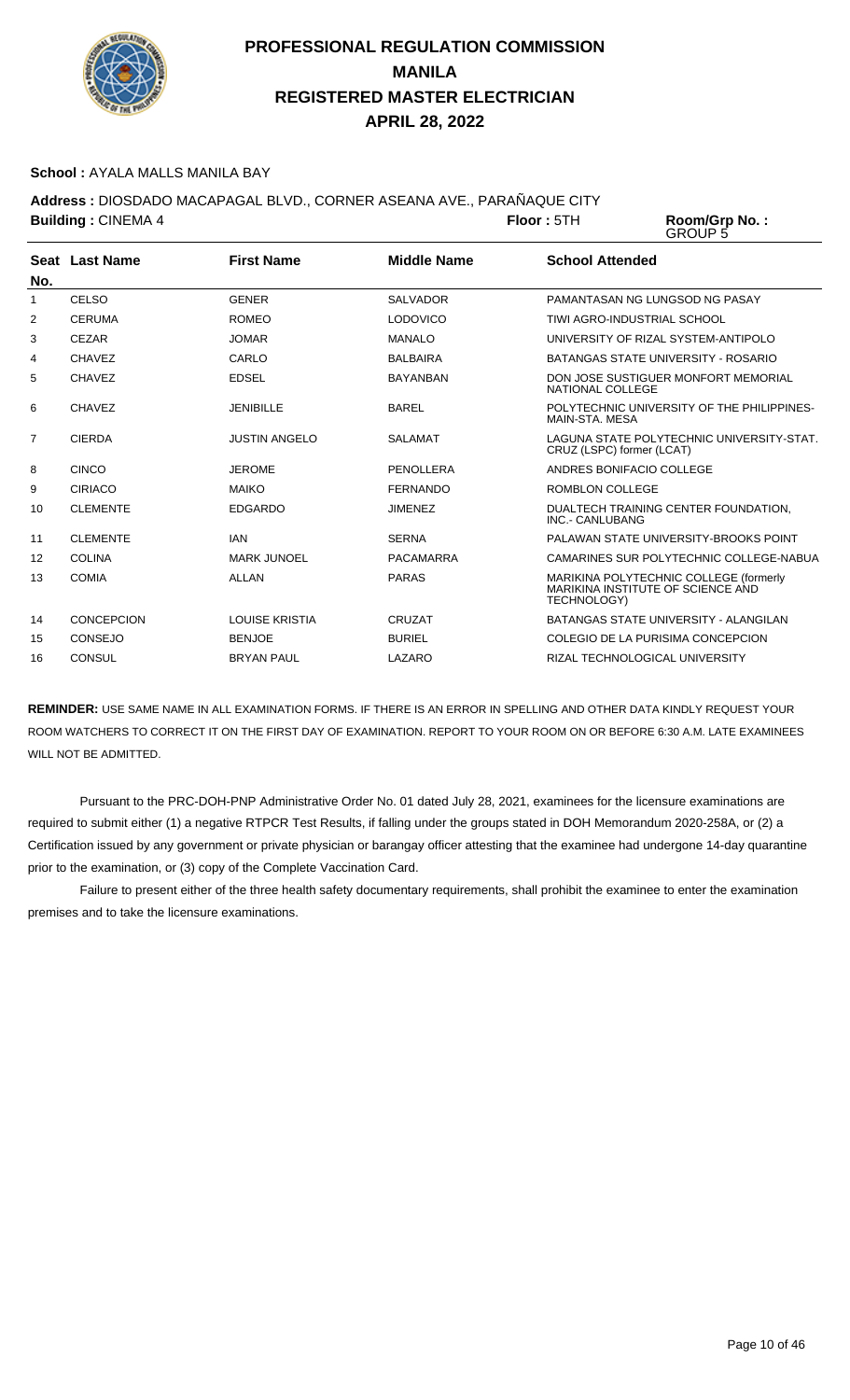

#### **School :** AYALA MALLS MANILA BAY

**Address :** DIOSDADO MACAPAGAL BLVD., CORNER ASEANA AVE., PARAÑAQUE CITY **Building : CINEMA 5 <b>Floor** : 5TH

Room/Grp No.:<br>GROUP 1

| No.            | Seat Last Name     | <b>First Name</b>       | <b>Middle Name</b> | <b>School Attended</b>                                                                               |
|----------------|--------------------|-------------------------|--------------------|------------------------------------------------------------------------------------------------------|
| 1              | <b>CONTRERAS</b>   | <b>ANTONIO MIGUEL</b>   | <b>VILLENA</b>     | UNIVERSITY OF BATANGAS                                                                               |
| $\overline{2}$ | <b>CORBE</b>       | <b>JESUS JAIME</b>      | <b>ROBISO</b>      | TECHNOLOGICAL INSTITUTE OF THE<br>PHILIPPINES-QUEZON CITY                                            |
| 3              | <b>CORONADO</b>    | <b>RHEALYN</b>          | <b>CONSEBIDO</b>   | LAGUNA STATE POLYTECHNIC UNIVERSITY-STAT.<br>CRUZ (LSPC) former (LCAT)                               |
| 4              | <b>CORTEZ</b>      | <b>FREDERICK</b>        | <b>DURAN</b>       | <b>VOCATIONAL SCHOOL</b>                                                                             |
| 5              | <b>CORTEZ</b>      | <b>JASON</b>            | <b>DIZON</b>       | VALENZUELA CITY POLYTECHNIC COLLEGE                                                                  |
| 6              | <b>CORTEZ</b>      | <b>JOVEN</b>            | AWANAN             | PALAWAN STATE UNIVERSITY-QUEZON                                                                      |
| 7              | <b>CORTUNA</b>     | <b>MARLON</b>           | <b>CORNELIO</b>    | UNIVERSITY OF MAKATI                                                                                 |
| 8              | <b>COSEP</b>       | <b>HORLY</b>            | AYAAY              | RIZAL TECHNOLOGICAL UNIVERSITY                                                                       |
| 9              | COZA               | LEE AL KAREEM           | <b>FAJARDO</b>     | UNIVERSITY OF PERPETUAL HELP SYSTEM-<br>LAGUNA                                                       |
| 10             | <b>CRISTOBAL</b>   | <b>CHRISTIAN KING</b>   | <b>FOSTER</b>      | POLYTECHNIC COLLEGE OF THE CITY OF<br>MEYCAUYAN(FOR M.Q.ALARILLA)                                    |
| 11             | CRUZ               | <b>LADY FAYE</b>        | <b>GANELO</b>      | BULACAN STATE UNIVERSITY (for.BCAT)-<br><b>MALOLOS</b>                                               |
| 12             | CRUZ               | NATHANIEL               | <b>PASCUAL</b>     | POLYTECHNIC UNIVERSITY OF THE PHILIPPINES-<br>MAIN-STA, MESA                                         |
| 13             | CRUZ               | <b>RALP STEVEN</b>      | <b>ALAAN</b>       | POLYTECHNIC UNIVERSITY OF THE PHILIPPINES-<br><b>MAIN-STA, MESA</b>                                  |
| 14             | CRUZ               | SHALYNA KRISHNA         | <b>AQUINO</b>      | POLYTECHNIC UNIVERSITY OF THE PHILIPPINES-<br>MAIN-STA, MESA                                         |
| 15             | <b>CUEBILLAS</b>   | <b>ARVIN JONAS</b>      | <b>CARLET</b>      | DIVINE WORD COLLEGE OF LEGAZPI                                                                       |
| 16             | <b>CUETO</b>       | <b>GREDRIAN</b>         | <b>DE VILLA</b>    | BATANGAS STATE UNIVERSITY - ALANGILAN                                                                |
| 17             | <b>CULABA</b>      | ANARUS                  | <b>RIVAS</b>       | EASTERN VISAYAS STATE UNIV. (FOR. L.I.T.)-<br>ORMOC CAMPUS                                           |
| 18             | <b>CUMIGAD</b>     | <b>JOSHUA FRANCES</b>   | <b>MOLO</b>        | TECHNOLOGICAL UNIVERSITY OF THE<br>PHILIPPINES-MANILA                                                |
| 19             | <b>CUSTODIO</b>    | <b>ARDLE</b>            | <b>SONGCUYA</b>    | BATAAN PENINSULA STATE UNIVERSITY-MAIN<br>CAMPUS (for.BATAAN P.S, BATAAN NAT'L SCH.<br>ARTS & TRADE) |
| 20             | DALAWAMPU          | <b>KATE LOUISE</b>      | <b>HERNANDEZ</b>   | <b>BATANGAS STATE UNIVERSITY - ALANGILAN</b>                                                         |
| 21             | <b>DANZIL</b>      | <b>CHRISTIAN DARWIN</b> | <b>BANAC</b>       | POLYTECHNIC UNIVERSITY OF THE PHILIPPINES-<br>MAIN-STA, MESA                                         |
| 22             | <b>DATINGALING</b> | <b>REINIER JUDE</b>     | DE CLARO           | BATANGAS STATE UNIVERSITY - ALANGILAN                                                                |
| 23             | <b>DAYO</b>        | <b>GINO ANTHONY</b>     | <b>SAN ANDRES</b>  | PAMANTASAN NG LUNGSOD NG VALENZUELA                                                                  |
| 24             | DE BELEN           | <b>EDWIN</b>            | NAJERA             | NEW ERA UNIVERSITY                                                                                   |
| 25             | DE CHAVEZ          | DARREL JAY              | <b>ACUÑA</b>       | WESTMEAD INTERNATIONAL SCHOOL                                                                        |
| 26             | DE GUIA            | <b>JAMES ALEXANDER</b>  | SAQUILAYAN         | <b>ADAMSON UNIVERSITY</b>                                                                            |
| 27             | DE GUZMAN          | RAE BENZON              | <b>DIMALIBOT</b>   | UNIVERSITY OF BATANGAS                                                                               |
| 28             | DE GUZMAN          | <b>WINFORD</b>          | <b>GALOLO</b>      | CAVITE STATE UNIVERSITY (DON SEVERINO<br>AGR'L. COLL.)                                               |
| 29             | DE JESUS           | <b>JONATHAN</b>         | <b>BALTAZAR</b>    | UNIVERSIDAD DE MANILA (CITY COLL. OF<br>MANILA)                                                      |
| 30             | DE LA CUESTA       | <b>TONY REY</b>         | PAGAYAO            | TECHNOLOGICAL UNIVERSITY OF THE<br>PHILIPPINES-MANILA                                                |
| 31             | DE LEMOS           | XANDERLLOYD             | <b>BELTRAN</b>     | OCCIDENTAL MINDORO STATE COLLEGE                                                                     |
| 32             | DE LEON            | <b>GEROLL JOHN</b>      | DE JESUS           | UNIVERSITY OF RIZAL SYSTEM-MORONG                                                                    |
| 33             | DE LEON            | <b>LEONARDO</b>         | <b>RUANTO</b>      | TECHNOLOGICAL INSTITUTE OF THE<br>PHILIPPINES-MANILA                                                 |
| 34             | DE VILLA           | <b>FRETZIE ANN</b>      |                    | BATANGAS STATE UNIVERSITY - ALANGILAN                                                                |
| 35             | <b>DEDOYCO</b>     | DWENNIE JR              | <b>REYES</b>       | CAVITE STATE UNIVERSITY (CAVITE C.A.T)-<br><b>ROSARIO</b>                                            |
| 36             | <b>DEGALA</b>      | RAUL                    | <b>DEMON</b>       | RIZAL TECHNOLOGICAL UNIVERSITY                                                                       |
| 37             | <b>DEGONES</b>     | <b>MARYGRACE</b>        | RAUTO              | MINDANAO UNIVERSITY OF SCIENCE &<br>TECHNOLOGY-CDO                                                   |

**REMINDER:** USE SAME NAME IN ALL EXAMINATION FORMS. IF THERE IS AN ERROR IN SPELLING AND OTHER DATA KINDLY REQUEST YOUR ROOM WATCHERS TO CORRECT IT ON THE FIRST DAY OF EXAMINATION. REPORT TO YOUR ROOM ON OR BEFORE 6:30 A.M. LATE EXAMINEES WILL NOT BE ADMITTED.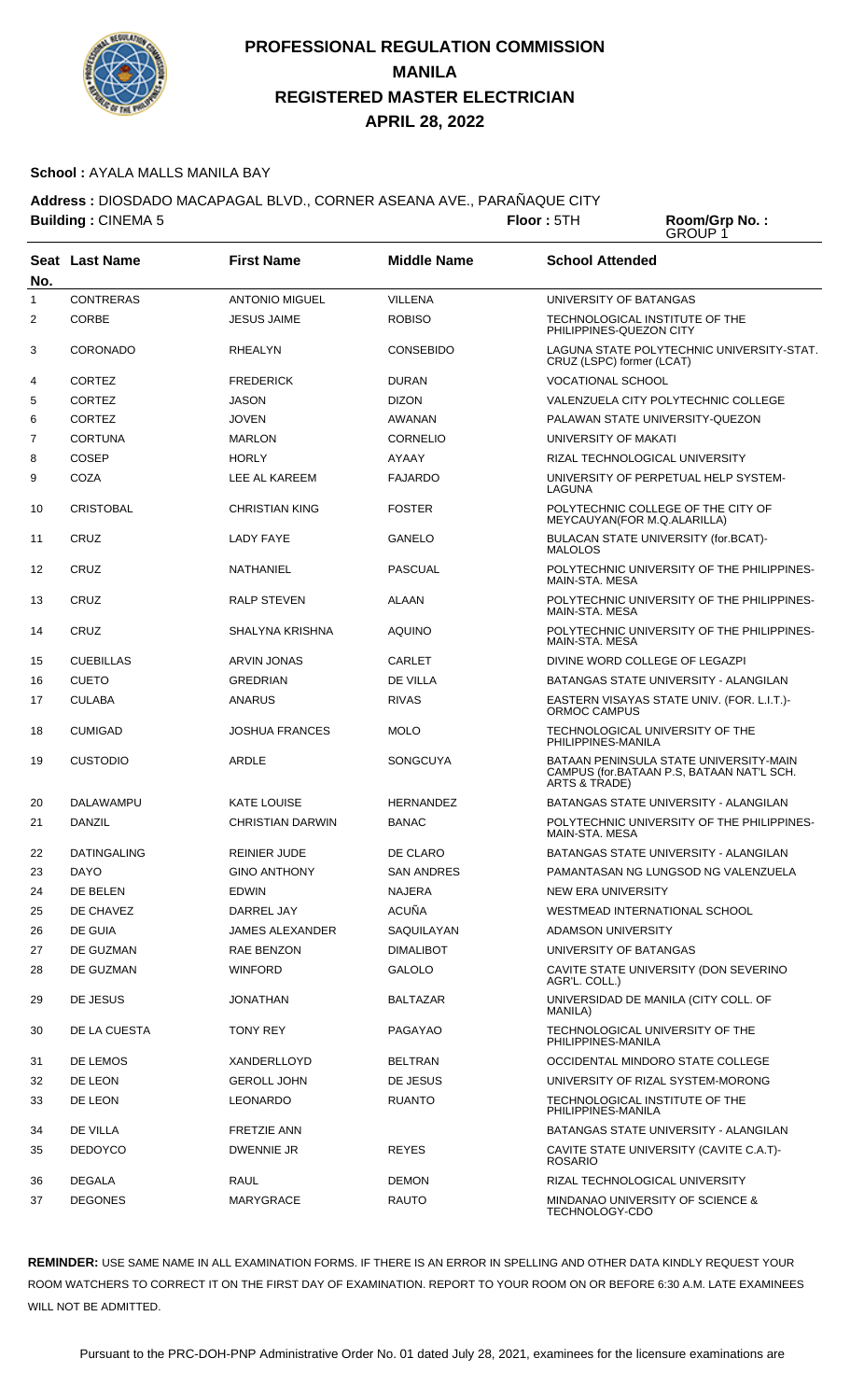required to submit either (1) a negative RTPCR Test Results, if falling under the groups stated in DOH Memorandum 2020-258A, or (2) a Certification issued by any government or private physician or barangay officer attesting that the examinee had undergone 14-day quarantine prior to the examination, or (3) copy of the Complete Vaccination Card.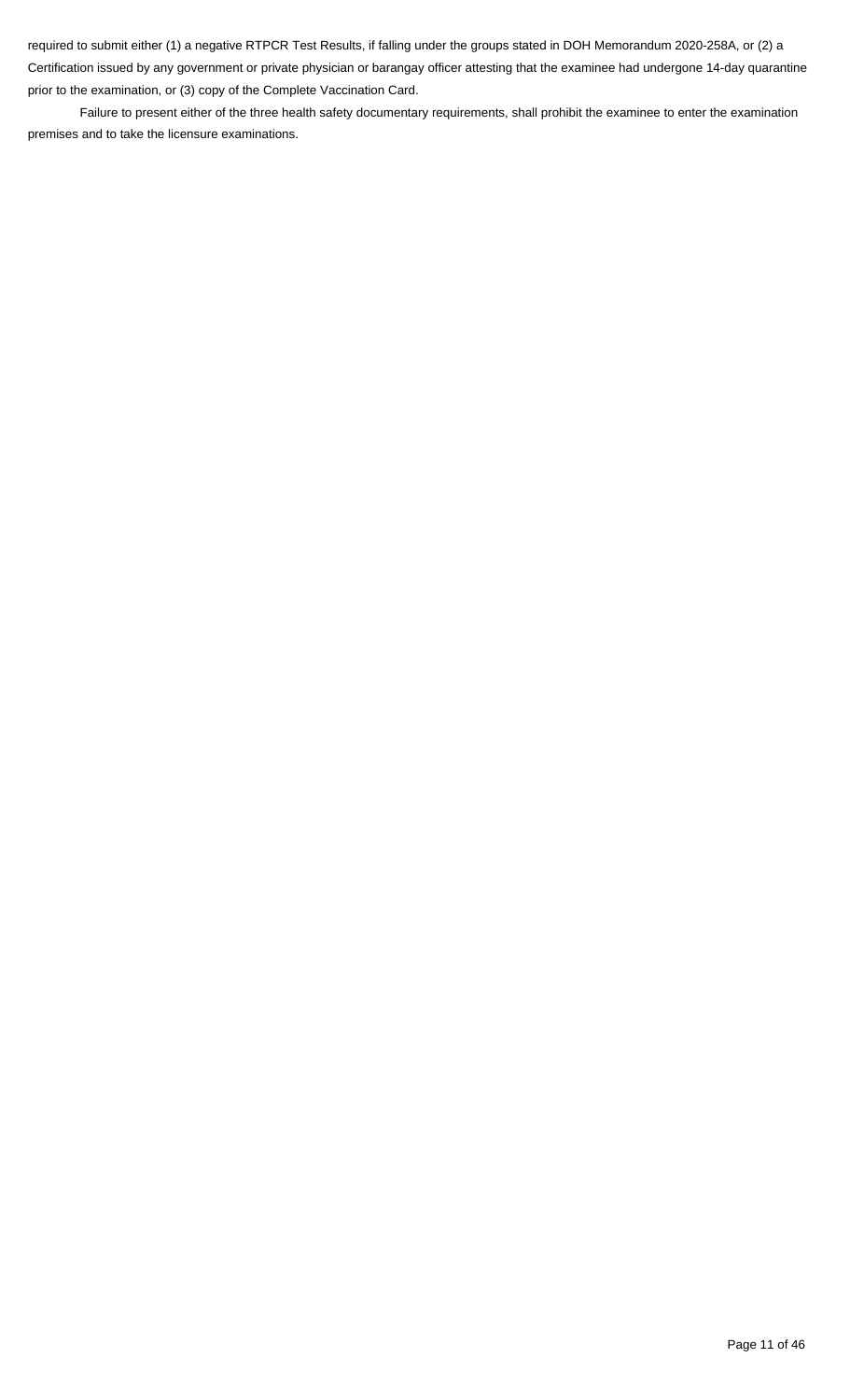

#### **School :** AYALA MALLS MANILA BAY

**Address :** DIOSDADO MACAPAGAL BLVD., CORNER ASEANA AVE., PARAÑAQUE CITY **Building : CINEMA 5 <b>Floor** : 5TH

Room/Grp No.:<br>GROUP 2

| No. | <b>Seat Last Name</b> | <b>First Name</b>      | <b>Middle Name</b> | <b>School Attended</b>                                            |
|-----|-----------------------|------------------------|--------------------|-------------------------------------------------------------------|
| 1   | <b>DEL BARRIO</b>     | RIZALITO JR            | <b>PANO</b>        | <b>VOCATIONAL SCHOOL</b>                                          |
| 2   | <b>DELA CRUZ</b>      | <b>ABIGAIL</b>         | <b>GUELAS</b>      | BULACAN STATE UNIVERSITY (for.BCAT)-<br><b>MALOLOS</b>            |
| 3   | <b>DELA CRUZ</b>      | <b>JOEVEN</b>          | <b>BONDA</b>       | QUEZON CITY POLYTECHNIC UNIVERSITY                                |
| 4   | <b>DELA CRUZ</b>      | <b>JOHN CARLO</b>      | <b>VILLAMAR</b>    | TECHNOLOGICAL INSTITUTE OF THE<br>PHILIPPINES-MANILA              |
| 5   | <b>DELA CRUZ</b>      | ROLANDO JR             | <b>ABATUG</b>      | <b>SECONDARY SCHOOL</b>                                           |
| 6   | <b>DELA ROSA</b>      | <b>VINCENT JOHN</b>    | <b>HUFANA</b>      | MAPUA UNIVERSITY (FOR M.I.T.) - MANILA                            |
| 7   | DELA VEGA             | <b>JOHN CARLO</b>      | <b>VELASCO</b>     | UNIVERSITY OF RIZAL SYSTEM-MORONG                                 |
| 8   | DELARMINO             | <b>EDWARD</b>          | <b>APARENTE</b>    | NORTHWEST SAMAR STATE UNIVERSITY<br>(FOR.TIBURCIO TANCINCO)       |
| 9   | <b>DELOS REYES</b>    | <b>EZEKIEL</b>         | <b>PASCUA</b>      | UNIVERSITY OF THE PHILIPPINES-LOS BAÑOS                           |
| 10  | <b>DELOS SANTOS</b>   | <b>CHARLES JOHN</b>    | <b>BITOON</b>      | WESTERN PHILIPPINES UNIV.(for.PALAWAN<br>N.A.C)-ABORLAN           |
| 11  | <b>DELOS SANTOS</b>   | <b>EDDIE</b>           | <b>CORTES</b>      | <b>VOCATIONAL SCHOOL</b>                                          |
| 12  | <b>DEMDAM</b>         | <b>RYAN</b>            | <b>ESTABAYA</b>    | <b>BICOL UNIVERSITY-GUBAT</b>                                     |
| 13  | <b>DEMETRIAL</b>      | <b>GESELLE MAE</b>     | <b>NATAL</b>       | MANUEL S. ENVERGA UNIV. FOUNDATION-<br><b>LUCENA CITY</b>         |
| 14  | <b>DEPUTO</b>         | <b>RONNIE</b>          | <b>DOMANAIS</b>    | STI COLLEGE - MEYCAUAYAN                                          |
| 15  | <b>DESACULA</b>       | <b>MARLON</b>          |                    | WESTMEAD INTERNATIONAL SCHOOL                                     |
| 16  | <b>DESALES</b>        | <b>ADRIAN PAUL</b>     | <b>PARAGSA</b>     | TECHNOLOGICAL INSTITUTE OF THE<br>PHILIPPINES-QUEZON CITY         |
| 17  | <b>DIAZ</b>           | <b>ARLENE</b>          | <b>BANUA</b>       | MALAYAN COLLEGES LAGUNA                                           |
| 18  | <b>DIAZ</b>           | <b>GLENN BRYAN</b>     | <b>BERNARDINO</b>  | POLYTECHNIC COLLEGE OF THE CITY OF<br>MEYCAUYAN(FOR M.Q.ALARILLA) |
| 19  | <b>DIAZ</b>           | <b>JESSIE</b>          | <b>KATIPUNAN</b>   | CAPIZ STATE UNIVERSITY (CIT)(PSPC)-MAIN<br><b>CAMPUS</b>          |
| 20  | <b>DIMAANDAL</b>      | <b>GEORGE ANGELO</b>   | DE OCAMPO          | DE LA SALLE UNIVERSITY-LIPA                                       |
| 21  | <b>DIMAANO</b>        | <b>SEATIEL ARVI</b>    | <b>CASALA</b>      | DE LA SALLE UNIVERSITY-LIPA                                       |
| 22  | <b>DIME</b>           | <b>MELQUIADES</b>      | DEL LEOLA          | DE LA SALLE UNIVERSITY-DASMARIÑAS                                 |
| 23  | <b>DIONCO</b>         | <b>JOHN EMMANUEL</b>   | <b>AMANTILLO</b>   | POLYTECHNIC UNIVERSITY OF THE PHILIPPINES-<br>MAIN-STA, MESA      |
| 24  | <b>DIONISIO</b>       | <b>BILLY JOE</b>       | <b>GUBAN</b>       | EULOGIO (AMANG) RODRIGUEZ INSTITUTE OF<br>SCIENCE & TECHNOLOGY    |
| 25  | <b>DIONISIO</b>       | <b>BRIXTER</b>         | <b>BOCO</b>        | BULACAN STATE UNIVERSITY (for.BCAT)-<br><b>MALOLOS</b>            |
| 26  | <b>DISMAYA</b>        | <b>KENNETH</b>         | LAURENTE           | <b>SECONDARY SCHOOL</b>                                           |
| 27  | <b>DIZON</b>          | <b>MARK ANTHONY</b>    | DE GUZMAN          | BALIUAG UNIVERSITY (BALIUAG COLLEGES)                             |
| 28  | <b>DOCALLOS</b>       | <b>KEVIN</b>           | <b>DEMATE</b>      | <b>SECONDARY SCHOOL</b>                                           |
| 29  | <b>DOGELIO</b>        | JARED XAVIER           | <b>TOLEDO</b>      | CAVITE STATE UNIVERSITY (DON SEVERINO<br>AGR'L. COLL.)            |
| 30  | <b>DOLOR</b>          | <b>IAN CHRISTOPHER</b> | CARANDANG          | DE LA SALLE UNIVERSITY-LIPA                                       |
| 31  | <b>DULGUIME</b>       | GILBERTO JR            | <b>LONGOS</b>      | SURIGAO STATE COLLEGE OF TECHNOLOGY-<br><b>MAIN CAMPUS</b>        |
| 32  | <b>DURA</b>           | <b>ROSBERT</b>         | BALDESCO           | MISAMIS ORIENTAL INSTITUTE OF SCIENCE &<br><b>TECHNOLOGY</b>      |
| 33  | EDER                  | <b>EDISON</b>          | <b>MANLIQUEZ</b>   | UNIVERSITY OF BATANGAS                                            |

**REMINDER:** USE SAME NAME IN ALL EXAMINATION FORMS. IF THERE IS AN ERROR IN SPELLING AND OTHER DATA KINDLY REQUEST YOUR ROOM WATCHERS TO CORRECT IT ON THE FIRST DAY OF EXAMINATION. REPORT TO YOUR ROOM ON OR BEFORE 6:30 A.M. LATE EXAMINEES WILL NOT BE ADMITTED.

 Pursuant to the PRC-DOH-PNP Administrative Order No. 01 dated July 28, 2021, examinees for the licensure examinations are required to submit either (1) a negative RTPCR Test Results, if falling under the groups stated in DOH Memorandum 2020-258A, or (2) a Certification issued by any government or private physician or barangay officer attesting that the examinee had undergone 14-day quarantine prior to the examination, or (3) copy of the Complete Vaccination Card.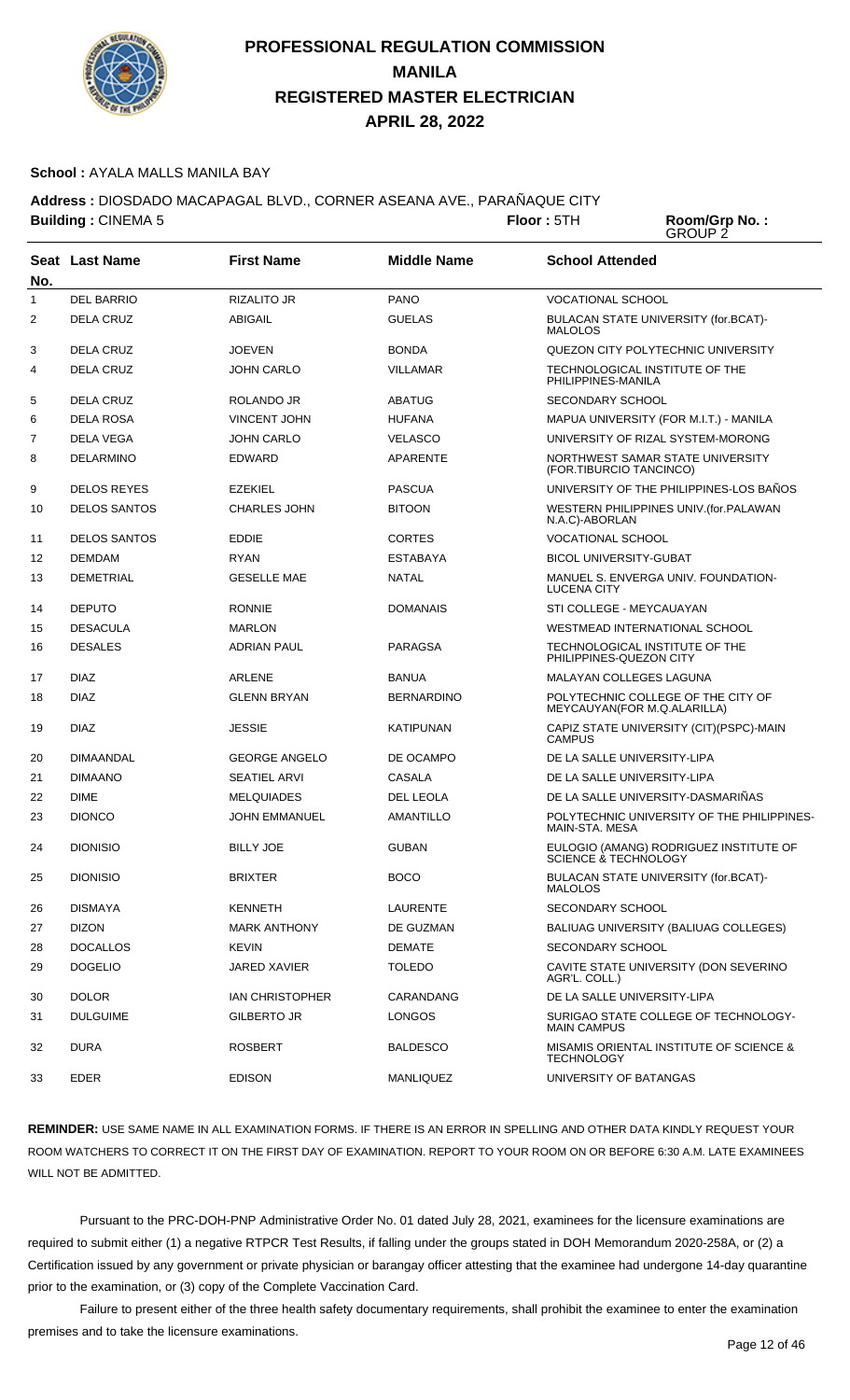

#### **School :** AYALA MALLS MANILA BAY

**Address :** DIOSDADO MACAPAGAL BLVD., CORNER ASEANA AVE., PARAÑAQUE CITY **Building : CINEMA 5 <b>Floor** : 5TH

Room/Grp No.:<br>GROUP 3

| No. | <b>Seat Last Name</b> | <b>First Name</b>         | <b>Middle Name</b> | <b>School Attended</b>                                                 |
|-----|-----------------------|---------------------------|--------------------|------------------------------------------------------------------------|
| 1   | <b>EDUSMA</b>         | <b>NOLI</b>               | <b>CEPE</b>        | UNIVERSITY OF RIZAL SYSTEM-MORONG                                      |
| 2   | <b>ELAVA</b>          | <b>RAYMOND</b>            | <b>MAGBANUA</b>    | OCCIDENTAL MINDORO STATE COLLEGE                                       |
| 3   | <b>ELAZIGUE</b>       | <b>ROMMEL</b>             | <b>CEDRO</b>       | ACCESS COMPUTER & TECHNICAL COLLEGE-<br><b>MANILA</b>                  |
| 4   | <b>ENCINAS</b>        | <b>MARK ANTHONY</b>       | <b>DIAZ</b>        | RIZAL TECHNOLOGICAL UNIVERSITY                                         |
| 5   | <b>ESCALA</b>         | <b>BENEDICT</b>           | <b>VARON</b>       | SAINT MARY'S UNIVERSITY                                                |
| 6   | <b>ESCOBILLA</b>      | <b>VIC JANDELLE</b>       | ABAJA              | TECHNOLOGICAL UNIVERSITY OF THE<br>PHILIPPINES-TAGUIG                  |
| 7   | <b>ESCONDE</b>        | <b>CHERISH DANIELE</b>    | LAGMAN             | PRESIDENT RAMON MAGSAYSAY STATE<br>UNIVERSITY-(FOR RMTU)-IBA           |
| 8   | <b>ESPANILLA</b>      | <b>RONA MAE</b>           | <b>HILA</b>        | SORSOGON STATE COLLEGE-SORSOGON                                        |
| 9   | <b>ESPINA</b>         | <b>CHARISH CLAIRE</b>     | <b>LOCREDA</b>     | POLYTECHNIC UNIVERSITY OF THE PHILIPPINES-<br>MAIN-STA. MESA           |
| 10  | <b>ESPINA</b>         | <b>HENRY</b>              | <b>ROCO</b>        | SECONDARY SCHOOL                                                       |
| 11  | <b>ESPINOSA</b>       | <b>MARK JAMES</b>         | <b>ALFRED</b>      | <b>FEATI UNIVERSITY</b>                                                |
| 12  | <b>ESTRADA</b>        | ARJAY                     | <b>NALASA</b>      | SAINT JOHN TECHNOLOGICAL COLLEGE OF THE<br><b>PHILIPPINES</b>          |
| 13  | <b>EUROPEO</b>        | <b>VINCE FRANC CARL</b>   | <b>DIONIDA</b>     | TECHNOLOGICAL INSTITUTE OF THE<br>PHILIPPINES-MANILA                   |
| 14  | <b>EVANGELISTA</b>    | <b>ELTON JOHN</b>         | <b>CAMBA</b>       | EULOGIO (AMANG) RODRIGUEZ INSTITUTE OF<br>SCIENCE & TECHNOLOGY         |
| 15  | <b>EVARISTO</b>       | <b>MART WILLIAM</b>       | <b>COCJIN</b>      | DE LA SALLE UNIVERSITY-DASMARINAS                                      |
| 16  | FABI                  | <b>RENIEL CHRISTOPHER</b> | <b>DAGA</b>        | TECHNOLOGICAL INSTITUTE OF THE<br>PHILIPPINES-MANILA                   |
| 17  | <b>FAJARILLO</b>      | NIñA DIANE                | CALALO             | BATANGAS STATE UNIVERSITY - ALANGILAN                                  |
| 18  | <b>FALCATAN</b>       | <b>ALVIN</b>              | <b>FAJARITO</b>    | <b>SECONDARY SCHOOL</b>                                                |
| 19  | <b>FAMADICO</b>       | <b>JOHN LIMUEL</b>        | DE MESA            | MARINDUQUE STATE COLLEGE-BOAC                                          |
| 20  | <b>FAMINIANO</b>      | <b>ARKIM</b>              | <b>RAMOS</b>       | MAPUA UNIVERSITY (FOR M.I.T.) - MANILA                                 |
| 21  | <b>FAMPULME</b>       | <b>CHRISTINE ANGELIC</b>  | <b>FAJILAN</b>     | <b>BATANGAS STATE UNIVERSITY - ALANGILAN</b>                           |
| 22  | <b>FERNANDEZ</b>      | <b>JAY BOY</b>            | <b>MOJECA</b>      | PRESIDENT RAMON MAGSAYSAY STATE<br>UNIVERSITY-(FOR RMTU)-IBA           |
| 23  | <b>FERNANDEZ</b>      | JEEFRY                    | CORPUZ             | <b>BATANGAS STATE UNIVERSITY-ARASOF-</b><br><b>NASUGBU</b>             |
| 24  | FERNANDEZ             | <b>JEFFERSON</b>          | <b>ESTRADA</b>     | UNIVERSITY OF PANGASINAN                                               |
| 25  | FERNANDEZ             | SAMUEL JR                 | EQUIZABAL          | NEW ERA UNIVERSITY                                                     |
| 26  | <b>FERNANDO</b>       | RAM                       | <b>FRANCISCO</b>   | MAPUA UNIVERSITY (FOR M.I.T.) - MANILA                                 |
| 27  | FERRANCULLO           | <b>CELMAR</b>             | <b>FORTU</b>       | ROMBLON STATE UNIVERSITY-ODIONGAN<br>(formerly ROMBLON STATE COLLEGE)  |
| 28  | <b>FESALBON</b>       | <b>GERALD</b>             | <b>MASICAT</b>     | LAGUNA STATE POLYTECHNIC UNIVERSITY-STAT.<br>CRUZ (LSPC) former (LCAT) |
| 29  | <b>FLORES</b>         | <b>DULCE</b>              | <b>MENGOTE</b>     | EASTERN SAMAR STATE UNIVERSITY-BORONGAN                                |
| 30  | <b>FLORES</b>         | <b>JOHN JENOEL</b>        | <b>DUMALAOG</b>    | EULOGIO (AMANG) RODRIGUEZ INSTITUTE OF<br>SCIENCE & TECHNOLOGY         |
| 31  | <b>FLORMATA</b>       | <b>JOHN DAVID</b>         | CASUNURAN          | TECHNOLOGICAL INSTITUTE OF THE<br>PHILIPPINES-MANILA                   |
| 32  | <b>FOBAR</b>          | <b>ALDRIN</b>             | DE MONTEVERDE      | <b>GOLDENSTATE COLLEGE</b>                                             |

**REMINDER:** USE SAME NAME IN ALL EXAMINATION FORMS. IF THERE IS AN ERROR IN SPELLING AND OTHER DATA KINDLY REQUEST YOUR ROOM WATCHERS TO CORRECT IT ON THE FIRST DAY OF EXAMINATION. REPORT TO YOUR ROOM ON OR BEFORE 6:30 A.M. LATE EXAMINEES WILL NOT BE ADMITTED.

 Pursuant to the PRC-DOH-PNP Administrative Order No. 01 dated July 28, 2021, examinees for the licensure examinations are required to submit either (1) a negative RTPCR Test Results, if falling under the groups stated in DOH Memorandum 2020-258A, or (2) a Certification issued by any government or private physician or barangay officer attesting that the examinee had undergone 14-day quarantine prior to the examination, or (3) copy of the Complete Vaccination Card.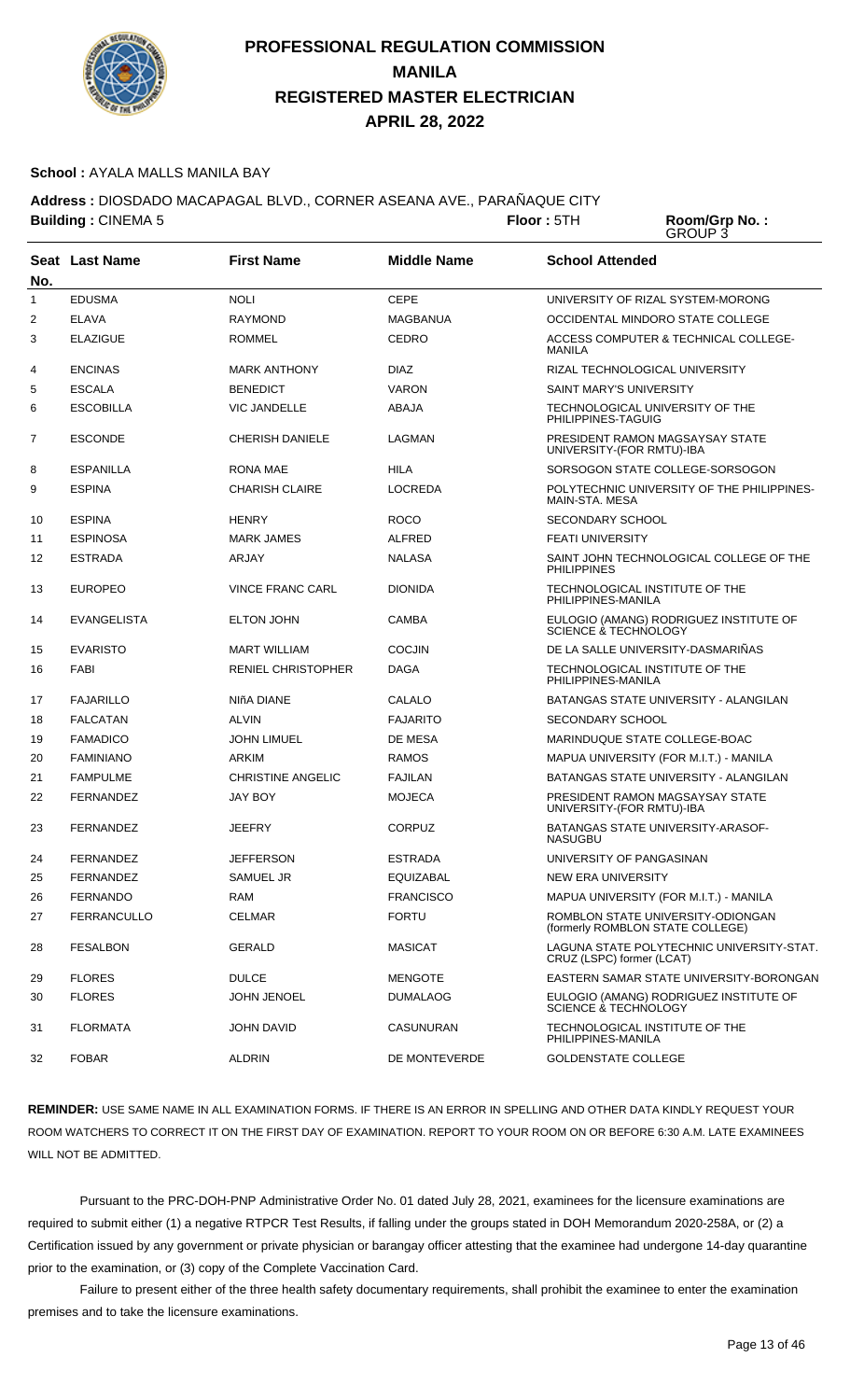

#### **School :** AYALA MALLS MANILA BAY

**Address :** DIOSDADO MACAPAGAL BLVD., CORNER ASEANA AVE., PARAÑAQUE CITY **Building : CINEMA 5 <b>Floor** : 5TH

Room/Grp No.:<br>GROUP 4

| No. | <b>Seat Last Name</b> | <b>First Name</b>       | <b>Middle Name</b> | <b>School Attended</b>                                                                     |
|-----|-----------------------|-------------------------|--------------------|--------------------------------------------------------------------------------------------|
| 1   | <b>FONTANILLA</b>     | <b>KING ARTHUR</b>      | <b>HOJAS</b>       | EULOGIO (AMANG) RODRIGUEZ INSTITUTE OF<br>SCIENCE & TECHNOLOGY                             |
| 2   | <b>FONTE</b>          | <b>VINCENT NORWIN</b>   | <b>CALIVEA</b>     | <b>VOCATIONAL SCHOOL</b>                                                                   |
| 3   | <b>FRANCISCO</b>      | <b>HARRY CHEN</b>       | <b>CABELIC</b>     | FEU INSTITUTE OF TECHNOLOGY (for FEU-E.A.C.)                                               |
| 4   | <b>FRANCISCO</b>      | <b>MARK ANTHONY</b>     |                    | POLYTECHNIC COLLEGE OF THE CITY OF<br>MEYCAUYAN(FOR M.Q.ALARILLA)                          |
| 5   | <b>FUELLAS</b>        | <b>MARTIN JOSHUA</b>    | <b>PALMA</b>       | MAPUA UNIVERSITY (FOR M.I.T.) - MANILA                                                     |
| 6   | <b>FUERTE</b>         | <b>JAIME</b>            | <b>MANI</b>        | PALAWAN STATE UNIVERSITY-BROOKS POINT                                                      |
| 7   | <b>GABILO</b>         | <b>DOMINIC</b>          | <b>CULTURA</b>     | POLYTECHNIC UNIVERSITY OF THE PHILIPPINES-<br>MAIN-STA. MESA                               |
| 8   | <b>GADDI</b>          | ALEXANDRIA LOUISSE      | <b>VARIAS</b>      | UNIVERSITY OF THE PHILIPPINES-DILIMAN                                                      |
| 9   | <b>GALAC</b>          | <b>JAMIE</b>            | <b>CUSTODIO</b>    | DE LA SALLE UNIVERSITY-LIPA                                                                |
| 10  | <b>GALGO</b>          | <b>ELMER</b>            | AMPARO.            | SURIGAO DEL SUR STATE UNIVERSITY -<br><b>CAGWAIT CAMPUS</b>                                |
| 11  | <b>GALICIA</b>        | <b>NADINE GABRIELLE</b> | <b>JARA</b>        | UNIVERSITY OF PERPETUAL HELP SYSTEM-<br>LAGUNA                                             |
| 12  | <b>GALINDEZ</b>       | <b>JOHN PHILLIP</b>     | CAVA               | PRESIDENT RAMON MAGSAYSAY STATE<br>UNIVERSITY-(FOR RMTU)-IBA                               |
| 13  | <b>GALLEGO</b>        | <b>DONNIE RAY</b>       | <b>REGOSO</b>      | STI COLLEGE - MEYCAUAYAN                                                                   |
| 14  | <b>GALLEGO</b>        | <b>JOENEL SR</b>        | <b>LANADO</b>      | DE LA SALLE-ARANETA UNIVERSITY, INC (GAUF)                                                 |
| 15  | <b>GALUNO</b>         | <b>JEREMY</b>           | <b>IRINCO</b>      | UNIVERSITY OF EASTERN PHILIPPINES-LAOANG<br><b>CAMPUS</b>                                  |
| 16  | <b>GARCIA</b>         | <b>JERICO</b>           | LOJO               | POLYTECHNIC UNIVERSITY OF THE PHILIPPINES-<br>MAIN-STA, MESA                               |
| 17  | <b>GARCIA</b>         | <b>MARRY RUTH</b>       | PUNZALAN           | BATANGAS STATE UNIVERSITY - ALANGILAN                                                      |
| 18  | <b>GARCIA</b>         | <b>ROMAR</b>            | <b>NABOS</b>       | WESTMEAD INTERNATIONAL SCHOOL                                                              |
| 19  | <b>GARNACE</b>        | <b>ARGIE</b>            | <b>ACEDILLO</b>    | <b>VOCATIONAL SCHOOL</b>                                                                   |
| 20  | <b>GATAN</b>          | <b>MARK ANDY</b>        | <b>PANAGA</b>      | CAVITE STATE UNIVERSITY (DON SEVERINO<br>AGR'L. COLL.)                                     |
| 21  | <b>GATMAITAN</b>      | <b>CHRISTOPHER</b>      | <b>DACUMOS</b>     | UNIVERSITY OF THE EAST-MANILA                                                              |
| 22  | <b>GAUDARIO</b>       | <b>OLIVER</b>           | POLICARPIO         | DUALTECH TRAINING CENTER FOUNDATION,<br>INC.- CANLUBANG                                    |
| 23  | <b>GEÑOSO</b>         | <b>JONATHAN</b>         | <b>PONDIVIDA</b>   | <b>TECHNICAL SCHOOL</b>                                                                    |
| 24  | <b>GEPITULAN</b>      | JAMES DARREL            | <b>ALIÑAS</b>      | TAGUIG CITY UNIVERSITY                                                                     |
| 25  | <b>GERMONO</b>        | <b>ARIS</b>             | GALLARDO           | TECHNOLOGICAL UNIVERSITY OF THE<br>PHILIPPINES-MANILA                                      |
| 26  | <b>GILBUENA</b>       | <b>DAVE</b>             | <b>POSTRERO</b>    | UNIVERSITY OF PERPETUAL HELP SYSTEM<br>DALTA-MOLINO CAMPUS                                 |
| 27  | GILO                  | <b>MARK DENVER</b>      | ABAD               | CAGAYAN STATE UNIVERSITY-SANCHEZ MIRA                                                      |
| 28  | <b>GINES</b>          | RYAN JAY                | <b>JAVIER</b>      | NUEVA ECIJA UNIVERSITY OF SCIENCE &<br>TECHNOLOGY-CABANATUAN)                              |
| 29  | <b>GINTO</b>          | ANGELO                  | VILLANUEVA         | BULACAN STATE UNIVERSITY (for.BCAT)-<br><b>MALOLOS</b>                                     |
| 30  | <b>GIOLAGON</b>       | <b>MARK JOHN PAUL</b>   | BATCHAR            | NORTHWEST SAMAR STATE UNIVERSITY<br>(FOR.TIBURCIO TANCINCO)                                |
| 31  | <b>GONZALES</b>       | <b>MARISOL</b>          | <b>EBORA</b>       | BATANGAS STATE UNIVERSITY - ALANGILAN                                                      |
| 32  | <b>GONZALES</b>       | RIZALINO JR             | <b>BERTOLFO</b>    | MARIKINA POLYTECHNIC COLLEGE (formerly<br>MARIKINA INSTITUTE OF SCIENCE AND<br>TECHNOLOGY) |
| 33  | <b>GRANADO</b>        | RAVEN                   | CAPUNO             | UNIVERSITY OF PERPETUAL HELP SYSTEM-<br>LAGUNA                                             |
| 34  | <b>GREFALDA</b>       | <b>CHRISTIAN</b>        | <b>HAGOS</b>       | SORSOGON STATE COLLEGE-SORSOGON                                                            |
| 35  | <b>GREGORIO</b>       | <b>JIN CARLO</b>        | <b>ARIOLA</b>      | MFI FOUNDATION, INC. (FOR MERALCO FOUND.<br>INC.)                                          |
| 36  | <b>GUICO</b>          | <b>CHRIS PAUL</b>       | <b>GUICO</b>       | BATANGAS STATE UNIVERSITY - ALANGILAN                                                      |
| 37  | <b>GUINOBAN</b>       | <b>MARVIN</b>           | <b>VISCO</b>       | BATANGAS STATE UNIVERSITY - ALANGILAN                                                      |

**REMINDER:** USE SAME NAME IN ALL EXAMINATION FORMS. IF THERE IS AN ERROR IN SPELLING AND OTHER DATA KINDLY REQUEST YOUR ROOM WATCHERS TO CORRECT IT ON THE FIRST DAY OF EXAMINATION. REPORT TO YOUR ROOM ON OR BEFORE 6:30 A.M. LATE EXAMINEES WILL NOT BE ADMITTED.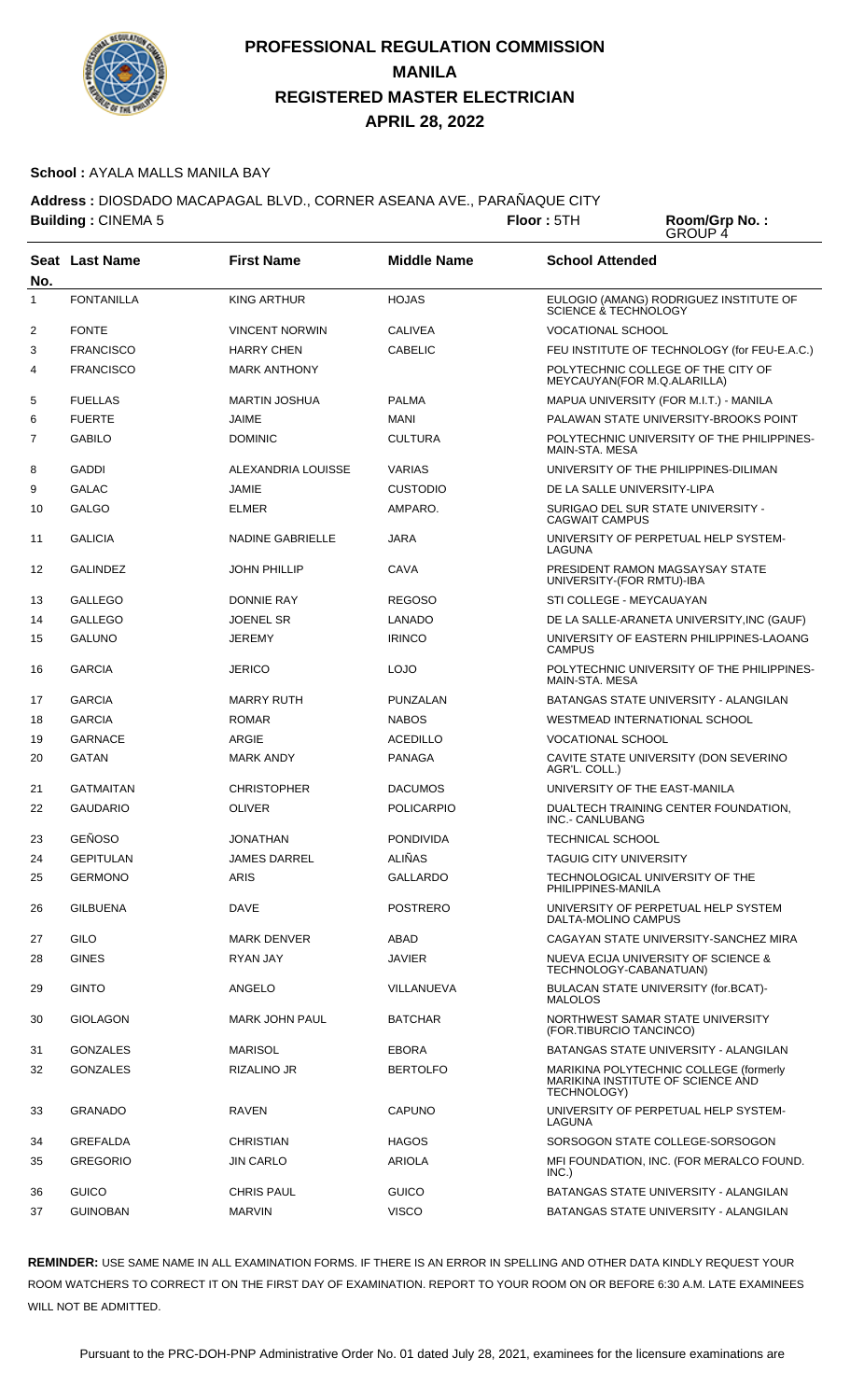required to submit either (1) a negative RTPCR Test Results, if falling under the groups stated in DOH Memorandum 2020-258A, or (2) a Certification issued by any government or private physician or barangay officer attesting that the examinee had undergone 14-day quarantine prior to the examination, or (3) copy of the Complete Vaccination Card.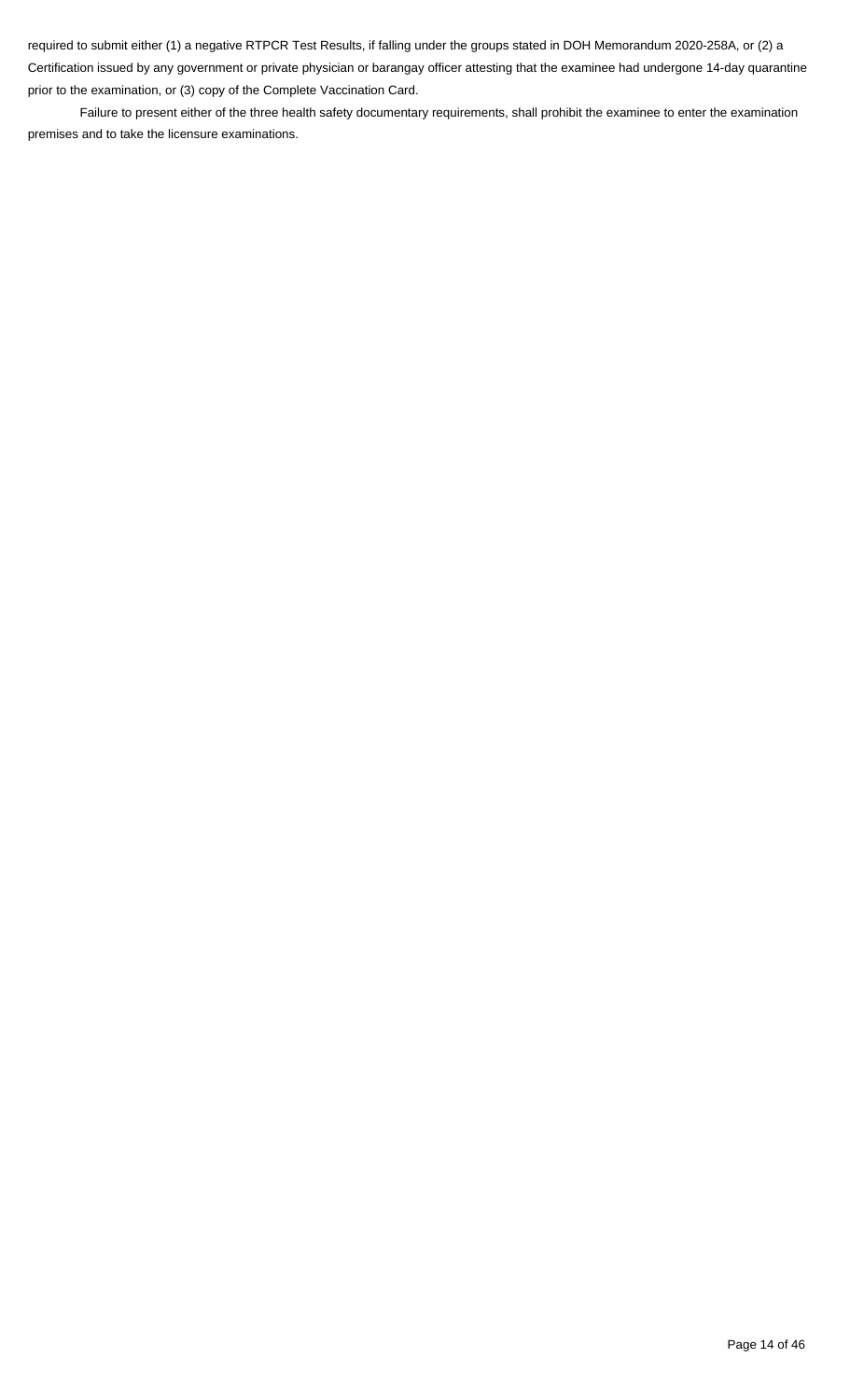

#### **School :** AYALA MALLS MANILA BAY

**Address :** DIOSDADO MACAPAGAL BLVD., CORNER ASEANA AVE., PARAÑAQUE CITY **Building : CINEMA 6 Floor : 5TH Room/Grp No. :** 

GROUP 1

| No. | Seat Last Name    | <b>First Name</b>         | <b>Middle Name</b> | <b>School Attended</b>                                                                               |
|-----|-------------------|---------------------------|--------------------|------------------------------------------------------------------------------------------------------|
| 1   | <b>GUMAPAC</b>    | <b>BENEDICT CHRISTIAN</b> | <b>BACSAL</b>      | BATANGAS STATE UNIVERSITY - ALANGILAN                                                                |
| 2   | <b>HABAGAT</b>    | <b>ROMEL</b>              | <b>POLLESCAS</b>   | <b>VOCATIONAL SCHOOL</b>                                                                             |
| 3   | <b>HALILI</b>     | <b>BENIGNO JR</b>         | MAGSAKAY           | BULACAN STATE UNIVERSITY (for.BCAT)-<br><b>MALOLOS</b>                                               |
| 4   | <b>HARON</b>      | <b>JOHARY</b>             | <b>UMBAR</b>       | MANUEL L. QUEZON UNIVERSITY                                                                          |
| 5   | HAYAG             | <b>MC RAQUE KENNETH</b>   | <b>MANSALAPUS</b>  | UNIVERSITY OF BATANGAS                                                                               |
| 6   | <b>HEMENTERA</b>  | <b>ADRIAN</b>             | <b>VERDILLO</b>    | NUEVA ECIJA UNIVERSITY OF SCIENCE &<br>TECHNOLOGY-CABANATUAN)                                        |
| 7   | <b>HERENTE</b>    | <b>JOSHUA</b>             | <b>DELOS REYES</b> | CAVITE STATE UNIVERSITY (DON SEVERINO<br>AGR'L. COLL.)                                               |
| 8   | <b>HERMOGENES</b> | <b>DARREN</b>             | <b>TANALGO</b>     | TECHNOLOGICAL INSTITUTE OF THE<br>PHILIPPINES-MANILA                                                 |
| 9   | <b>HERMOGENES</b> | <b>JACELA LUISA</b>       | <b>NOCUM</b>       | <b>SAINT LOUIS UNIVERSITY</b>                                                                        |
| 10  | <b>HERNAN</b>     | <b>JOEL</b>               | <b>GATSU</b>       | DIPOLOG SCHOOL OF FISHERIES                                                                          |
| 11  | <b>HERNANDEZ</b>  | <b>IAN BENEDICT</b>       | <b>DELA ROSA</b>   | BATAAN PENINSULA STATE UNIVERSITY-MAIN<br>CAMPUS (for.BATAAN P.S. BATAAN NAT'L SCH.<br>ARTS & TRADE) |
| 12  | <b>HERNANDEZ</b>  | <b>JASMIN</b>             | <b>FAUSTINO</b>    | CAVITE STATE UNIVERSITY (DON SEVERINO<br>AGR'L. COLL.)                                               |
| 13  | <b>HERNANDEZ</b>  | <b>JULES DARREN</b>       | PEÑA               | <b>BATANGAS STATE UNIVERSITY - ALANGILAN</b>                                                         |
| 14  | <b>HIBAYA</b>     | <b>RONNEL</b>             | CAANG              | UNIVERSIDAD DE MANILA (CITY COLL. OF<br><b>MANILA)</b>                                               |
| 15  | <b>HIDALGO</b>    | EL JOEY                   | <b>GUILLERMO</b>   | RIZAL TECHNOLOGICAL UNIVERSITY                                                                       |
| 16  | <b>HINALAS</b>    | <b>JAY</b>                | <b>SAROMINES</b>   | <b>VOCATIONAL SCHOOL</b>                                                                             |
| 17  | <b>HISTORILLO</b> | <b>CRISMHER</b>           | <b>MONLEON</b>     | MARINDUQUE STATE COLLEGE-BOAC                                                                        |
| 18  | <b>HOMERES</b>    | <b>ALDO</b>               | CATAN              | <b>SECONDARY SCHOOL</b>                                                                              |
| 19  | <b>HORTILANO</b>  | <b>VON ROMMEL</b>         | <b>SUAREZ</b>      | OCCIDENTAL MINDORO STATE COLLEGE                                                                     |
| 20  | <b>ILAGAN</b>     | <b>GUILLER JR</b>         | <b>SORIANO</b>     | <b>ADAMSON UNIVERSITY</b>                                                                            |
| 21  | <b>ILAO</b>       | <b>ALWIN JEFF</b>         | <b>REVILLA</b>     | UNIVERSITY OF BATANGAS                                                                               |
| 22  | <b>ILAO</b>       | <b>BARRY</b>              | DE LUNA            | <b>BATANGAS STATE UNIVERSITY-ARASOF-</b><br><b>NASUGBU</b>                                           |

**REMINDER:** USE SAME NAME IN ALL EXAMINATION FORMS. IF THERE IS AN ERROR IN SPELLING AND OTHER DATA KINDLY REQUEST YOUR ROOM WATCHERS TO CORRECT IT ON THE FIRST DAY OF EXAMINATION. REPORT TO YOUR ROOM ON OR BEFORE 6:30 A.M. LATE EXAMINEES WILL NOT BE ADMITTED.

 Pursuant to the PRC-DOH-PNP Administrative Order No. 01 dated July 28, 2021, examinees for the licensure examinations are required to submit either (1) a negative RTPCR Test Results, if falling under the groups stated in DOH Memorandum 2020-258A, or (2) a Certification issued by any government or private physician or barangay officer attesting that the examinee had undergone 14-day quarantine prior to the examination, or (3) copy of the Complete Vaccination Card.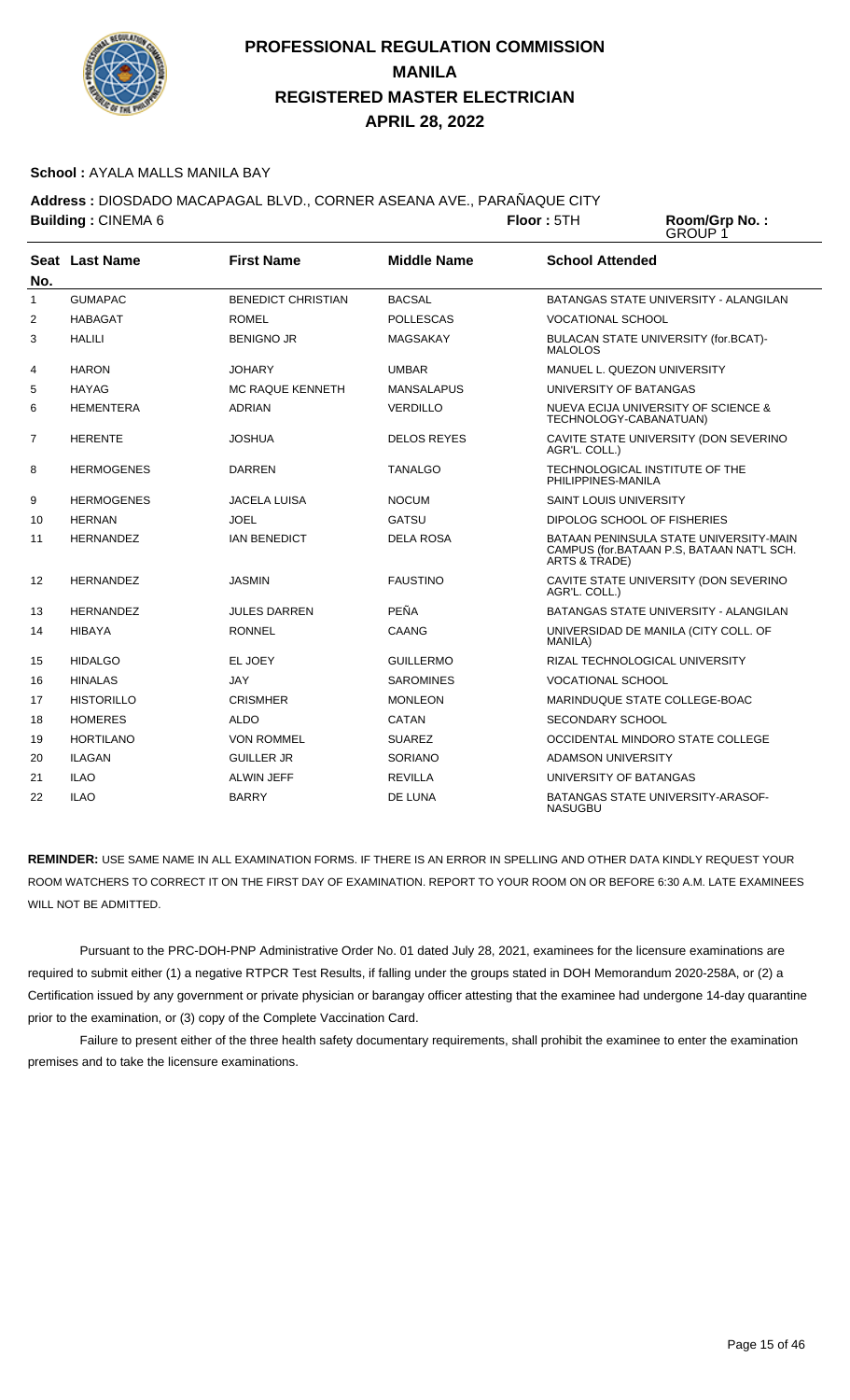

#### **School :** AYALA MALLS MANILA BAY

**Address :** DIOSDADO MACAPAGAL BLVD., CORNER ASEANA AVE., PARAÑAQUE CITY

**Building : CINEMA 6 <b>Floor : 5TH Room/Grp No. :** GROUP 2 **Seat** Last Name **No. Last Name First Name Middle Name School Attended** 1 INHOG JAYLORD CABAHUG NATIONAL UNIVERSITY-MANILA 2 INTAL MIKKO SANCHEZ TECHNOLOGICAL UNIVERSITY OF THE PHILIPPINES-MANILA 3 IRAULA JOHNKEVIN PUPA UNIVERSITY OF NUEVA CACERES 4 JACALNE JOELLA MARI BALLEBER TECHNOLOGICAL INSTITUTE OF THE PHILIPPINES-MANILA 5 JACINTO AREM JONNEL DACILLO FEU INSTITUTE OF TECHNOLOGY (for FEU-E.A.C.) 6 JACINTO JIM CHRISTIAN MABAZZA UNIVERSITY OF RIZAL SYSTEM-MORONG 7 JACOBE JOVANIE ABOYOT SOUTHERN LEYTE STATE UNIVERSITY (SLSCST)- SOGOD 8 JAGONG AARON JOHN MARCIANO MARINDUQUE STATE COLLEGE-BOAC

| 9  | <b>JAGONG</b>    | PEDRO JR           | <b>LINGON</b>    | MARINDUQUE STATE COLLEGE-BOAC                                             |
|----|------------------|--------------------|------------------|---------------------------------------------------------------------------|
| 10 | <b>JALIMAO</b>   | <b>ROGENE</b>      | BAYANI           | UNIVERSITY OF MAKATI                                                      |
| 11 | <b>JALLORES</b>  | <b>JOSHUA</b>      | <b>RESTOM</b>    | BICOL STATE COLLEGE OF APPLIED SCIENCES &<br>TECHNOLOGY(FOR. CSPC - NAGA) |
| 12 | JALMASCO         | <b>CRISTINE</b>    | TESADO           | SORSOGON STATE COLLEGE-SORSOGON                                           |
| 13 | <b>JAVAR</b>     | REXELL             | <b>QUILING</b>   | <b>VOCATIONAL SCHOOL</b>                                                  |
| 14 | <b>JAVIER</b>    | <b>CECILIO</b>     | <b>CLEMENTE</b>  | BULACAN STATE UNIVERSITY (for.BCAT)-<br><b>MALOLOS</b>                    |
| 15 | <b>JAVIER</b>    | CHRIS JOHN         | SADDALUN         | LAGUNA STATE POLYTECHNIC UNIVERSITY-STAT.<br>CRUZ (LSPC) former (LCAT)    |
| 16 | <b>JAVIER</b>    | <b>JERICO</b>      | <b>MANALO</b>    | <b>PASIG CATHOLIC COLLEGE</b>                                             |
| 17 | <b>JAVIER</b>    | <b>KIER RHOBIE</b> | <b>CLERIGO</b>   | BATANGAS STATE UNIVERSITY - ALANGILAN                                     |
| 18 | <b>JAVONILLO</b> | <b>JAMES RALF</b>  | <b>ECHUAL</b>    | UNIVERSITY OF PERPETUAL HELP SYSTEM<br>DALTA-LAS PINAS                    |
| 19 | JAYAG            | <b>JOSEPH</b>      | <b>POLISTICO</b> | <b>VOCATIONAL SCHOOL</b>                                                  |
| 20 | <b>JAYOMA</b>    | RUEL SR            | <b>ENRIQUEZ</b>  | <b>VOCATIONAL SCHOOL</b>                                                  |
| 21 | <b>JOSEF</b>     | WRENIEL            | <b>ESTRELLA</b>  | POLYTECHNIC UNIVERSITY OF THE PHILIPPINES-<br>MAIN-STA, MESA              |

**REMINDER:** USE SAME NAME IN ALL EXAMINATION FORMS. IF THERE IS AN ERROR IN SPELLING AND OTHER DATA KINDLY REQUEST YOUR ROOM WATCHERS TO CORRECT IT ON THE FIRST DAY OF EXAMINATION. REPORT TO YOUR ROOM ON OR BEFORE 6:30 A.M. LATE EXAMINEES WILL NOT BE ADMITTED.

 Pursuant to the PRC-DOH-PNP Administrative Order No. 01 dated July 28, 2021, examinees for the licensure examinations are required to submit either (1) a negative RTPCR Test Results, if falling under the groups stated in DOH Memorandum 2020-258A, or (2) a Certification issued by any government or private physician or barangay officer attesting that the examinee had undergone 14-day quarantine prior to the examination, or (3) copy of the Complete Vaccination Card.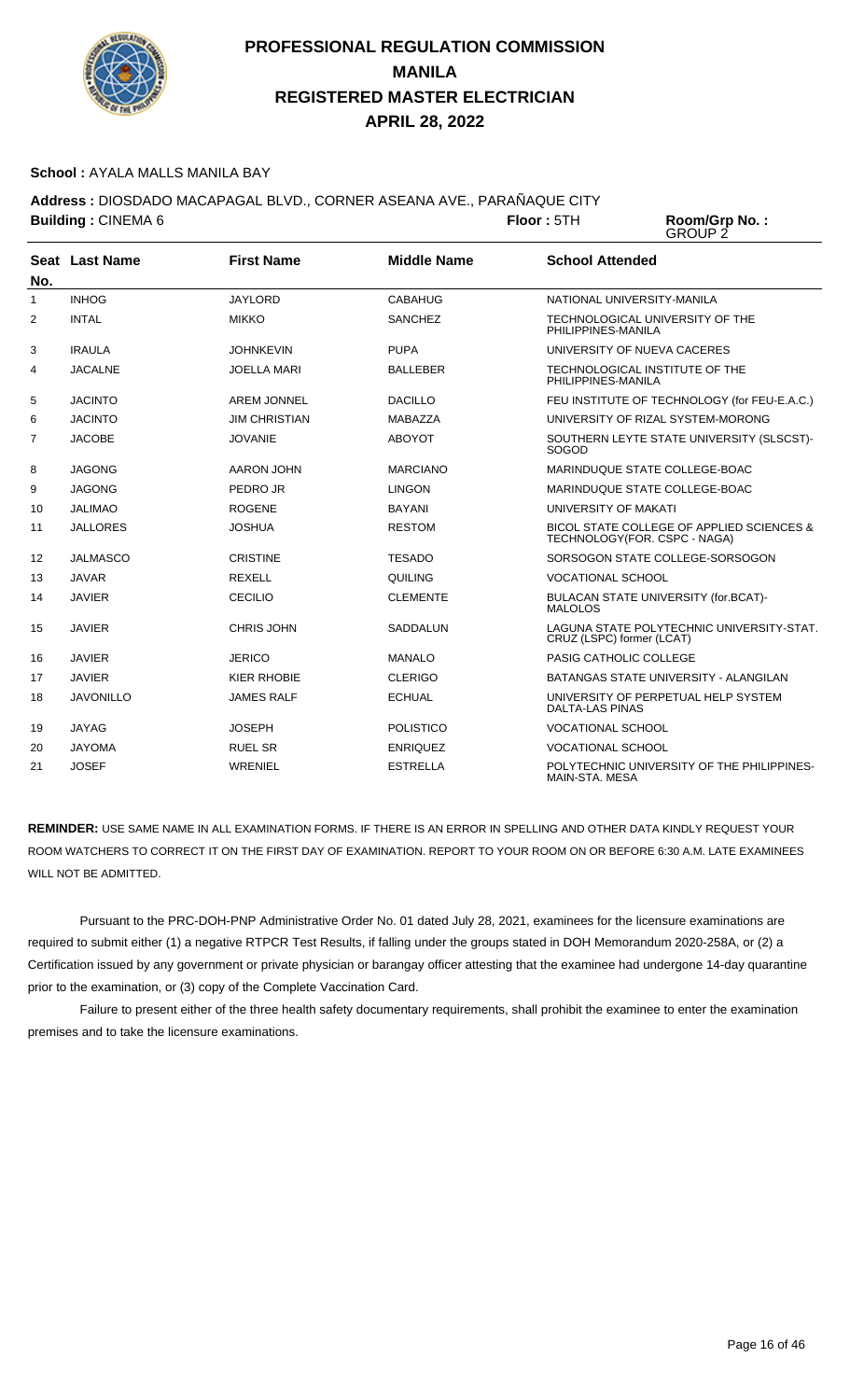

#### **School :** AYALA MALLS MANILA BAY

**Address :** DIOSDADO MACAPAGAL BLVD., CORNER ASEANA AVE., PARAÑAQUE CITY

**Building : CINEMA 6 <b>Floor** : 5TH Room/Grp No.:<br>GROUP 3

|     | Seat Last Name  | <b>First Name</b>    | <b>Middle Name</b> | <b>School Attended</b>                                                                     |
|-----|-----------------|----------------------|--------------------|--------------------------------------------------------------------------------------------|
| No. |                 |                      |                    |                                                                                            |
| 1   | <b>JUVIDA</b>   | <b>ROBERTO JR</b>    | <b>ALVAREZ</b>     | CAVITE STATE UNIVERSITY (DON SEVERINO<br>AGR'L. COLL.)                                     |
| 2   | LAAGIN          | <b>JAYMARCK JOHN</b> | <b>DADUYA</b>      | LAGUNA STATE POLYTECHNIC UNIVERSITY - SAN<br>PABLO (LSPC)former (SPCSAT)                   |
| 3   | <b>LABONG</b>   | <b>RAMON JR</b>      | <b>CABUTIN</b>     | ASIAN INSTITUTE OF COMPUTER STUDIES                                                        |
| 4   | <b>LACAMBRA</b> | <b>TEDDY</b>         | <b>ABANES</b>      | POLYTECHNIC UNIVERSITY OF THE PHILIPPINES-<br>MAIN-STA, MESA                               |
| 5   | LACASANDILE     | <b>JHUNAS</b>        | <b>CALUB</b>       | <b>TECHNICAL SCHOOL</b>                                                                    |
| 6   | <b>LACERNA</b>  | <b>JAYSON</b>        | <b>PACON</b>       | <b>SECONDARY SCHOOL</b>                                                                    |
| 7   | <b>LACSON</b>   | EDDIE BOY            | <b>CAMILA</b>      | <b>NEW ERA UNIVERSITY</b>                                                                  |
| 8   | <b>LACSON</b>   | <b>ROXANNE</b>       | <b>CAMILA</b>      | <b>NEW ERA UNIVERSITY</b>                                                                  |
| 9   | <b>LAGO</b>     | <b>ALLAN</b>         | <b>BULAN</b>       | ISABELA STATE UNIVERSITY-ANGADANAN (for.A<br>AGRO-IND COL.)                                |
| 10  | LAI             | PHILIP REGINALD      | ALVAREZ            | MAPUA UNIVERSITY (FOR M.I.T.) - MANILA                                                     |
| 11  | LANGOMEZ        | <b>GRAHAM NASH</b>   | <b>CABULANAN</b>   | MAPUA UNIVERSITY (FOR M.I.T.) - MANILA                                                     |
| 12  | LARA            | <b>MYRLE</b>         | <b>BALMES</b>      | UNIVERSITY OF BATANGAS                                                                     |
| 13  | LARODA          | <b>JORAM</b>         | <b>DIAMANTE</b>    | <b>VOCATIONAL SCHOOL</b>                                                                   |
| 14  | LAVISTE         | PHILIP JOHN          | <b>RIVERA</b>      | OCCIDENTAL MINDORO STATE COLLEGE                                                           |
| 15  | LAZARO          | <b>ARVIN</b>         | <b>MUÑOZ</b>       | MARIKINA POLYTECHNIC COLLEGE (formerly<br>MARIKINA INSTITUTE OF SCIENCE AND<br>TECHNOLOGY) |
| 16  | LAZARO          | <b>JOHN CYRUS</b>    | GARRO              | MAPUA UNIVERSITY (FOR M.I.T.) - MANILA                                                     |
| 17  | LAZO            | <b>BRAULIO JR</b>    | <b>DAKILA</b>      | TECHNOLOGICAL INSTITUTE OF THE<br>PHILIPPINES-QUEZON CITY                                  |
| 18  | <b>LEBITE</b>   | <b>JAYSON</b>        | <b>FABRUADA</b>    | SAMSON COLLEGE OF SCIENCE AND<br>TECHNOLOGY-QC                                             |
| 19  | <b>LEE</b>      | <b>KEANU RAY</b>     | <b>SEDENTARIO</b>  | <b>MALAYAN COLLEGES LAGUNA</b>                                                             |
| 20  | <b>LEONARDO</b> | <b>JASON</b>         | <b>SOLIS</b>       | NATIONAL UNIVERSITY-MANILA                                                                 |
| 21  | LIBREA          | <b>WENDELL MARK</b>  | <b>GUILLERMO</b>   | UNIVERSITY OF RIZAL SYSTEM-MORONG                                                          |

**REMINDER:** USE SAME NAME IN ALL EXAMINATION FORMS. IF THERE IS AN ERROR IN SPELLING AND OTHER DATA KINDLY REQUEST YOUR ROOM WATCHERS TO CORRECT IT ON THE FIRST DAY OF EXAMINATION. REPORT TO YOUR ROOM ON OR BEFORE 6:30 A.M. LATE EXAMINEES WILL NOT BE ADMITTED.

 Pursuant to the PRC-DOH-PNP Administrative Order No. 01 dated July 28, 2021, examinees for the licensure examinations are required to submit either (1) a negative RTPCR Test Results, if falling under the groups stated in DOH Memorandum 2020-258A, or (2) a Certification issued by any government or private physician or barangay officer attesting that the examinee had undergone 14-day quarantine prior to the examination, or (3) copy of the Complete Vaccination Card.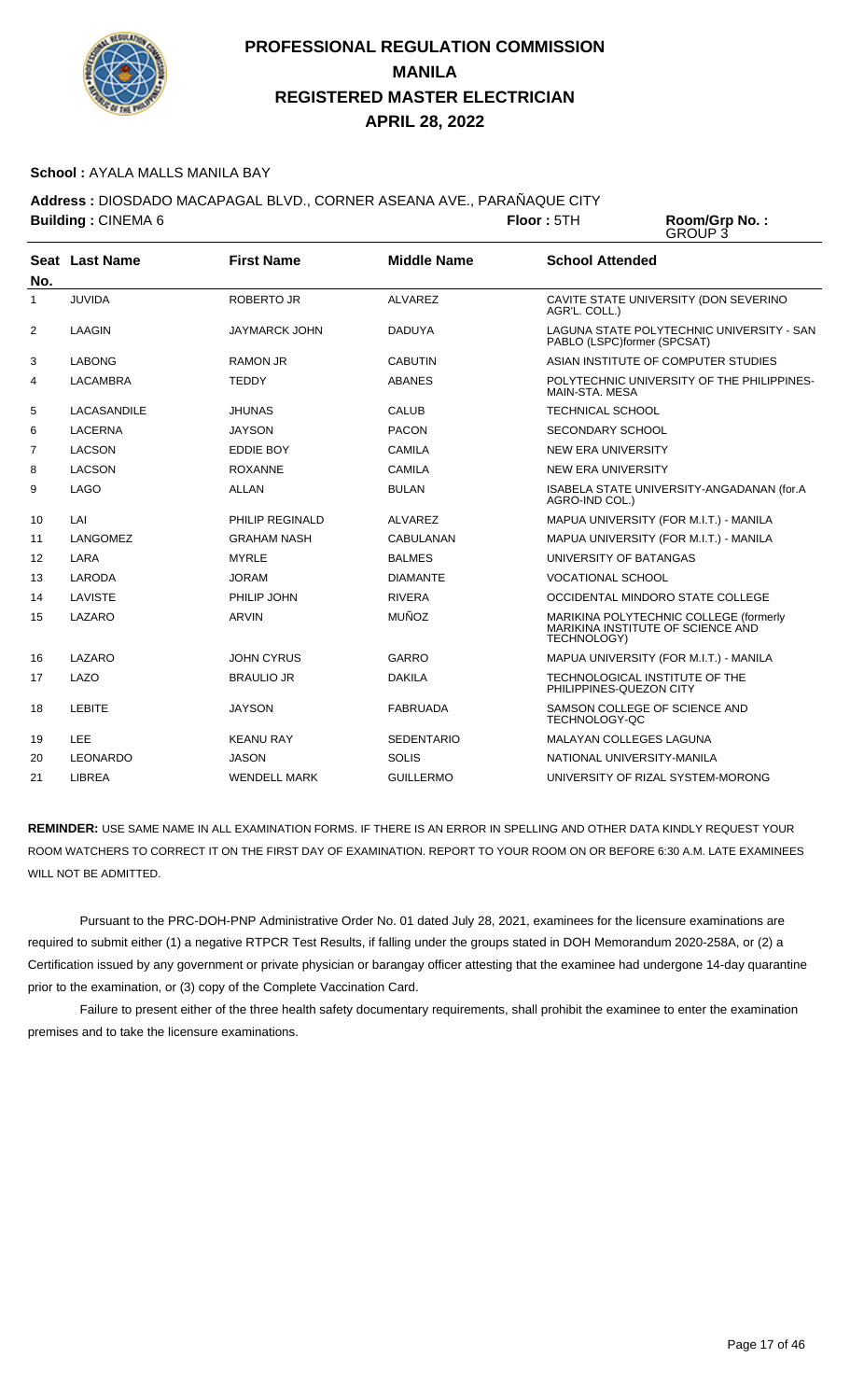

#### **School :** AYALA MALLS MANILA BAY

**Address :** DIOSDADO MACAPAGAL BLVD., CORNER ASEANA AVE., PARAÑAQUE CITY **Building : CINEMA 6 <b>Floor** : 5TH

Room/Grp No.:<br>GROUP 4

| No.          | Seat Last Name   | <b>First Name</b>    | <b>Middle Name</b>  | <b>School Attended</b>                                                                     |
|--------------|------------------|----------------------|---------------------|--------------------------------------------------------------------------------------------|
| $\mathbf{1}$ | <b>LICUANAN</b>  | <b>FERNANDO JR</b>   | <b>CALUB</b>        | OCCIDENTAL MINDORO STATE COLLEGE                                                           |
| 2            | <b>LIGAS</b>     | JAY                  | <b>DAMLAS</b>       | <b>VOCATIONAL SCHOOL</b>                                                                   |
| 3            | <b>LIGNES</b>    | <b>JESSEL</b>        | <b>FOZ</b>          | TECHNOLOGICAL INSTITUTE OF THE<br>PHILIPPINES-MANILA                                       |
| 4            | <b>LIMBO</b>     | <b>KARL VINCENT</b>  | AGAWIN              | TECHNOLOGICAL INSTITUTE OF THE<br>PHILIPPINES-MANILA                                       |
| 5            | <b>LINA</b>      | <b>DEXTER</b>        | <b>REYNIDO</b>      | UNIVERSITY OF PERPETUAL HELP SYSTEM-<br>LAGUNA                                             |
| 6            | <b>LIPATA</b>    | <b>MICHAEL</b>       | <b>CUIZON</b>       | MARIKINA POLYTECHNIC COLLEGE (formerly<br>MARIKINA INSTITUTE OF SCIENCE AND<br>TECHNOLOGY) |
| 7            | <b>LIPIO</b>     | <b>RAGGIEB</b>       | <b>FLORECE</b>      | SURIGAO STATE COLLEGE OF TECHNOLOGY-DEL<br><b>CARMEN CAMPUS</b>                            |
| 8            | <b>LISTA</b>     | <b>AGRIPINO REY</b>  | YANTO               | DON BOSCO TECHNICAL COLLEGE-<br><b>MANDALUYONG</b>                                         |
| 9            | LLAGAS           | <b>ELMAR</b>         | <b>ROZON</b>        | TECHNOLOGICAL UNIVERSITY OF THE<br>PHILIPPINES-CAVITE                                      |
| 10           | <b>LLANTOS</b>   | <b>JOHN TRISTAN</b>  | VALDERRAMA          | RIZAL TECHNOLOGICAL UNIVERSITY                                                             |
| 11           | <b>LOPEZ</b>     | <b>HOMER</b>         | <b>DACANAY</b>      | AURORA STATE COLLEGE OF TECHNOLOGY                                                         |
| 12           | <b>LOPEZ</b>     | <b>JAYKEN</b>        | <b>BASONG</b>       | SAINT JOSEPH INSTITUTE OF TECHNOLOGY                                                       |
| 13           | LORA             | <b>REYMART</b>       | <b>CABARRUBIAS</b>  | SECONDARY SCHOOL                                                                           |
| 14           | <b>LORENZO</b>   | <b>JOHN MARCO</b>    | <b>RESURRECCION</b> | TECHNOLOGICAL UNIVERSITY OF THE<br>PHILIPPINES-MANILA                                      |
| 15           | <b>LUBAO</b>     | <b>PATRICK</b>       | DE GUZMAN           | BULACAN STATE UNIVERSITY (for.BCAT)-<br><b>MALOLOS</b>                                     |
| 16           | <b>LUBIS</b>     | <b>LAURENCE JOY</b>  | <b>HERNANDEZ</b>    | BATANGAS STATE UNIVERSITY - ALANGILAN                                                      |
| 17           | LUNA             | <b>FELIX</b>         | <b>CLORES</b>       | MARIKINA POLYTECHNIC COLLEGE (formerly<br>MARIKINA INSTITUTE OF SCIENCE AND<br>TECHNOLOGY) |
| 18           | <b>LURES</b>     | <b>SHAUN MICHAEL</b> | <b>DELA CRUZ</b>    | POLYTECHNIC UNIVERSITY OF THE PHILIPPINES-<br>MAIN-STA. MESA                               |
| 19           | <b>LUSANTA</b>   | <b>RANDY</b>         | <b>CHUA</b>         | OSMENA COLLEGE-MASBATE                                                                     |
| 20           | <b>MABANO</b>    | <b>MELVIN</b>        | COSIDO              | DON BOSCO CENTER OF STUDIES                                                                |
| 21           | MACALALAG        | <b>JOE JOSEPH</b>    | <b>DUEÑAS</b>       | LAGUNA STATE POLYTECHNIC UNIVERSITY-STAT.<br>CRUZ (LSPC) former (LCAT)                     |
| 22           | <b>MACALINAO</b> | <b>ALYSSA</b>        | <b>LOPEZ</b>        | BATANGAS STATE UNIVERSITY - ALANGILAN                                                      |

**REMINDER:** USE SAME NAME IN ALL EXAMINATION FORMS. IF THERE IS AN ERROR IN SPELLING AND OTHER DATA KINDLY REQUEST YOUR ROOM WATCHERS TO CORRECT IT ON THE FIRST DAY OF EXAMINATION. REPORT TO YOUR ROOM ON OR BEFORE 6:30 A.M. LATE EXAMINEES WILL NOT BE ADMITTED.

 Pursuant to the PRC-DOH-PNP Administrative Order No. 01 dated July 28, 2021, examinees for the licensure examinations are required to submit either (1) a negative RTPCR Test Results, if falling under the groups stated in DOH Memorandum 2020-258A, or (2) a Certification issued by any government or private physician or barangay officer attesting that the examinee had undergone 14-day quarantine prior to the examination, or (3) copy of the Complete Vaccination Card.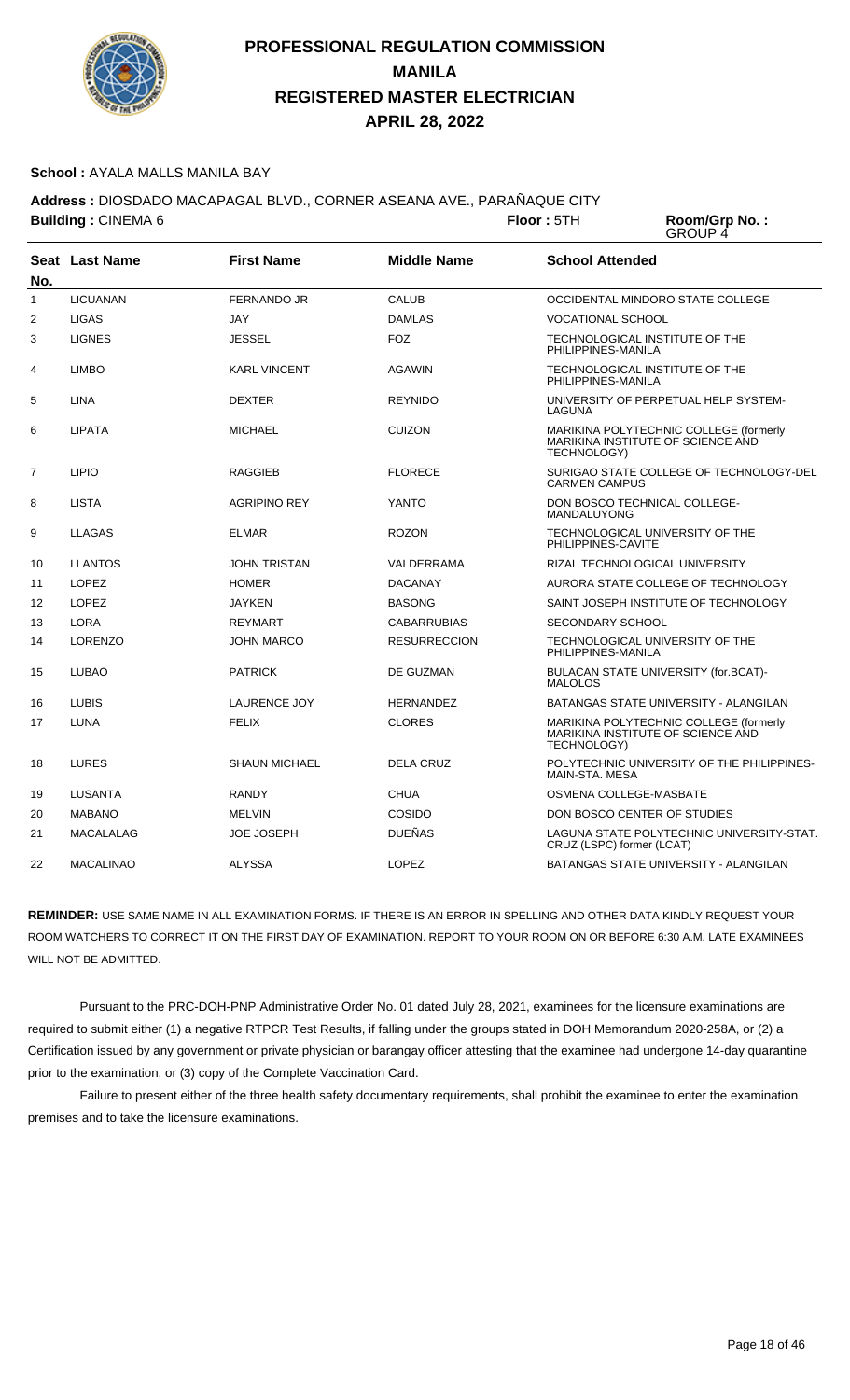

#### **School :** AYALA MALLS MANILA BAY

**Address :** DIOSDADO MACAPAGAL BLVD., CORNER ASEANA AVE., PARAÑAQUE CITY **Building :** CINEMA 7 **Floor :** 5TH **Room/Grp No. :**

GROUP 1

| No. | Seat Last Name     | <b>First Name</b>        | <b>Middle Name</b> | <b>School Attended</b>                                          |
|-----|--------------------|--------------------------|--------------------|-----------------------------------------------------------------|
| 1   | <b>MACANAS</b>     | <b>QUEENIE ANN</b>       | <b>TUGADE</b>      | OCCIDENTAL MINDORO STATE COLLEGE                                |
| 2   | <b>MACASINAG</b>   | <b>CHRISTIAN RYAN</b>    | <b>SILAO</b>       | <b>SECONDARY SCHOOL</b>                                         |
| 3   | <b>MACATANGAY</b>  | ANGELO                   | <b>BULAKLAK</b>    | <b>BATANGAS STATE UNIVERSITY - ALANGILAN</b>                    |
| 4   | <b>MADERAZO</b>    | <b>GABRIEL ALEXANDER</b> | <b>CAGUICLA</b>    | TECHNOLOGICAL INSTITUTE OF THE<br>PHILIPPINES-MANILA            |
| 5   | <b>MADERAZO</b>    | <b>HAMLEIN</b>           | <b>OYAO</b>        | <b>VOCATIONAL SCHOOL</b>                                        |
| 6   | MADLANGBAYAN       | <b>JASHREEL</b>          | <b>COLUMNA</b>     | <b>SECONDARY SCHOOL</b>                                         |
| 7   | <b>MAGADIA</b>     | <b>JHAY BELLE</b>        | <b>PASIA</b>       | UNIVERSITY OF BATANGAS                                          |
| 8   | <b>MAGALLON</b>    | <b>MHEL</b>              | <b>VENUS</b>       | ADVENTIST UNIVERSITY OF THE PHILIPPINES                         |
| 9   | <b>MAGALONA JR</b> | <b>ELMER</b>             | <b>GALAMITON</b>   | NORTHWEST SAMAR STATE UNIVERSITY<br>(FOR.TIBURCIO TANCINCO)     |
| 10  | <b>MAGANA</b>      | THAYJA RAE               | <b>OPIANA</b>      | <b>MALAYAN COLLEGES LAGUNA</b>                                  |
| 11  | <b>MAGBOO</b>      | <b>CRISTINE JOY</b>      | <b>GUNDAY</b>      | UNIVERSITY OF BATANGAS                                          |
| 12  | <b>MAGCUYAO</b>    | <b>JOSEPH MICHAEL</b>    | <b>VALENTIN</b>    | <b>SECONDARY SCHOOL</b>                                         |
| 13  | <b>MAGNAYE</b>     | <b>JOSEPH</b>            | CATAPANG           | TECHNOLOGICAL UNIVERSITY OF THE<br>PHILIPPINES-CAVITE           |
| 14  | <b>MAGNO</b>       | <b>SHERWIN RONALD</b>    | <b>BENDAÑA</b>     | SECONDARY SCHOOL                                                |
| 15  | <b>MAGTIBAY</b>    | <b>JENNIFER</b>          | <b>ANTING</b>      | BATANGAS STATE UNIVERSITY - ALANGILAN                           |
| 16  | <b>MALIG</b>       | <b>KRISTOFFER NEL</b>    |                    | RIZAL TECHNOLOGICAL UNIVERSITY                                  |
| 17  | <b>MALIMBAN</b>    | <b>KAINOA</b>            |                    | POLYTECHNIC UNIVERSITY OF THE PHILIPPINES-<br><b>MARAGONDON</b> |
| 18  | <b>MALLARI</b>     | <b>EVELYN</b>            | <b>SULIT</b>       | <b>ADAMSON UNIVERSITY</b>                                       |
| 19  | <b>MALLARI</b>     | <b>JASMIN</b>            | CAGUILLO           | POLYTECHNIC UNIVERSITY OF THE PHILIPPINES-<br><b>MARAGONDON</b> |
| 20  | <b>MALQUERIDO</b>  | <b>CANDIDO JR</b>        | <b>COLANDOG</b>    | <b>GSEF COLLEGE. INC. - CABATUAN.ILOILO</b>                     |

**REMINDER:** USE SAME NAME IN ALL EXAMINATION FORMS. IF THERE IS AN ERROR IN SPELLING AND OTHER DATA KINDLY REQUEST YOUR ROOM WATCHERS TO CORRECT IT ON THE FIRST DAY OF EXAMINATION. REPORT TO YOUR ROOM ON OR BEFORE 6:30 A.M. LATE EXAMINEES WILL NOT BE ADMITTED.

 Pursuant to the PRC-DOH-PNP Administrative Order No. 01 dated July 28, 2021, examinees for the licensure examinations are required to submit either (1) a negative RTPCR Test Results, if falling under the groups stated in DOH Memorandum 2020-258A, or (2) a Certification issued by any government or private physician or barangay officer attesting that the examinee had undergone 14-day quarantine prior to the examination, or (3) copy of the Complete Vaccination Card.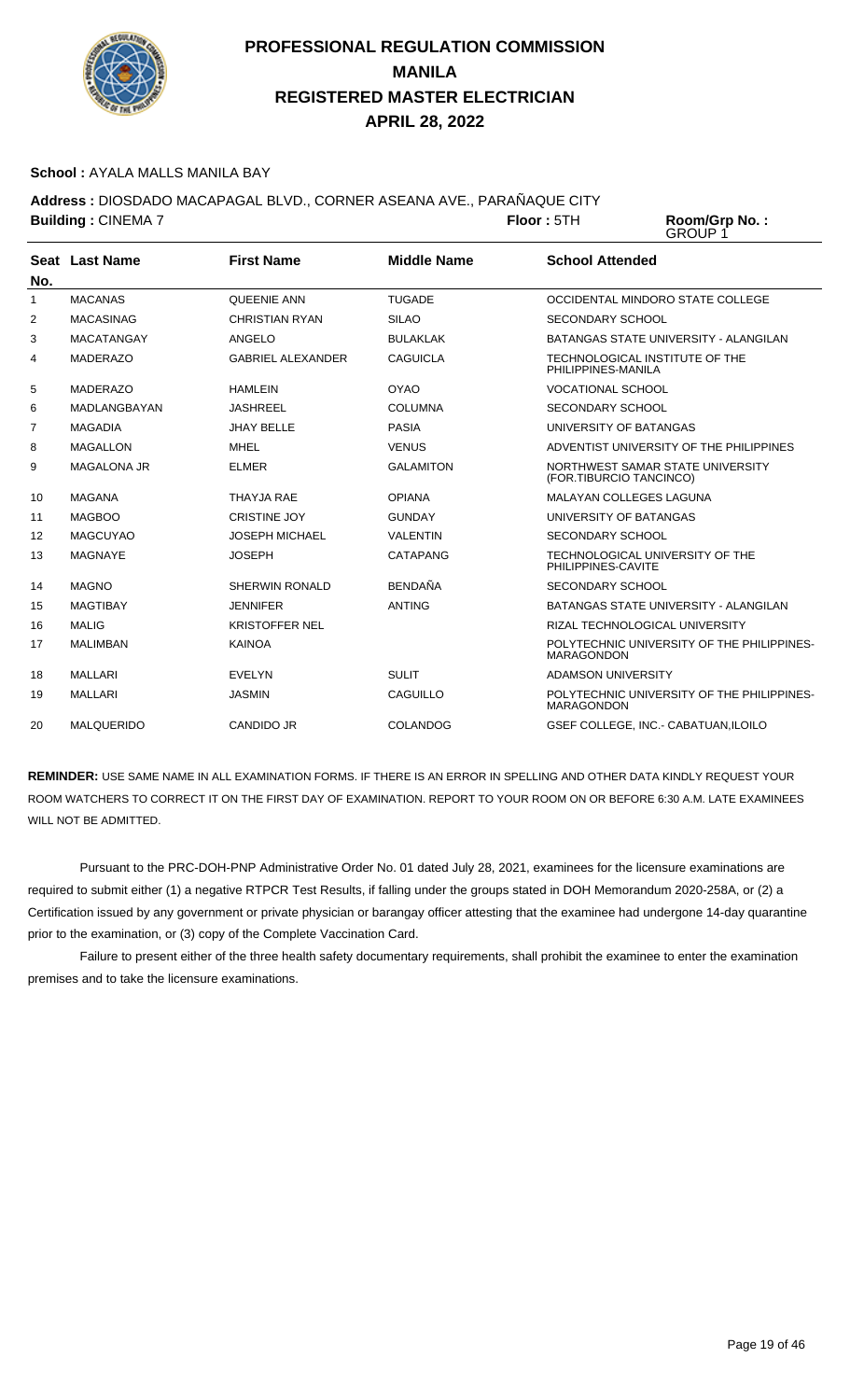

#### **School :** AYALA MALLS MANILA BAY

**Address :** DIOSDADO MACAPAGAL BLVD., CORNER ASEANA AVE., PARAÑAQUE CITY

|                   | <b>Building: CINEMA 7</b> |                       | Floor:5TH          | Room/Grp No.:<br>GROUP 2     |                                                                           |
|-------------------|---------------------------|-----------------------|--------------------|------------------------------|---------------------------------------------------------------------------|
| No.               | Seat Last Name            | <b>First Name</b>     | <b>Middle Name</b> | <b>School Attended</b>       |                                                                           |
| 1                 | <b>MALTO</b>              | <b>ALVIN</b>          | LIBREJA            | <b>SECONDARY SCHOOL</b>      |                                                                           |
| 2                 | <b>MANAJERO</b>           | <b>JOSUE</b>          | <b>SUAREZ</b>      | VOCATIONAL SCHOOL            |                                                                           |
| 3                 | <b>MANALASTAS</b>         | <b>JETHRO JASPHER</b> | CRUZ               | CRUZ (LSPC) former (LCAT)    | LAGUNA STATE POLYTECHNIC UNIVERSITY-STAT.                                 |
| 4                 | <b>MANDASOC</b>           | <b>CHRISTIAN</b>      | <b>PELAGIO</b>     |                              | BICOL STATE COLLEGE OF APPLIED SCIENCES &<br>TECHNOLOGY(FOR. CSPC - NAGA) |
| 5                 | <b>MANDIA</b>             | <b>VELLY JOE</b>      | LAYOSA             |                              | MARINDUQUE STATE COLLEGE-BOAC                                             |
| 6                 | <b>MANGUI</b>             | <b>EMMANUEL</b>       | LAYAO              |                              | MARINDUQUE STATE COLLEGE-BOAC                                             |
| 7                 | <b>MANILAY</b>            | <b>DON ROYETTE</b>    | <b>MALOLES</b>     |                              | BATANGAS STATE UNIVERSITY - ALANGILAN                                     |
| 8                 | <b>MANINGAS</b>           | <b>NICKO</b>          | <b>MATALOG</b>     |                              | COLEGIO DE SAN JUAN DE LETRAN-CALAMBA                                     |
| 9                 | <b>MANINGAS</b>           | <b>VICTOR JOSEPH</b>  | <b>BORGOÑOS</b>    |                              | COLEGIO DE SAN JUAN DE LETRAN-CALAMBA                                     |
| 10                | <b>MANJERON</b>           | <b>JESBERT</b>        | <b>PEREZ</b>       |                              | DON BOSCO COLLEGE-MAKATI                                                  |
| 11                | <b>MANLANGIT</b>          | <b>ROMULO III</b>     | <b>ABRINA</b>      |                              | SAMAR STATE UNIVERSITY (SAMAR S.P.C.)                                     |
| $12 \overline{ }$ | <b>MANONGSONG</b>         | KIM AL-GIN            | <b>RAYOS</b>       |                              | BATANGAS STATE UNIVERSITY - ALANGILAN                                     |
| 13                | MAÑOZO                    | <b>DENNIS</b>         | <b>SULOTIN</b>     | <b>COLEGIO DE MUNTINLUPA</b> |                                                                           |
| 14                | <b>MANRIQUE</b>           | <b>RYAN</b>           | <b>PERLAS</b>      | <b>ABADA COLLEGE</b>         |                                                                           |
| 15                | <b>MANUEL</b>             | <b>MICAH</b>          | <b>ALCANAR</b>     | PHILIPPINES-MANILA           | TECHNOLOGICAL UNIVERSITY OF THE                                           |
| 16                | <b>MANZANA</b>            | <b>PAUL GERVIN</b>    | <b>VALT</b>        | <b>ADAMSON UNIVERSITY</b>    |                                                                           |

ROOM WATCHERS TO CORRECT IT ON THE FIRST DAY OF EXAMINATION. REPORT TO YOUR ROOM ON OR BEFORE 6:30 A.M. LATE EXAMINEES WILL NOT BE ADMITTED. Pursuant to the PRC-DOH-PNP Administrative Order No. 01 dated July 28, 2021, examinees for the licensure examinations are

**REMINDER:** USE SAME NAME IN ALL EXAMINATION FORMS. IF THERE IS AN ERROR IN SPELLING AND OTHER DATA KINDLY REQUEST YOUR

17 MANZON GILBERT MANASIS BULACAN STATE UNIVERSITY (for.BCAT)-

18 MAPAIT JUVERT REY YGOT EULOGIO (AMANG) RODRIGUEZ INSTITUTE OF SCIENCE & TECHNOLOGY 19 MARASIGAN CHARLIE EDUARDO BATANGAS STATE UNIVERSITY - ALANGILAN 20 MARCELINO GEORGEOUS OLITOQUIT BICOL STATE COLLEGE OF APPLIED SCIENCES &

MALOLOS

TECHNOLOGY(FOR. CSPC - NAGA)

required to submit either (1) a negative RTPCR Test Results, if falling under the groups stated in DOH Memorandum 2020-258A, or (2) a Certification issued by any government or private physician or barangay officer attesting that the examinee had undergone 14-day quarantine prior to the examination, or (3) copy of the Complete Vaccination Card.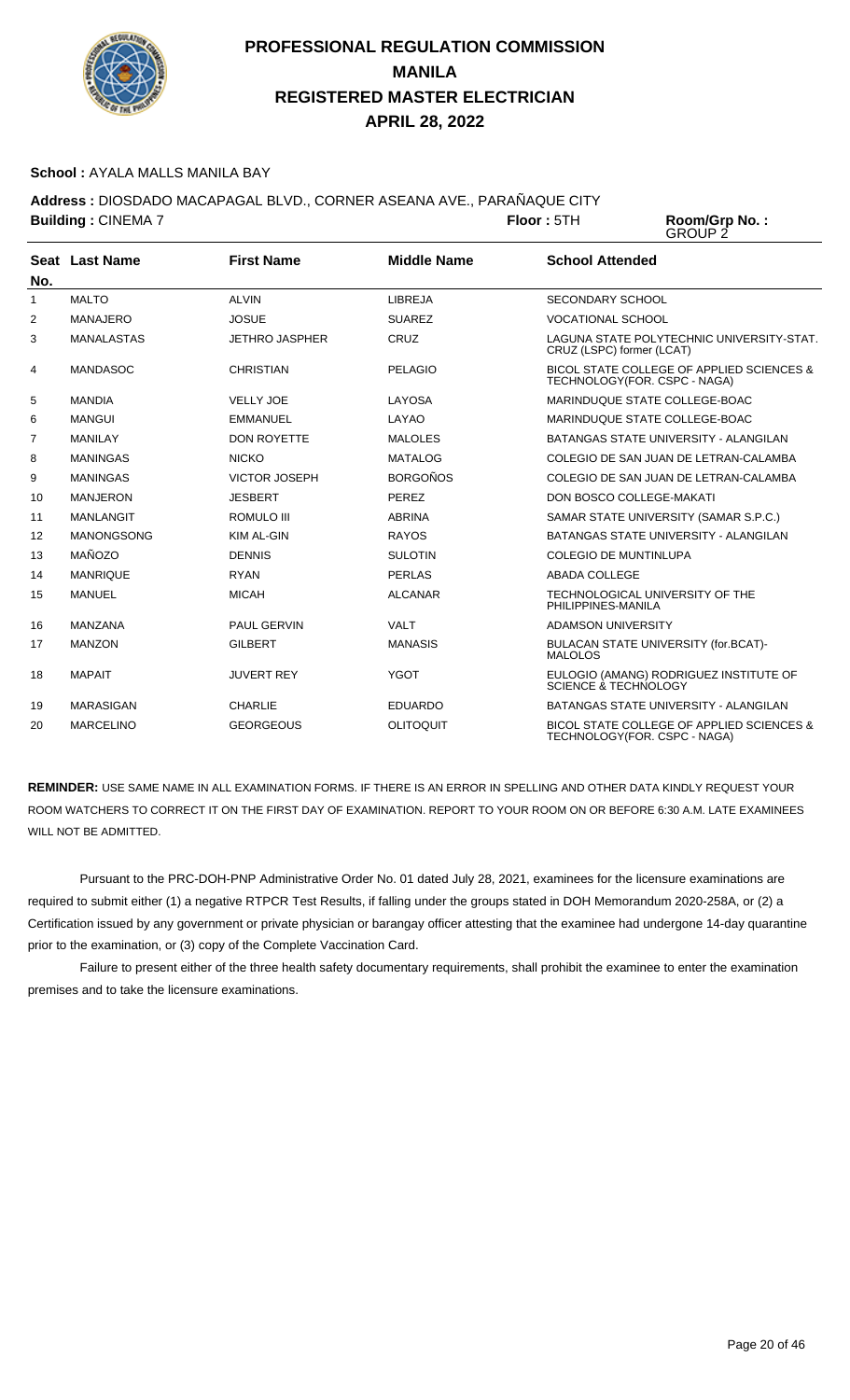

#### **School :** AYALA MALLS MANILA BAY

**Address :** DIOSDADO MACAPAGAL BLVD., CORNER ASEANA AVE., PARAÑAQUE CITY **Building : CINEMA 7 <b>Floor** : 5TH

Room/Grp No.:<br>GROUP 3

|     | Seat Last Name  | <b>First Name</b>       | <b>Middle Name</b> | <b>School Attended</b>                                         |
|-----|-----------------|-------------------------|--------------------|----------------------------------------------------------------|
| No. |                 |                         |                    |                                                                |
| 1   | <b>MARCELO</b>  | <b>RICHARD</b>          | <b>NOPRADA</b>     | UNIVERSITY OF PERPETUAL HELP SYSTEM<br>DALTA -- CALAMBA CAMPUS |
| 2   | <b>MARCOS</b>   | <b>ZAIRA</b>            | <b>ORDINARIO</b>   | ADAMSON UNIVERSITY                                             |
| 3   | <b>MARIANO</b>  | <b>DEHENIEL</b>         | <b>TARROBAGO</b>   | TECHNOLOGICAL UNIVERSITY OF THE<br>PHILIPPINES-MANILA          |
| 4   | <b>MARIANO</b>  | <b>KATHLEEN</b>         | <b>MURCIA</b>      | <b>NEW ERA UNIVERSITY</b>                                      |
| 5   | <b>MARIANO</b>  | <b>ROEL</b>             | <b>EVANGELISTA</b> | BULACAN STATE UNIVERSITY (for.BCAT)-<br><b>MALOLOS</b>         |
| 6   | <b>MARTIN</b>   | <b>ELOISA MAY</b>       | GARDUÑO            | CAVITE STATE UNIVERSITY (CAVITE C.A.T)-<br><b>ROSARIO</b>      |
| 7   | <b>MARTINEZ</b> | <b>KERVIN</b>           | <b>NEO</b>         | TECHNOLOGICAL INSTITUTE OF THE<br>PHILIPPINES-MANILA           |
| 8   | MATILLA         | <b>MARK JASON</b>       | <b>SORIANO</b>     | UNIVERSITY OF PERPETUAL HELP SYSTEM-<br>LAGUNA                 |
| 9   | <b>MATRIANO</b> | <b>ELRY JOHN</b>        | PANOL              | TECHNOLOGICAL INSTITUTE OF THE<br>PHILIPPINES-MANILA           |
| 10  | <b>MAYANO</b>   | <b>CHRISTIAN ANGELO</b> | <b>PELAGIO</b>     | UNIVERSITY OF PERPETUAL HELP SYSTEM-<br>LAGUNA                 |
| 11  | <b>MEDINA</b>   | <b>VIENNE MAE</b>       | <b>FRIGILLANA</b>  | BATANGAS STATE UNIVERSITY - ALANGILAN                          |
| 12  | <b>MENCIAS</b>  | A. ROMULO               | <b>SANTIAGO</b>    | UNIVERSITY OF NORTHERN PHILIPPINES-VIGAN                       |
| 13  | <b>MENCIAS</b>  | <b>EDSEL</b>            | <b>REDILLAS</b>    | MINDANAO POLYTECHNIC STATE COLLEGE<br>(DMMMPSC)                |
| 14  | <b>MENDAZA</b>  | <b>OLIVER</b>           | <b>MOLLENO</b>     | SAINT JOHN TECHNOLOGICAL COLLEGE OF THE<br><b>PHILIPPINES</b>  |
| 15  | <b>MENDEZ</b>   | <b>JAY RYAN</b>         | <b>BORJA</b>       | UNIVERSITY OF PERPETUAL HELP SYSTEM-<br>LAGUNA                 |

**REMINDER:** USE SAME NAME IN ALL EXAMINATION FORMS. IF THERE IS AN ERROR IN SPELLING AND OTHER DATA KINDLY REQUEST YOUR ROOM WATCHERS TO CORRECT IT ON THE FIRST DAY OF EXAMINATION. REPORT TO YOUR ROOM ON OR BEFORE 6:30 A.M. LATE EXAMINEES WILL NOT BE ADMITTED.

 Pursuant to the PRC-DOH-PNP Administrative Order No. 01 dated July 28, 2021, examinees for the licensure examinations are required to submit either (1) a negative RTPCR Test Results, if falling under the groups stated in DOH Memorandum 2020-258A, or (2) a Certification issued by any government or private physician or barangay officer attesting that the examinee had undergone 14-day quarantine prior to the examination, or (3) copy of the Complete Vaccination Card.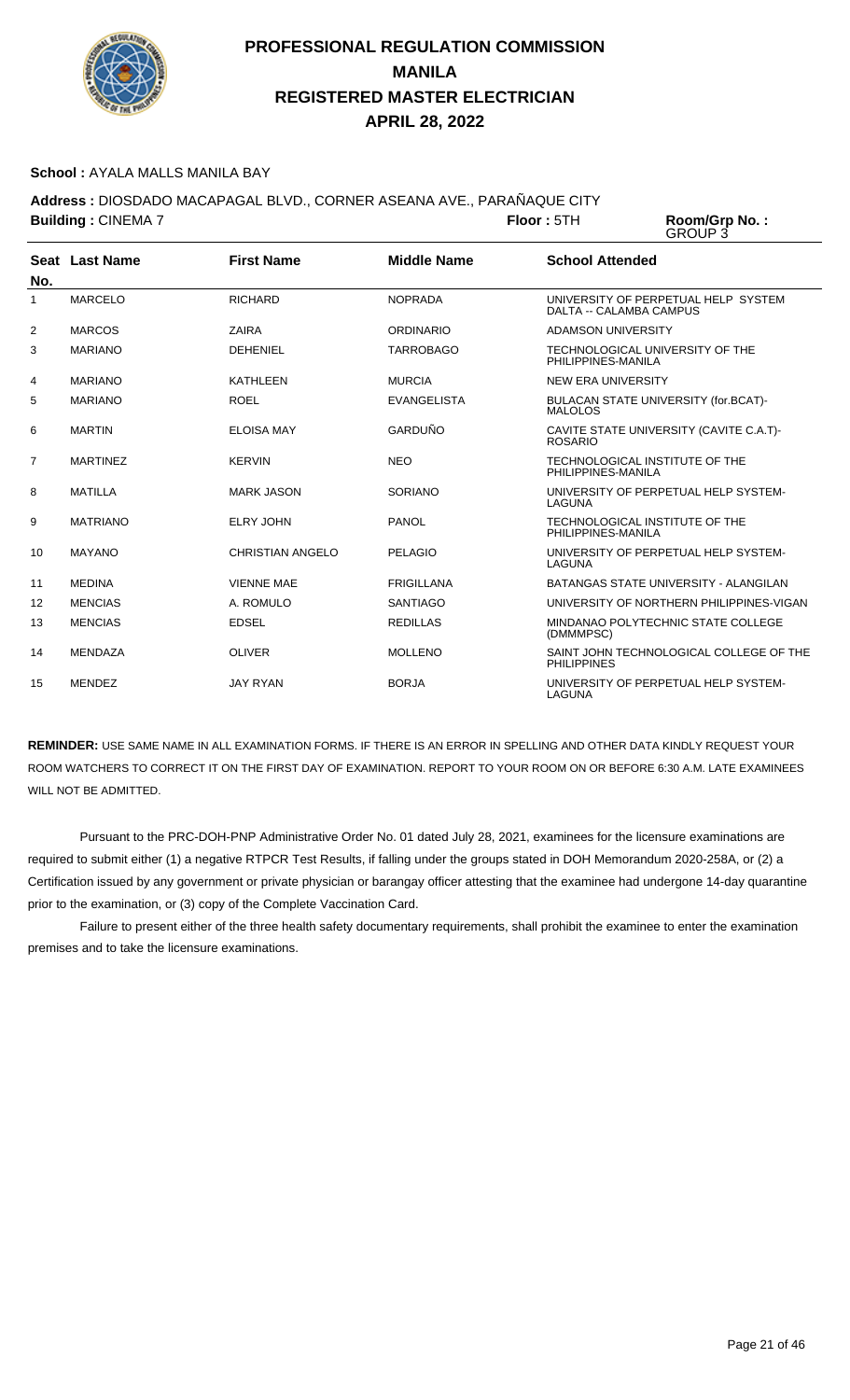

#### **School :** AYALA MALLS MANILA BAY

**Address :** DIOSDADO MACAPAGAL BLVD., CORNER ASEANA AVE., PARAÑAQUE CITY

**Building : CINEMA 7 <b>Floor** : 5TH Room/Grp No.:<br>GROUP 4 **Seat** Last Name **No. Last Name First Name Middle Name School Attended** 1 MENDEZ RANIEL RANIEL LOZANO DON BOSCO TECHNICAL COLLEGE-MANDALUYONG 2 MENDIGO KRYSS DALE INAN POLYTECHNIC UNIVERSITY OF THE PHILIPPINES-MAIN-STA. MESA

|    |                |                     |                | MAIN-STA, MESA                                                  |
|----|----------------|---------------------|----------------|-----------------------------------------------------------------|
| 3  | MENDOZA        | <b>RENZ RYAN</b>    | ANDAYA         | BATANGAS STATE UNIVERSITY - ALANGILAN                           |
| 4  | MENDOZA        | <b>ROY</b>          | <b>ILAO</b>    | SECONDARY SCHOOL                                                |
| 5  | MFNDOZA        | ZACHARY             | CABAÑA         | POLYTECHNIC UNIVERSITY OF THE PHILIPPINES-<br><b>MARAGONDON</b> |
| 6  | <b>MENESES</b> | <b>KEITH KONRAD</b> | <b>PINEDA</b>  | UNIVERSITY OF THE EAST-CALOOCAN                                 |
| 7  | MIGUEL         | <b>SELBESTRE</b>    | <b>ANTONIO</b> | POLYTECHNIC UNIVERSITY OF THE PHILIPPINES-<br>TAGUIG            |
| 8  | <b>MILANTE</b> | <b>CRISTOBAL</b>    | ALBEA          | RIZAL TECHNOLOGICAL UNIVERSITY                                  |
| 9  | <b>MINA</b>    | <b>GI FNDA</b>      | <b>ESTEBAN</b> | OCCIDENTAL MINDORO STATE COLLEGE                                |
| 10 | MINTU          | MARY JOYCE PAMELA   | <b>VILLAR</b>  | POLYTECHNIC UNIVERSITY OF THE PHILIPPINES-<br><b>MARAGONDON</b> |

**REMINDER:** USE SAME NAME IN ALL EXAMINATION FORMS. IF THERE IS AN ERROR IN SPELLING AND OTHER DATA KINDLY REQUEST YOUR ROOM WATCHERS TO CORRECT IT ON THE FIRST DAY OF EXAMINATION. REPORT TO YOUR ROOM ON OR BEFORE 6:30 A.M. LATE EXAMINEES WILL NOT BE ADMITTED.

 Pursuant to the PRC-DOH-PNP Administrative Order No. 01 dated July 28, 2021, examinees for the licensure examinations are required to submit either (1) a negative RTPCR Test Results, if falling under the groups stated in DOH Memorandum 2020-258A, or (2) a Certification issued by any government or private physician or barangay officer attesting that the examinee had undergone 14-day quarantine prior to the examination, or (3) copy of the Complete Vaccination Card.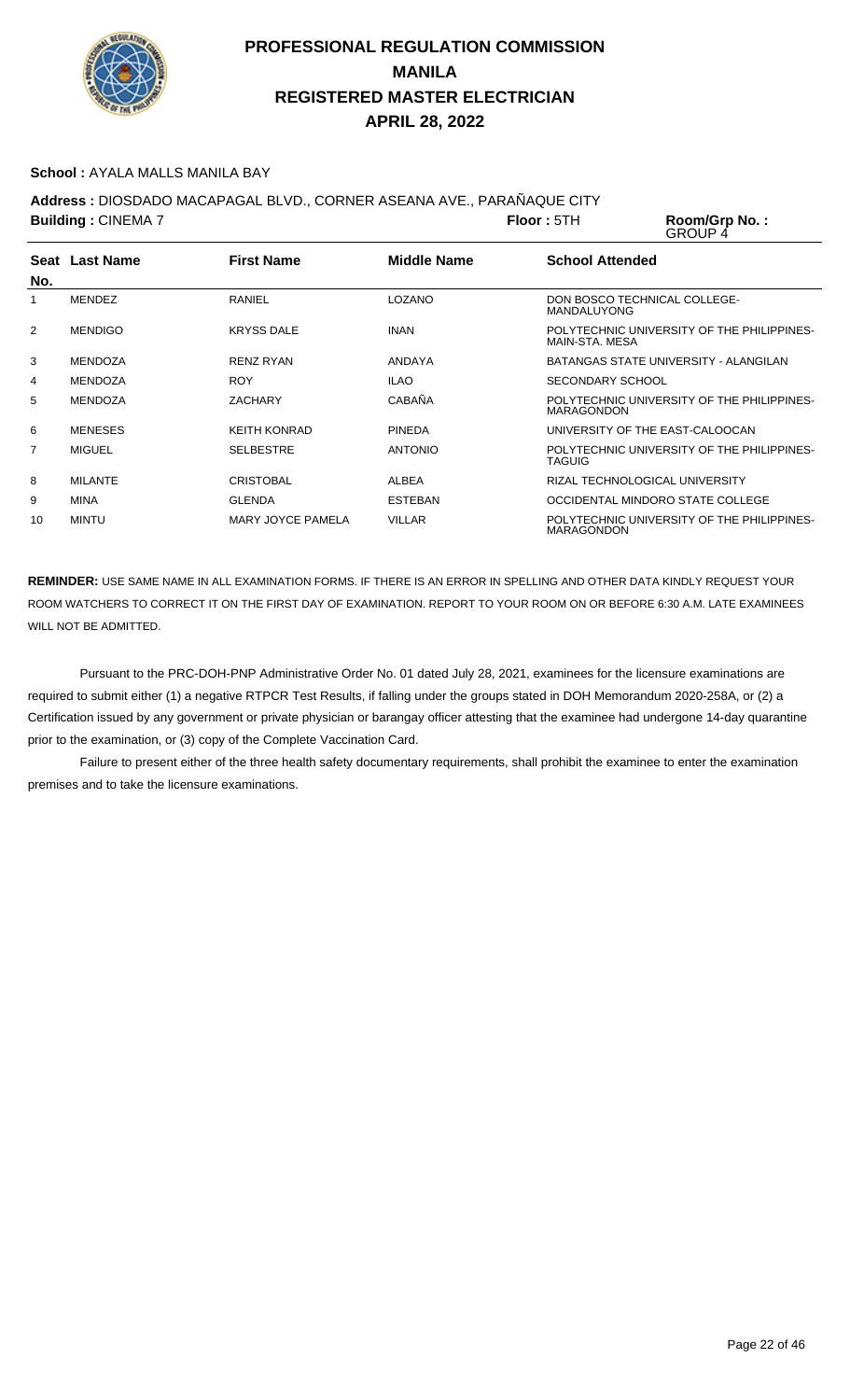

#### **School :** AYALA MALLS MANILA BAY

**Address :** DIOSDADO MACAPAGAL BLVD., CORNER ASEANA AVE., PARAÑAQUE CITY **Building : CINEMA 7 <b>Floor** : 5TH

Room/Grp No.:<br>GROUP 5

| No.            | Seat Last Name    | <b>First Name</b>   | <b>Middle Name</b> | <b>School Attended</b>                                                                            |
|----------------|-------------------|---------------------|--------------------|---------------------------------------------------------------------------------------------------|
| 1              | <b>MIRANDILLA</b> | PAUL ANTHONY        | <b>ONDES</b>       | MALAYAN COLLEGES LAGUNA                                                                           |
| $\overline{2}$ | <b>MIXTO</b>      | <b>ROLIN</b>        | <b>CASTILLO</b>    | MARIKINA POLYTECHNIC COLLEGE (formerly<br>MARIKINA INSTITUTE OF SCIENCE AND<br>TECHNOLOGY)        |
| 3              | <b>MOJON</b>      | ROMMEL              | <b>VIZARRA</b>     | MANUEL S. ENVERGA UNIV. FOUNDATION-<br><b>LUCENA CITY</b>                                         |
| 4              | <b>MOLANO</b>     | <b>LEONARD KING</b> | <b>MEREDOR</b>     | UNIVERSITY OF LUZON (LUZON COLL.)                                                                 |
| 5              | <b>MONARES</b>    | <b>RAFFY</b>        | <b>ROSAS</b>       | BICOL STATE COLLEGE OF APPLIED SCIENCES &<br>TECHNOLOGY(FOR. CSPC - NAGA)                         |
| 6              | <b>MONOPOLLO</b>  | <b>JOHNNY</b>       | PIS-AN             | TECHNOLOGICAL UNIVERSITY OF THE<br>PHILIPPINES-CAVITE                                             |
| $\overline{7}$ | <b>MONTAÑO</b>    | <b>ROY</b>          | <b>JUNDARINO</b>   | EULOGIO (AMANG) RODRIGUEZ INSTITUTE OF<br>SCIENCE & TECHNOLOGY                                    |
| 8              | <b>MONTEAGUDO</b> | <b>LYANE MARINI</b> | <b>SUBIL</b>       | MARINDUQUE STATE COLLEGE-BOAC                                                                     |
| 9              | <b>MONTENEGRO</b> | <b>REYNAN</b>       | <b>IRLANDEZ</b>    | MFI FOUNDATION, INC. (FOR MERALCO FOUND.<br>INC.)                                                 |
| 10             | <b>MONTOYA</b>    | <b>KEITH ASHLEY</b> | <b>MANALO</b>      | UNIVERSITY OF PERPETUAL HELP SYSTEM-<br>LAGUNA                                                    |
| 11             | <b>MORADA</b>     | <b>JASMINE JOY</b>  |                    | DE LA SALLE UNIVERSITY-LIPA                                                                       |
| 12             | <b>MORALES</b>    | <b>CLYDE IVAN</b>   | <b>CAHAPAY</b>     | MARIKINA POLYTECHNIC COLLEGE (formerly<br>MARIKINA INSTITUTE OF SCIENCE AND<br><b>TECHNOLOGY)</b> |
| 13             | <b>MORAÑA</b>     | ANGELIQUE           | <b>ORBINA</b>      | CAMARINES SUR POLYTECHNIC COLLEGE-NABUA                                                           |
| 14             | <b>MORENO</b>     | <b>MARK JOSEPH</b>  | <b>LEONARDO</b>    | MFI FOUNDATION, INC. (FOR MERALCO FOUND.<br>INC.)                                                 |
| 15             | <b>MURILLO</b>    | ARJAY               | <b>PARAS</b>       | EULOGIO (AMANG) RODRIGUEZ INSTITUTE OF<br><b>SCIENCE &amp; TECHNOLOGY</b>                         |
| 16             | <b>MURILLO</b>    | <b>JASPER GRANT</b> | FARAÑAL            | UNIVERSITY OF CEBU                                                                                |
| 17             | <b>NANGIT</b>     | <b>ARNEC</b>        | <b>PACTAO</b>      | PALAWAN STATE UNIVERSITY-QUEZON                                                                   |
| 18             | <b>NARAG</b>      | <b>JOHN PHILIP</b>  | <b>ROBLES</b>      | UNIVERSITY OF CAGAYAN VALLEY (for. CAGAYAN<br>COLL OF TUG.)                                       |
| 19             | <b>NARCISO</b>    | <b>MELODY</b>       | <b>CORONEL</b>     | TECHNOLOGICAL UNIVERSITY OF THE<br>PHILIPPINES-MANILA                                             |
| 20             | <b>NARVASA</b>    | <b>BENJIE BOY</b>   | CARVAJAL           | LYCEUM NORTHWESTERN UNIVERSITY-<br><b>DAGUPAN CITY</b>                                            |
| 21             | <b>NATURAL</b>    | <b>REYJAY</b>       | <b>SEDILLO</b>     | TECHNOLOGICAL UNIVERSITY OF THE<br>PHILIPPINES-CAVITE                                             |
| 22             | <b>NAVARRO</b>    | <b>HENRY JR</b>     | DAGO-OC            | VOCATIONAL SCHOOL                                                                                 |
| 23             | <b>NEPOMUCENO</b> | <b>MARK GREGORY</b> | QUIBLAT            | TECHNOLOGICAL UNIVERSITY OF THE<br>PHILIPPINES-MANILA                                             |
| 24             | <b>NERIAS</b>     | <b>JOSEPH</b>       | <b>POSTRADO</b>    | MARINDUQUE STATE COLLEGE-BOAC                                                                     |

**REMINDER:** USE SAME NAME IN ALL EXAMINATION FORMS. IF THERE IS AN ERROR IN SPELLING AND OTHER DATA KINDLY REQUEST YOUR ROOM WATCHERS TO CORRECT IT ON THE FIRST DAY OF EXAMINATION. REPORT TO YOUR ROOM ON OR BEFORE 6:30 A.M. LATE EXAMINEES WILL NOT BE ADMITTED.

 Pursuant to the PRC-DOH-PNP Administrative Order No. 01 dated July 28, 2021, examinees for the licensure examinations are required to submit either (1) a negative RTPCR Test Results, if falling under the groups stated in DOH Memorandum 2020-258A, or (2) a Certification issued by any government or private physician or barangay officer attesting that the examinee had undergone 14-day quarantine prior to the examination, or (3) copy of the Complete Vaccination Card.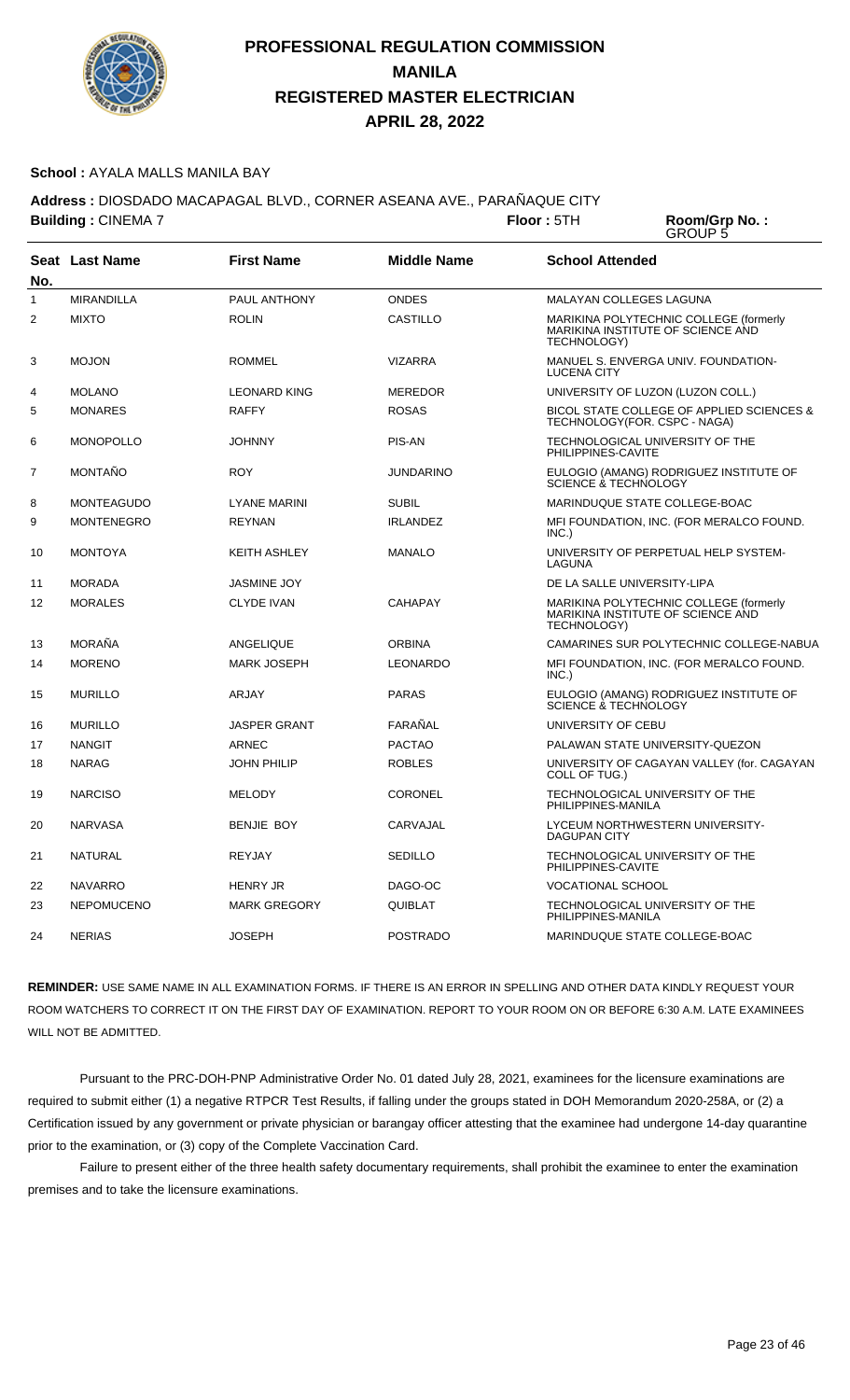

#### **School :** AYALA MALLS MANILA BAY

**Address :** DIOSDADO MACAPAGAL BLVD., CORNER ASEANA AVE., PARAÑAQUE CITY

**Building : CINEMA 7 Floor : 5TH Room/Grp No. :** GROUP 6 **Seat** Last Name **No. Last Name First Name Middle Name School Attended** 1 NESPEROS FREDDIE DAYAP SAINT JOSEPH INSTITUTE OF TECHNOLOGY 2 NIERVA ELEAZAR JR BAAL UNIVERSITY OF NORTHEASTERN PHILIPPINES 3 NIEVA ALEX ALEX ESTRADA UNIVERSITY OF PERPETUAL HELP SYSTEM-LAGUNA 4 NIPALES ANGEL ROLANDO DOYOLA ROOSEVELT COLLEGE-MARIKINA

| 4              | <b>NIPALES</b>  | ANGEL ROLANDO     | DOYOLA            | ROOSEVELT COLLEGE-MARIKINA                                      |
|----------------|-----------------|-------------------|-------------------|-----------------------------------------------------------------|
| 5              | <b>OBOSA</b>    | <b>NOEL</b>       | <b>OBAL</b>       | ACCESS COMPUTER AND TECHNICAL COLLEGE-<br>CUBAO QC              |
| 6              | <b>OBRADO</b>   | <b>KATHLEEN</b>   | OLANGGA           | POLYTECHNIC UNIVERSITY OF THE PHILIPPINES-<br>MAIN-STA, MESA    |
| $\overline{7}$ | <b>OBSANGA</b>  | <b>EMMANUEL</b>   | <b>CAFE</b>       | PALAWAN STATE UNIVERSITY-BROOKS POINT                           |
| 8              | <b>OLA</b>      | <b>NORLAN</b>     | <b>MANSALAPUS</b> | MARINDUQUE STATE COLLEGE-BOAC                                   |
| 9              | <b>OLARTE</b>   | <b>JENNIFER</b>   | <b>MERCADO</b>    | BATANGAS STATE UNIVERSITY - ALANGILAN                           |
| 10             | <b>OLEA</b>     | <b>GANDERGEM</b>  | MALABANAN         | UNIVERSITY OF PERPETUAL HELP SYSTEM<br>DALTA -- CALAMBA CAMPUS  |
| 11             | <b>OLGADO</b>   | AMIEL             | <b>MENDOZA</b>    | RIZAL TECHNOLOGICAL UNIVERSITY                                  |
| 12             | <b>OMANDAM</b>  | <b>MICHAEL</b>    | <b>CAJEDO</b>     | UNIVERSIDAD DE MANILA (CITY COLL. OF<br><b>MANILA</b> )         |
| 13             | <b>ONG</b>      | <b>NOELAROSE</b>  | LEGASPINA         | BATAAN HEROES MEMORIAL COLLEGE                                  |
| 14             | <b>OPINIANO</b> | CARLITO           | QUIZA             | PALAWAN STATE UNIVERSITY-BROOKS POINT                           |
| 15             | <b>OREJOLA</b>  | <b>JOERIEL</b>    | <b>ROZALDO</b>    | MANUEL S. ENVERGA UNIV. FOUNDATION-<br><b>LUCENA CITY</b>       |
| 16             | ORLAZA          | <b>WILMER</b>     | <b>GALAPIN</b>    | RIZAL TECHNOLOGICAL UNIVERSITY                                  |
| 17             | <b>ORODIO</b>   | <b>RONALD JR</b>  | <b>RAMOS</b>      | <b>SAINT LOUIS UNIVERSITY</b>                                   |
| 18             | <b>ORQUIA</b>   | <b>KIM PAULO</b>  | <b>SANTOS</b>     | AMA COMPUTER COLLEGE-FAIRVIEW, QC INC                           |
| 19             | <b>ORTEGA</b>   | <b>JOMER</b>      | <b>BUNAG</b>      | <b>TECHNICAL SCHOOL</b>                                         |
| 20             | <b>ORTEGA</b>   | <b>MARRY ROSE</b> |                   | POLYTECHNIC UNIVERSITY OF THE PHILIPPINES-<br><b>MARAGONDON</b> |
| 21             | <b>PACHOCO</b>  | <b>ADRIAN</b>     | <b>ABANTAO</b>    | SAMAR STATE UNIVERSITY (SAMAR S.P.C.)                           |
| 22             | <b>PACILAN</b>  | <b>ANTONIO JR</b> | AREVALO           | DON BOSCO COLLEGE-MAKATI                                        |
| 23             | <b>PACUNANA</b> | <b>NOVA JANE</b>  | <b>FADERAN</b>    | MARIANO MARCOS STATE UNIVERSITY-BATAC                           |
| 24             | PADERANGA       | <b>RENANTE</b>    | <b>UBA</b>        | SAMSON COLLEGE OF SCIENCE AND<br>TECHNOLOGY-QC                  |

**REMINDER:** USE SAME NAME IN ALL EXAMINATION FORMS. IF THERE IS AN ERROR IN SPELLING AND OTHER DATA KINDLY REQUEST YOUR ROOM WATCHERS TO CORRECT IT ON THE FIRST DAY OF EXAMINATION. REPORT TO YOUR ROOM ON OR BEFORE 6:30 A.M. LATE EXAMINEES WILL NOT BE ADMITTED.

 Pursuant to the PRC-DOH-PNP Administrative Order No. 01 dated July 28, 2021, examinees for the licensure examinations are required to submit either (1) a negative RTPCR Test Results, if falling under the groups stated in DOH Memorandum 2020-258A, or (2) a Certification issued by any government or private physician or barangay officer attesting that the examinee had undergone 14-day quarantine prior to the examination, or (3) copy of the Complete Vaccination Card.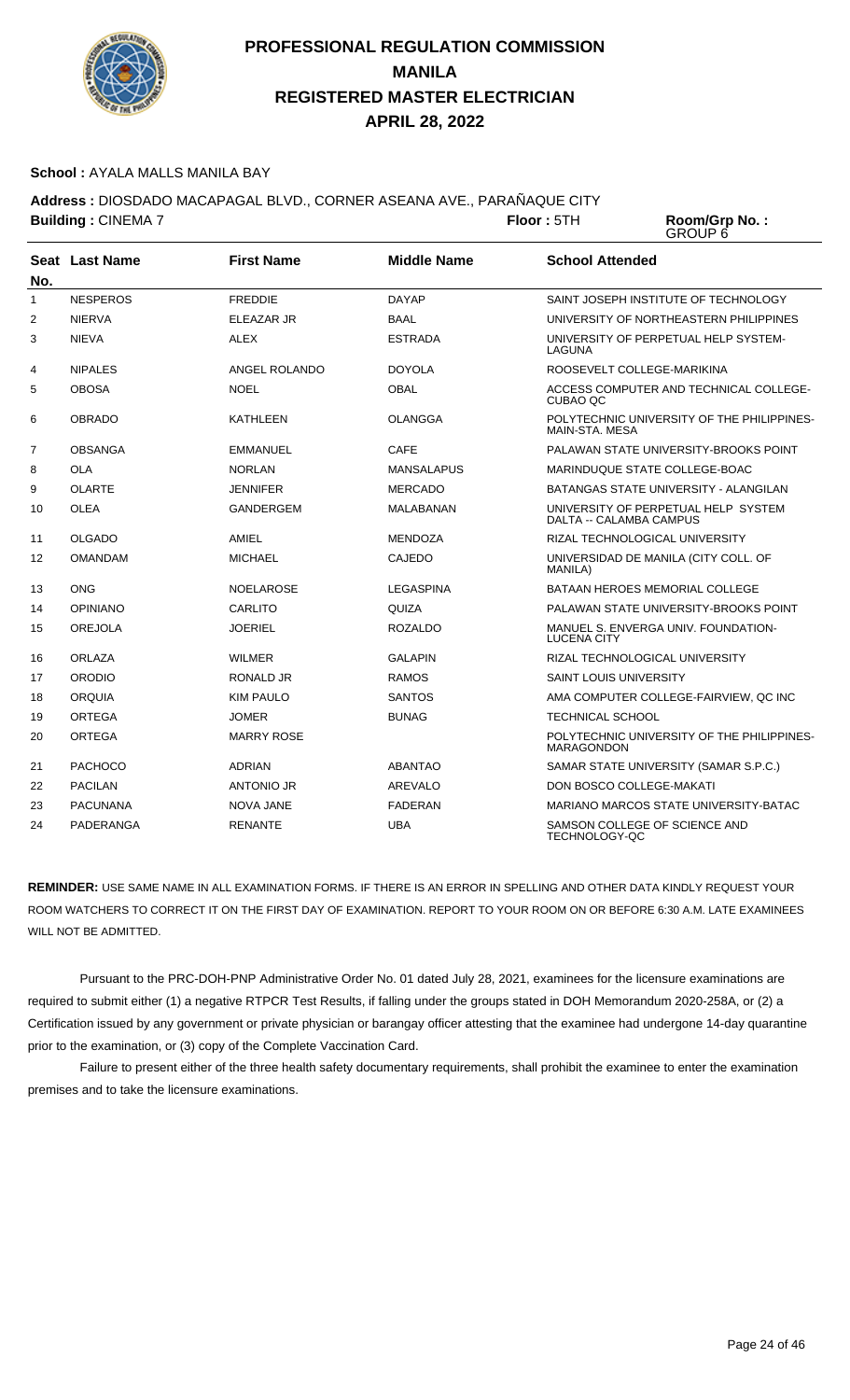

#### **School :** AYALA MALLS MANILA BAY

**Address :** DIOSDADO MACAPAGAL BLVD., CORNER ASEANA AVE., PARAÑAQUE CITY **Building : CINEMA 7 <b>Floor** : 5TH

Room/Grp No.:<br>GROUP 7

| No.            | Seat Last Name    | <b>First Name</b>      | <b>Middle Name</b> | <b>School Attended</b>                                         |
|----------------|-------------------|------------------------|--------------------|----------------------------------------------------------------|
| 1              | <b>PADUAL</b>     | <b>EDWIN</b>           | <b>SABUSAB</b>     | RIZAL TECHNOLOGICAL UNIVERSITY                                 |
| $\overline{2}$ | PAGCALIWAGAN      | <b>CLARENCE NUEL</b>   | <b>MENDOZA</b>     | <b>BATANGAS STATE UNIVERSITY - ALANGILAN</b>                   |
| 3              | PAGCALIWAGAN      | <b>EMMAN CHRISTIAN</b> | <b>MENDOZA</b>     | BATANGAS STATE UNIVERSITY - ALANGILAN                          |
| 4              | PAGLINAWAN        | <b>DARWIN</b>          | <b>YGOT</b>        | CEBU STATE COLLEGE OF SCIENCE &<br>TECHNOLOGY SYSTEM(for.CSAT) |
| 5              | PAGLINAWAN        | <b>NELMAR</b>          | LARROSA            | MARINDUQUE STATE COLLEGE-BOAC                                  |
| 6              | <b>PAJALLA</b>    | <b>JOHN FREDERICK</b>  | <b>BALLESTEROS</b> | POLYTECHNIC UNIVERSITY OF THE PHILIPPINES-<br>MAIN-STA, MESA   |
| $\overline{7}$ | <b>PAJARES</b>    | <b>JAYMART</b>         | <b>ROSCO</b>       | SAMAR STATE UNIVERSITY (SAMAR S.P.C.)                          |
| 8              | <b>PALAMING</b>   | <b>DIEGO</b>           | <b>BAUTISTA</b>    | PHILIPPINE COLLEGE OF SCIENCE &<br>TECHNOLOGY-CALASIAO         |
| 9              | <b>PALLORINA</b>  | <b>EDLEY GLENN</b>     | CRUZ               | UNIVERSITY OF THE EAST-MANILA                                  |
| 10             | <b>PANGANIBAN</b> | <b>ELAIZA MAE</b>      | <b>TOLENTINO</b>   | UNIVERSITY OF PERPETUAL HELP SYSTEM-<br>LAGUNA                 |
| 11             | PANGANIBAN        | <b>FEDERICO</b>        | <b>AVES</b>        | SAMSON COLLEGE OF SCIENCE AND<br>TECHNOLOGY-QC                 |
| 12             | <b>PANGILINAN</b> | <b>JAYVEE</b>          | <b>REYES</b>       | BULACAN STATE UNIVERSITY (for.BCAT)-<br><b>MALOLOS</b>         |
| 13             | <b>PARDUCHO</b>   | <b>JOHN HAROLD</b>     | <b>MADRIGAL</b>    | RIZAL COLLEGE OF LAGUNA                                        |
| 14             | PAREL             | <b>MICHILLE</b>        | <b>ANASTACIO</b>   | BICOL UNIVERSITY IND'L TECH. (BUCIT)-LEGAZPI                   |
| 15             | <b>PARLUTCHA</b>  | <b>FELIPE JR</b>       | <b>GANDESILA</b>   | UNIVERSITY OF CEBU IN LAPULAPU & MANDAUE                       |
| 16             | <b>PASAGUI</b>    | <b>HECTOR II</b>       | <b>SIMPAO</b>      | SAINT FRANCIS OF ASSISI COLLEGE                                |
| 17             | <b>PASCUAL</b>    | ANGELA                 | <b>SUAREZ</b>      | BULACAN STATE UNIVERSITY (for.BCAT)-<br><b>MALOLOS</b>         |
| 18             | <b>PASIONA</b>    | <b>RENSIE</b>          | <b>COPADA</b>      | POLYTECHNIC UNIVERSITY OF THE PHILIPPINES-<br>MAIN-STA, MESA   |

**REMINDER:** USE SAME NAME IN ALL EXAMINATION FORMS. IF THERE IS AN ERROR IN SPELLING AND OTHER DATA KINDLY REQUEST YOUR ROOM WATCHERS TO CORRECT IT ON THE FIRST DAY OF EXAMINATION. REPORT TO YOUR ROOM ON OR BEFORE 6:30 A.M. LATE EXAMINEES WILL NOT BE ADMITTED.

 Pursuant to the PRC-DOH-PNP Administrative Order No. 01 dated July 28, 2021, examinees for the licensure examinations are required to submit either (1) a negative RTPCR Test Results, if falling under the groups stated in DOH Memorandum 2020-258A, or (2) a Certification issued by any government or private physician or barangay officer attesting that the examinee had undergone 14-day quarantine prior to the examination, or (3) copy of the Complete Vaccination Card.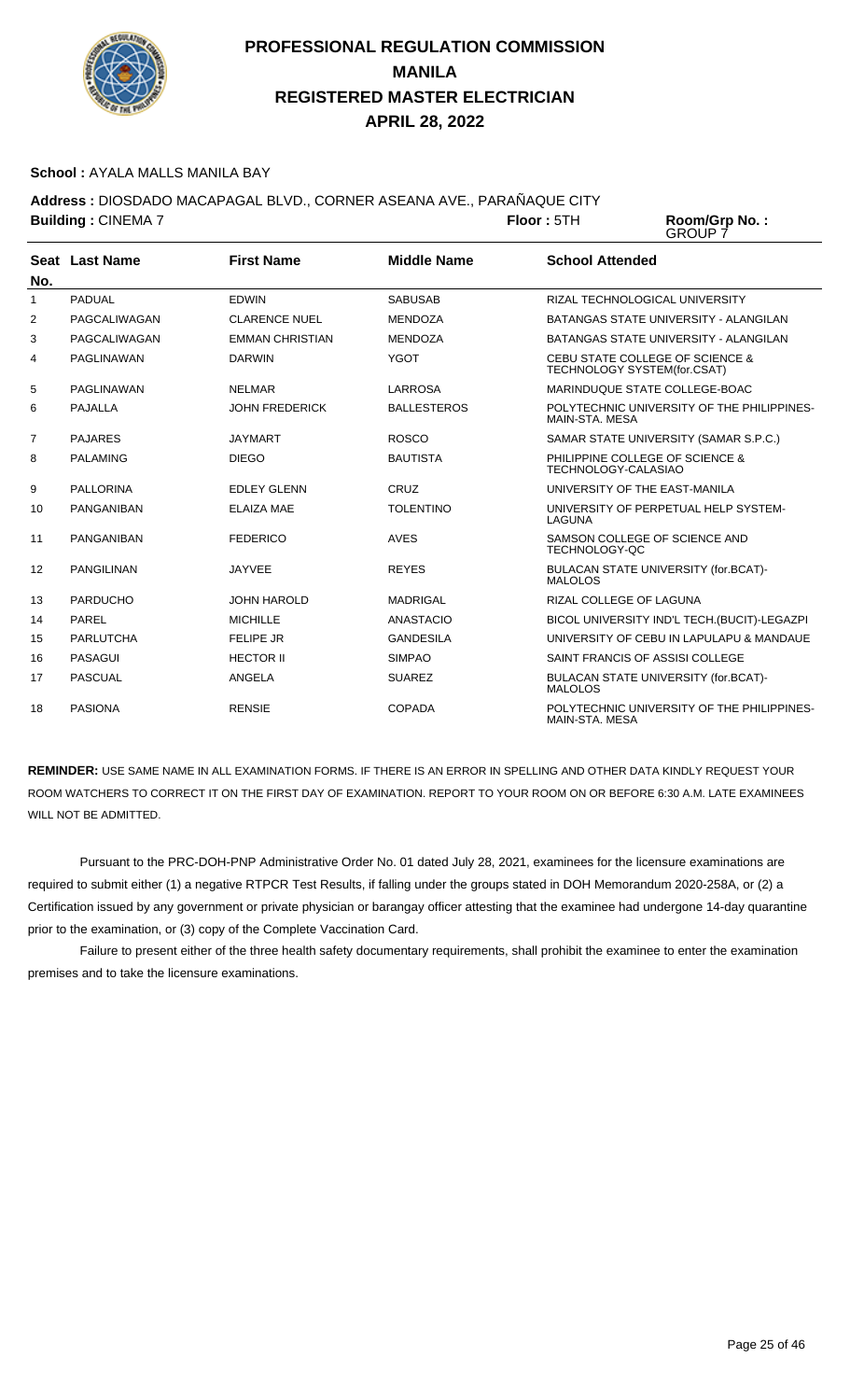

#### **School :** AYALA MALLS MANILA BAY

**Address :** DIOSDADO MACAPAGAL BLVD., CORNER ASEANA AVE., PARAÑAQUE CITY

|                 | <b>Building: CINEMA 7</b> |                       |                    | Floor:5TH               | Room/Grp No.:<br><b>GROUP 8</b>                             |
|-----------------|---------------------------|-----------------------|--------------------|-------------------------|-------------------------------------------------------------|
|                 | Seat Last Name            | <b>First Name</b>     | <b>Middle Name</b> | <b>School Attended</b>  |                                                             |
| No.             |                           |                       |                    |                         |                                                             |
|                 | PASTOLERO                 | NIÑA YZAVELE          | <b>COOPER</b>      | ADAMSON UNIVERSITY      |                                                             |
| 2               | PATEÑO                    | <b>ANTHONY</b>        | <b>MAGTUPA</b>     | <b>SECONDARY SCHOOL</b> |                                                             |
| 3               | <b>PATRON</b>             | RYAN KIM              | <b>SANTOS</b>      |                         | BATANGAS STATE UNIVERSITY - ALANGILAN                       |
| 4               | <b>PAULINO</b>            | <b>MARIO</b>          | <b>BAAY</b>        |                         | NORTHWEST SAMAR STATE UNIVERSITY<br>(FOR.TIBURCIO TANCINCO) |
| 5               | PAYAQUI                   | <b>REY</b>            | <b>CABIBIL</b>     | OF TECHNOLOGY           | MINDANAO STATE UNIVERSITY-ILIGAN INSTITUTE                  |
| 6               | PEDRO                     | <b>MARK JOHSUA</b>    | <b>TAPEC</b>       | PHILIPPINES-MANILA      | TECHNOLOGICAL UNIVERSITY OF THE                             |
| $\overline{7}$  | PELOVELLO                 | <b>RAMIL</b>          | <b>CABRERA</b>     |                         | CAGAYAN STATE UNIVERSITY-TUGUEGARAO                         |
| 8               | PEÑAFLOR                  | <b>MARK JOVEN</b>     | <b>PERIO</b>       |                         | DE LA SALLE UNIVERSITY-DASMARIÑAS                           |
| 9               | <b>PENAFLORIDA</b>        | <b>JERIC</b>          | SAYO               |                         | VALENZUELA CITY POLYTECHNIC COLLEGE                         |
| 10 <sup>°</sup> | PEÑARANDA                 | <b>MARC DANIELLE</b>  | <b>MIRANDA</b>     |                         | UNIVERSITY OF RIZAL SYSTEM-MORONG                           |
| 11              | PEÑARUBIA                 | <b>RAYMUND</b>        | <b>VILLALBA</b>    | <b>SECONDARY SCHOOL</b> |                                                             |
| 12              | <b>PEREYRAS</b>           | <b>GABRIEL JOSEPH</b> | <b>BAUTISTA</b>    |                         | POLYTECHNIC UNIVERSITY OF THE PHILIPPINES-                  |

**REMINDER:** USE SAME NAME IN ALL EXAMINATION FORMS. IF THERE IS AN ERROR IN SPELLING AND OTHER DATA KINDLY REQUEST YOUR ROOM WATCHERS TO CORRECT IT ON THE FIRST DAY OF EXAMINATION. REPORT TO YOUR ROOM ON OR BEFORE 6:30 A.M. LATE EXAMINEES WILL NOT BE ADMITTED.

MAIN-STA. MESA

 Pursuant to the PRC-DOH-PNP Administrative Order No. 01 dated July 28, 2021, examinees for the licensure examinations are required to submit either (1) a negative RTPCR Test Results, if falling under the groups stated in DOH Memorandum 2020-258A, or (2) a Certification issued by any government or private physician or barangay officer attesting that the examinee had undergone 14-day quarantine prior to the examination, or (3) copy of the Complete Vaccination Card.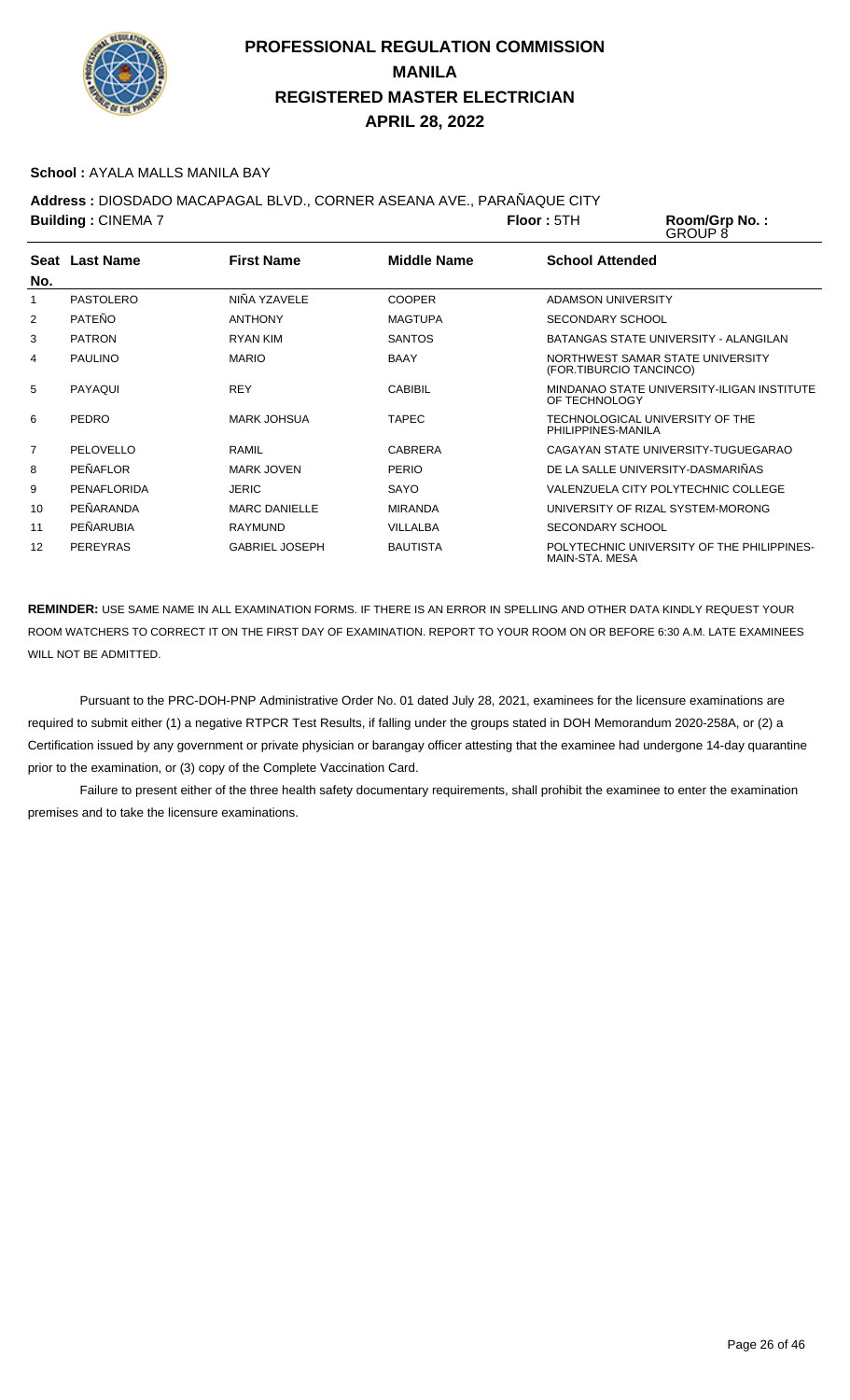

#### **School :** HOLY TRINITY ACADEMY

## **Address :** CALABASH ROAD, BALIC-BALIC, SAMPALOC, MANILA

**Building :** GRADE SCHOOL BUILDING **Floor :** 2ND **Room/Grp No. :** 201

| No. | Seat Last Name  | <b>First Name</b>   | <b>Middle Name</b>      | <b>School Attended</b>                                                    |
|-----|-----------------|---------------------|-------------------------|---------------------------------------------------------------------------|
| 1   | PEREZ           | <b>JOHN ABRAHAM</b> | <b>ISUAN</b>            | NATIONAL UNIVERSITY-MANILA                                                |
| 2   | <b>PEREZ</b>    | LOWISITO            | <b>BALAYO</b>           | DON BOSCO COLLEGE-MAKATI                                                  |
| 3   | PERU            | <b>JOKER</b>        | <b>SALVADOR</b>         | EULOGIO (AMANG) RODRIGUEZ INSTITUTE OF<br>SCIENCE & TECHNOLOGY            |
| 4   | <b>PESCASIO</b> | <b>JANN FREY</b>    | <b>PANGILINAN</b>       | POLYTECHNIC UNIVERSITY OF THE PHILIPPINES-<br><b>MARAGONDON</b>           |
| 5   | <b>PESIMO</b>   | <b>ABBIE GIL</b>    | <b>CALENDACION</b>      | BICOL STATE COLLEGE OF APPLIED SCIENCES &<br>TECHNOLOGY(FOR. CSPC - NAGA) |
| 6   | PILIT           | <b>JERALD</b>       | <b>SOCORRO</b>          | WESTMEAD INTERNATIONAL SCHOOL                                             |
| 7   | <b>PINEDA</b>   | <b>VAL JONATHAN</b> | <b>VILLASEÑOR</b>       | MAPUA UNIVERSITY (FOR M.I.T.) - MANILA                                    |
| 8   | <b>PINGAL</b>   | <b>WARREN</b>       | <b>ALABAT</b>           | MFI FOUNDATION, INC. (FOR MERALCO FOUND.<br>INC.)                         |
| 9   | <b>PITOGO</b>   | LINBERT             | <b>MAGCAMIT</b>         | MFI FOUNDATION, INC. (FOR MERALCO FOUND.<br>INC.)                         |
| 10  | PLAZA           | MICHAEL JOHN        | <b>SAN BUENAVENTURA</b> | LAGUNA STATE POLYTECHNIC UNIVERSITY-STAT.<br>CRUZ (LSPC) former (LCAT)    |
| 11  | <b>POJAS</b>    | <b>JOMIR JAKE</b>   | <b>CONSTANCIA</b>       | CARAGA STATE UNIVERSITY-CABADBARAN,<br>AGUSAN DEL NORTE                   |

**REMINDER:** USE SAME NAME IN ALL EXAMINATION FORMS. IF THERE IS AN ERROR IN SPELLING AND OTHER DATA KINDLY REQUEST YOUR ROOM WATCHERS TO CORRECT IT ON THE FIRST DAY OF EXAMINATION. REPORT TO YOUR ROOM ON OR BEFORE 6:30 A.M. LATE EXAMINEES WILL NOT BE ADMITTED.

 Pursuant to the PRC-DOH-PNP Administrative Order No. 01 dated July 28, 2021, examinees for the licensure examinations are required to submit either (1) a negative RTPCR Test Results, if falling under the groups stated in DOH Memorandum 2020-258A, or (2) a Certification issued by any government or private physician or barangay officer attesting that the examinee had undergone 14-day quarantine prior to the examination, or (3) copy of the Complete Vaccination Card.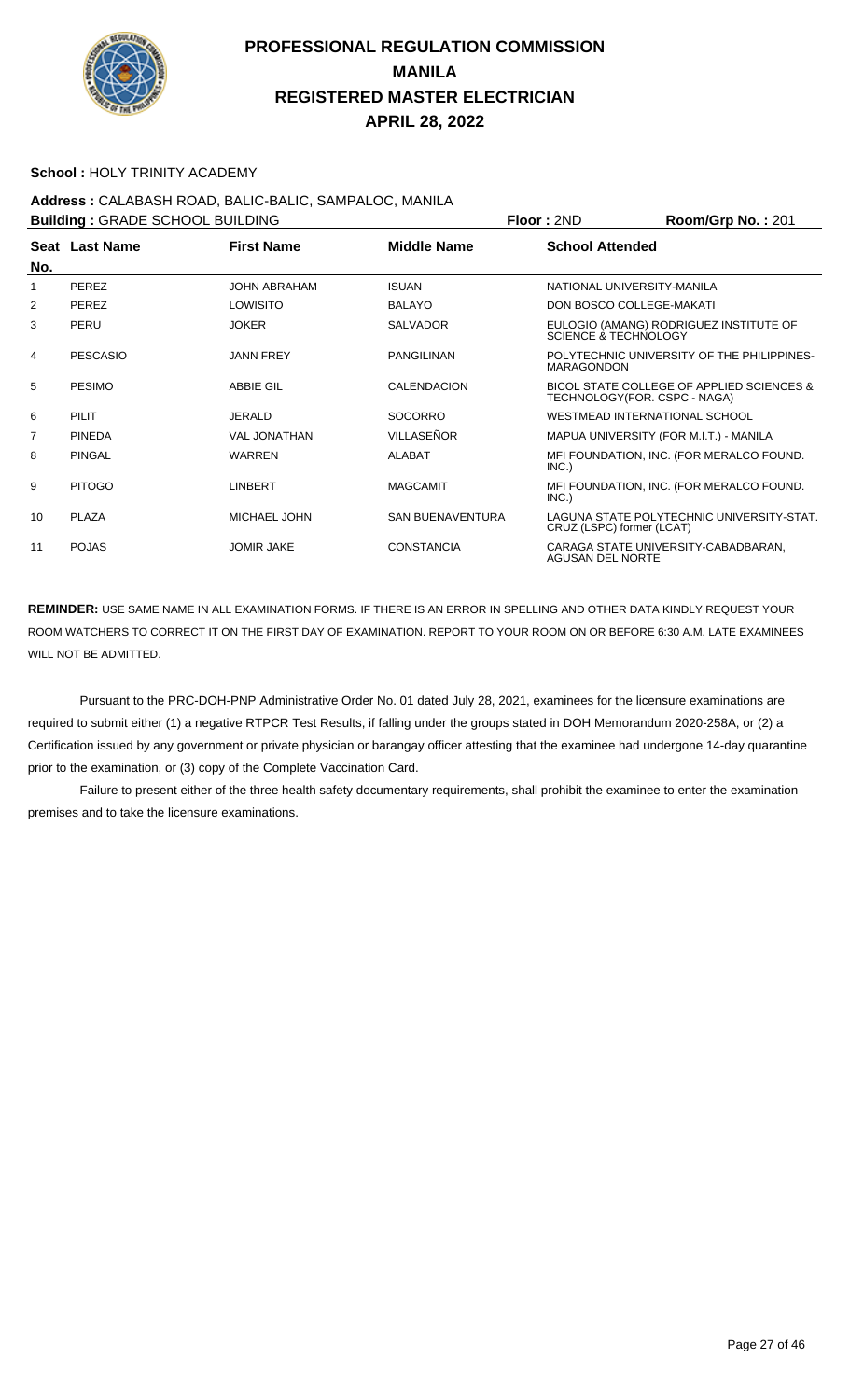

#### **School :** HOLY TRINITY ACADEMY

## **Address :** CALABASH ROAD, BALIC-BALIC, SAMPALOC, MANILA

**Building : GRADE SCHOOL BUILDING Floor : 2ND Room/Grp No. : 202 Seat** Last Name **No. Last Name First Name Middle Name School Attended** 1 POLICARPIO JOHN WILLIAM ALMONTE RIZAL TECHNOLOGICAL UNIVERSITY 2 POMAREJO HUEMARIE REYES UNIVERSITY OF SANTO TOMAS 3 POSADAS JUAN CARLO TAYER TECHNOLOGICAL UNIVERSITY OF THE PHILIPPINES-MANILA POTESTAS ROEL ROEL DELA CERNA VOCATIONAL SCHOOL 5 PRECILLA KRIS MACLYN BALANGBANG BATANGAS STATE UNIVERSITY - ALANGILAN 6 PRESENTACION RENZ MAR REYES NUEVA ECIJA UNIVERSITY OF SCIENCE & TECHNOLOGY-CABANATUAN) PUA CRISTY LYN OLIDAN ADAMSON UNIVERSITY 8 PUBLICO JASON DOMONDON MARIKINA POLYTECHNIC COLLEGE (formerly MARIKINA INSTITUTE OF SCIENCE AND TECHNOLOGY) 9 PUMAREGA RONEL EMBARCA MINDANAO STATE UNIVERSITY-ILIGAN INSTITUTE OF TECHNOLOGY 10 PUPA CHRISTIAN CABALTERA BICOL STATE COLLEGE OF APPLIED SCIENCES & TECHNOLOGY(FOR. CSPC - NAGA) 11 PUSING PATRICK JEROME LEOGO POLYTECHNIC UNIVERSITY OF THE PHILIPPINES-MAIN-STA. MESA

**REMINDER:** USE SAME NAME IN ALL EXAMINATION FORMS. IF THERE IS AN ERROR IN SPELLING AND OTHER DATA KINDLY REQUEST YOUR ROOM WATCHERS TO CORRECT IT ON THE FIRST DAY OF EXAMINATION. REPORT TO YOUR ROOM ON OR BEFORE 6:30 A.M. LATE EXAMINEES WILL NOT BE ADMITTED.

 Pursuant to the PRC-DOH-PNP Administrative Order No. 01 dated July 28, 2021, examinees for the licensure examinations are required to submit either (1) a negative RTPCR Test Results, if falling under the groups stated in DOH Memorandum 2020-258A, or (2) a Certification issued by any government or private physician or barangay officer attesting that the examinee had undergone 14-day quarantine prior to the examination, or (3) copy of the Complete Vaccination Card.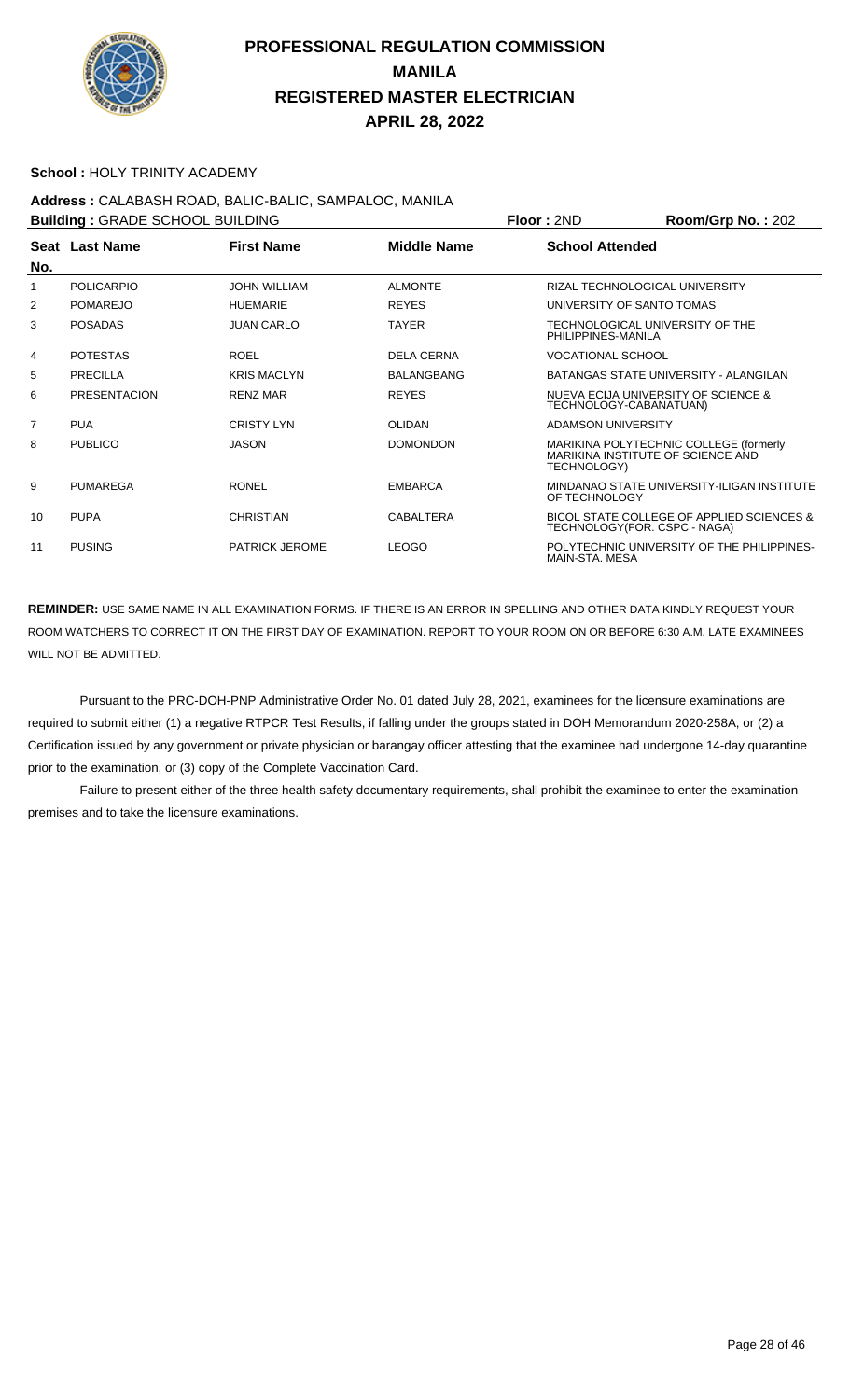

#### **School :** HOLY TRINITY ACADEMY

# **Address :** CALABASH ROAD, BALIC-BALIC, SAMPALOC, MANILA

| <b>Building: GRADE SCHOOL BUILDING</b> |                |                      |                    | <b>Floor: 2ND</b>                                         | Room/Grp No.: 203                            |
|----------------------------------------|----------------|----------------------|--------------------|-----------------------------------------------------------|----------------------------------------------|
| No.                                    | Seat Last Name | <b>First Name</b>    | <b>Middle Name</b> | <b>School Attended</b>                                    |                                              |
|                                        | QUILING        | <b>MARCO</b>         | <b>BEJARASCO</b>   |                                                           | CEBU INSTITUTE OF TECHNOLOGY - UNIVERSITY    |
| $\overline{2}$                         | QUINDOZA       | <b>MARL ADRIAN</b>   | <b>PRADO</b>       | MARINDUQUE STATE COLLEGE-BOAC                             |                                              |
| 3                                      | <b>QUINTO</b>  | <b>JOHN HERUEL</b>   | <b>PILAR</b>       | TECHNOLOGICAL INSTITUTE OF THE<br>PHILIPPINES-MANILA      |                                              |
| 4                                      | <b>RACELIS</b> | JOSHUA JAMES         | PARRILLA           | COLEGIO DE MUNTINLUPA                                     |                                              |
| 5                                      | RAFAEL         | ABRAHAM              | <b>CODIAMAT</b>    | MAIN-STA, MESA                                            | POLYTECHNIC UNIVERSITY OF THE PHILIPPINES-   |
| 6                                      | RAMIREZ        | <b>JAKE LEE</b>      | <b>PEDROCHE</b>    | OCCIDENTAL MINDORO STATE COLLEGE                          |                                              |
| 7                                      | RAMIREZ        | <b>JUSTINE ROI</b>   | <b>PASCUAL</b>     | OCCIDENTAL MINDORO STATE COLLEGE                          |                                              |
| 8                                      | RAMIREZ        | <b>MARK JOHN</b>     | <b>MANUNGGAY</b>   |                                                           | BATANGAS STATE UNIVERSITY - ALANGILAN        |
| 9                                      | <b>RAMONES</b> | <b>JERICKO</b>       | <b>MARIANO</b>     | OCCIDENTAL MINDORO STATE COLLEGE                          |                                              |
| 10                                     | <b>RAMOS</b>   | AMADEUS GABRIEL      | <b>SALINAS</b>     |                                                           | FEU INSTITUTE OF TECHNOLOGY (for FEU-E.A.C.) |
| 11                                     | <b>RAMOS</b>   | <b>ROBERT ARCHIE</b> | <b>SOLIS</b>       | TECHNOLOGICAL INSTITUTE OF THE<br>PHILIPPINES-QUEZON CITY |                                              |

**REMINDER:** USE SAME NAME IN ALL EXAMINATION FORMS. IF THERE IS AN ERROR IN SPELLING AND OTHER DATA KINDLY REQUEST YOUR ROOM WATCHERS TO CORRECT IT ON THE FIRST DAY OF EXAMINATION. REPORT TO YOUR ROOM ON OR BEFORE 6:30 A.M. LATE EXAMINEES WILL NOT BE ADMITTED.

 Pursuant to the PRC-DOH-PNP Administrative Order No. 01 dated July 28, 2021, examinees for the licensure examinations are required to submit either (1) a negative RTPCR Test Results, if falling under the groups stated in DOH Memorandum 2020-258A, or (2) a Certification issued by any government or private physician or barangay officer attesting that the examinee had undergone 14-day quarantine prior to the examination, or (3) copy of the Complete Vaccination Card.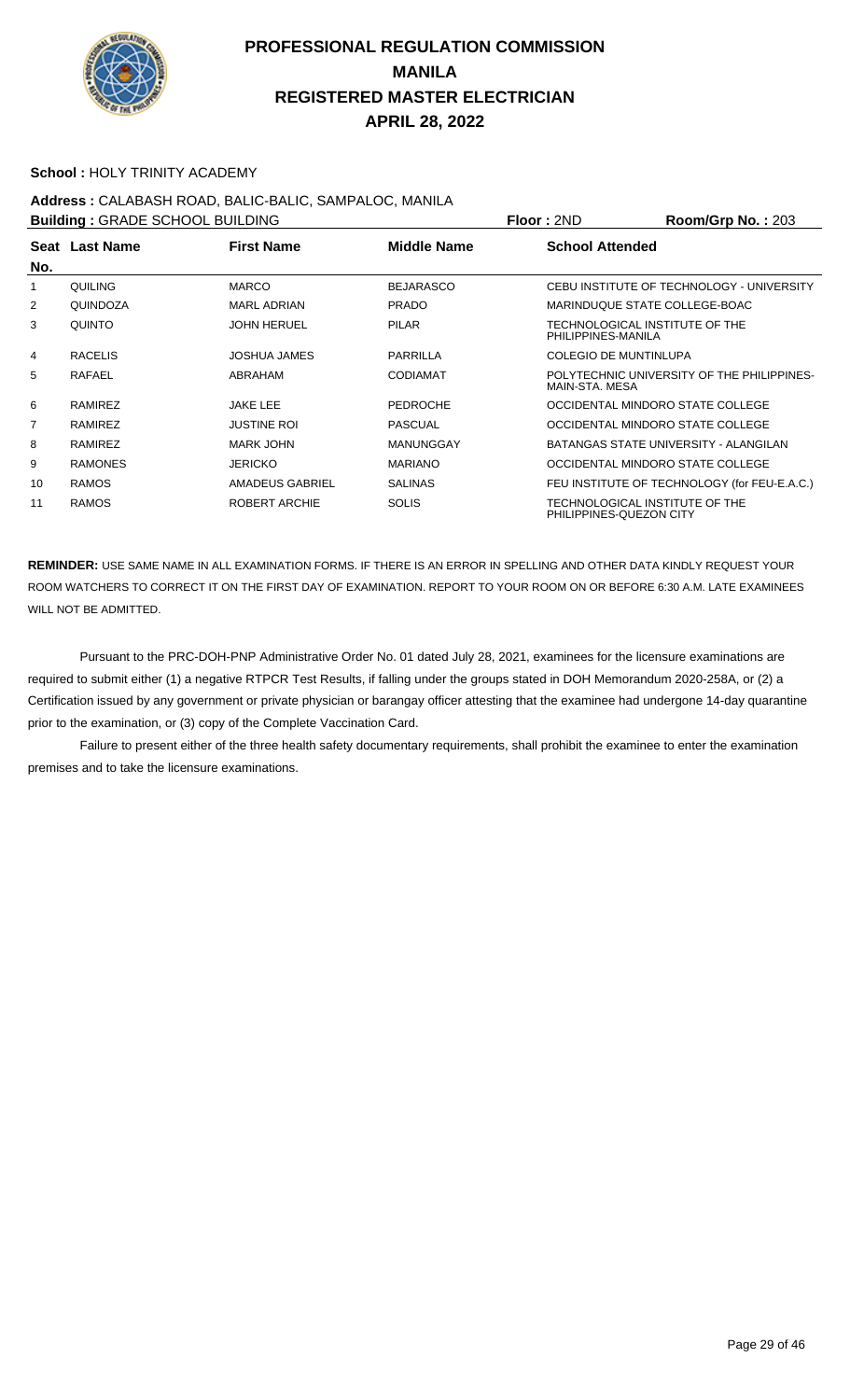

#### **School :** HOLY TRINITY ACADEMY

## **Address :** CALABASH ROAD, BALIC-BALIC, SAMPALOC, MANILA

| <b>Building: GRADE SCHOOL BUILDING</b> |                 |                      |                     | Floor: 2ND                       | Room/Grp No.: 204                          |
|----------------------------------------|-----------------|----------------------|---------------------|----------------------------------|--------------------------------------------|
| No.                                    | Seat Last Name  | <b>First Name</b>    | <b>Middle Name</b>  | <b>School Attended</b>           |                                            |
|                                        | <b>RAPIZ</b>    | <b>RAYMUND RALHF</b> | VILLAREAL           | TECHNICAL SCHOOL                 |                                            |
| 2                                      | <b>RASOS</b>    | APRIL                | ANABE               | <b>SECONDARY SCHOOL</b>          |                                            |
| 3                                      | <b>REBLANDO</b> | <b>JAYSON</b>        | <b>BELENZO</b>      | UNIVERSITY OF MAKATI             |                                            |
| 4                                      | <b>REBULADO</b> | <b>JOMEL</b>         | <b>FRAGO</b>        |                                  | BATANGAS STATE UNIVERSITY - ALANGILAN      |
| 5                                      | <b>REBUYAS</b>  | <b>ANDRO</b>         | <b>SALIDAGA</b>     | ORMOC CAMPUS                     | EASTERN VISAYAS STATE UNIV. (FOR. L.I.T.)- |
| 6                                      | <b>RECTO</b>    | <b>VALENTINE</b>     | <b>MORTOS</b>       | (formerly ROMBLON STATE COLLEGE) | ROMBLON STATE UNIVERSITY-ODIONGAN          |
| $\overline{7}$                         | <b>REGALA</b>   | <b>EPHRAIM</b>       | <b>TUBONG-BANUA</b> | N.A.C)-ABORLAN                   | WESTERN PHILIPPINES UNIV. (for. PALAWAN    |
| 8                                      | <b>RELLORA</b>  | <b>JOHN OLIVER</b>   | <b>GASPAR</b>       | MAIN-STA, MESA                   | POLYTECHNIC UNIVERSITY OF THE PHILIPPINES- |
| 9                                      | <b>RELLOSA</b>  | <b>JOHN LEONARD</b>  | <b>INOCENO</b>      | <b>SINILOAN</b>                  | LAGUNA STATE POLYTECHNIC UNIVERSITY-       |
| 10                                     | <b>REMEGIO</b>  | <b>ROMEL</b>         | <b>LUCAS</b>        | PALAWAN STATE UNIVERSITY-QUEZON  |                                            |

**REMINDER:** USE SAME NAME IN ALL EXAMINATION FORMS. IF THERE IS AN ERROR IN SPELLING AND OTHER DATA KINDLY REQUEST YOUR ROOM WATCHERS TO CORRECT IT ON THE FIRST DAY OF EXAMINATION. REPORT TO YOUR ROOM ON OR BEFORE 6:30 A.M. LATE EXAMINEES WILL NOT BE ADMITTED.

 Pursuant to the PRC-DOH-PNP Administrative Order No. 01 dated July 28, 2021, examinees for the licensure examinations are required to submit either (1) a negative RTPCR Test Results, if falling under the groups stated in DOH Memorandum 2020-258A, or (2) a Certification issued by any government or private physician or barangay officer attesting that the examinee had undergone 14-day quarantine prior to the examination, or (3) copy of the Complete Vaccination Card.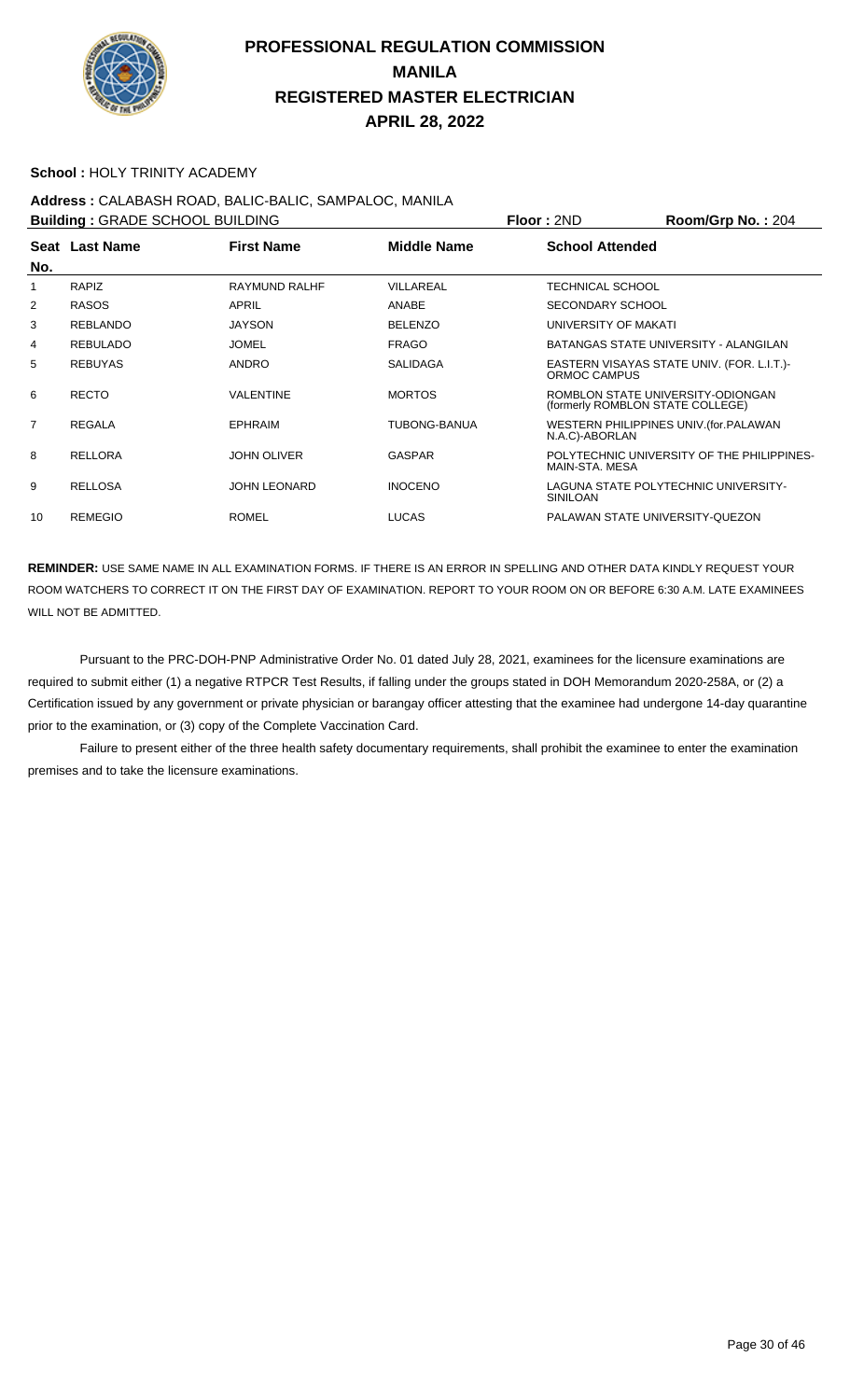

#### **School :** HOLY TRINITY ACADEMY

## **Address :** CALABASH ROAD, BALIC-BALIC, SAMPALOC, MANILA

| <b>Building: GRADE SCHOOL BUILDING</b> |                   |                         |                  | Floor: 2ND                                             | Room/Grp No.: 205                      |
|----------------------------------------|-------------------|-------------------------|------------------|--------------------------------------------------------|----------------------------------------|
|                                        | Seat Last Name    | <b>First Name</b>       | Middle Name      | <b>School Attended</b>                                 |                                        |
| No.                                    |                   |                         |                  |                                                        |                                        |
|                                        | <b>REODIQUE</b>   | <b>OLOL</b>             | <b>MANGAMPO</b>  |                                                        | DON BOSCO COLLEGE SEMINARY-LAGUNA      |
| 2                                      | <b>RESCOBER</b>   | <b>JODENE VENICE</b>    | <b>ROMERO</b>    | MARINDUQUE STATE COLLEGE-BOAC                          |                                        |
| 3                                      | <b>REYES</b>      | <b>ALBERT</b>           | MARASIGAN        |                                                        | BATANGAS STATE UNIVERSITY - BALAYAN    |
| 4                                      | <b>REYES</b>      | ARJEE                   | <b>SANTILLAN</b> | <b>SECONDARY SCHOOL</b>                                |                                        |
| 5                                      | <b>REYES</b>      | <b>JEROME</b>           | <b>ABADILLA</b>  |                                                        | QUEZON CITY POLYTECHNIC UNIVERSITY     |
| 6                                      | <b>REYES</b>      | <b>PRINCESS CAMILLE</b> | <b>MARZAN</b>    | BULACAN STATE UNIVERSITY (for.BCAT)-<br><b>MALOLOS</b> |                                        |
| $\overline{7}$                         | <b>REYES</b>      | <b>RODEL</b>            | TAGORDA          | SIENA COLLEGE OF TAYTAY                                |                                        |
| 8                                      | <b>REYES</b>      | <b>ROUSELLE</b>         | <b>IGNACO</b>    | TECHNOLOGICAL INSTITUTE OF THE<br>PHILIPPINES-MANILA   |                                        |
| 9                                      | <b>RICAFRENTE</b> | <b>KEVIN</b>            | <b>BULAQUENA</b> | MARIKINA INSTITUTE OF SCIENCE AND<br>TECHNOLOGY)       | MARIKINA POLYTECHNIC COLLEGE (formerly |
| 10                                     | <b>RIVERA</b>     | <b>CARLA JANE</b>       | <b>REY</b>       | BULACAN STATE UNIVERSITY (for.BCAT)-<br><b>MALOLOS</b> |                                        |

**REMINDER:** USE SAME NAME IN ALL EXAMINATION FORMS. IF THERE IS AN ERROR IN SPELLING AND OTHER DATA KINDLY REQUEST YOUR ROOM WATCHERS TO CORRECT IT ON THE FIRST DAY OF EXAMINATION. REPORT TO YOUR ROOM ON OR BEFORE 6:30 A.M. LATE EXAMINEES WILL NOT BE ADMITTED.

 Pursuant to the PRC-DOH-PNP Administrative Order No. 01 dated July 28, 2021, examinees for the licensure examinations are required to submit either (1) a negative RTPCR Test Results, if falling under the groups stated in DOH Memorandum 2020-258A, or (2) a Certification issued by any government or private physician or barangay officer attesting that the examinee had undergone 14-day quarantine prior to the examination, or (3) copy of the Complete Vaccination Card.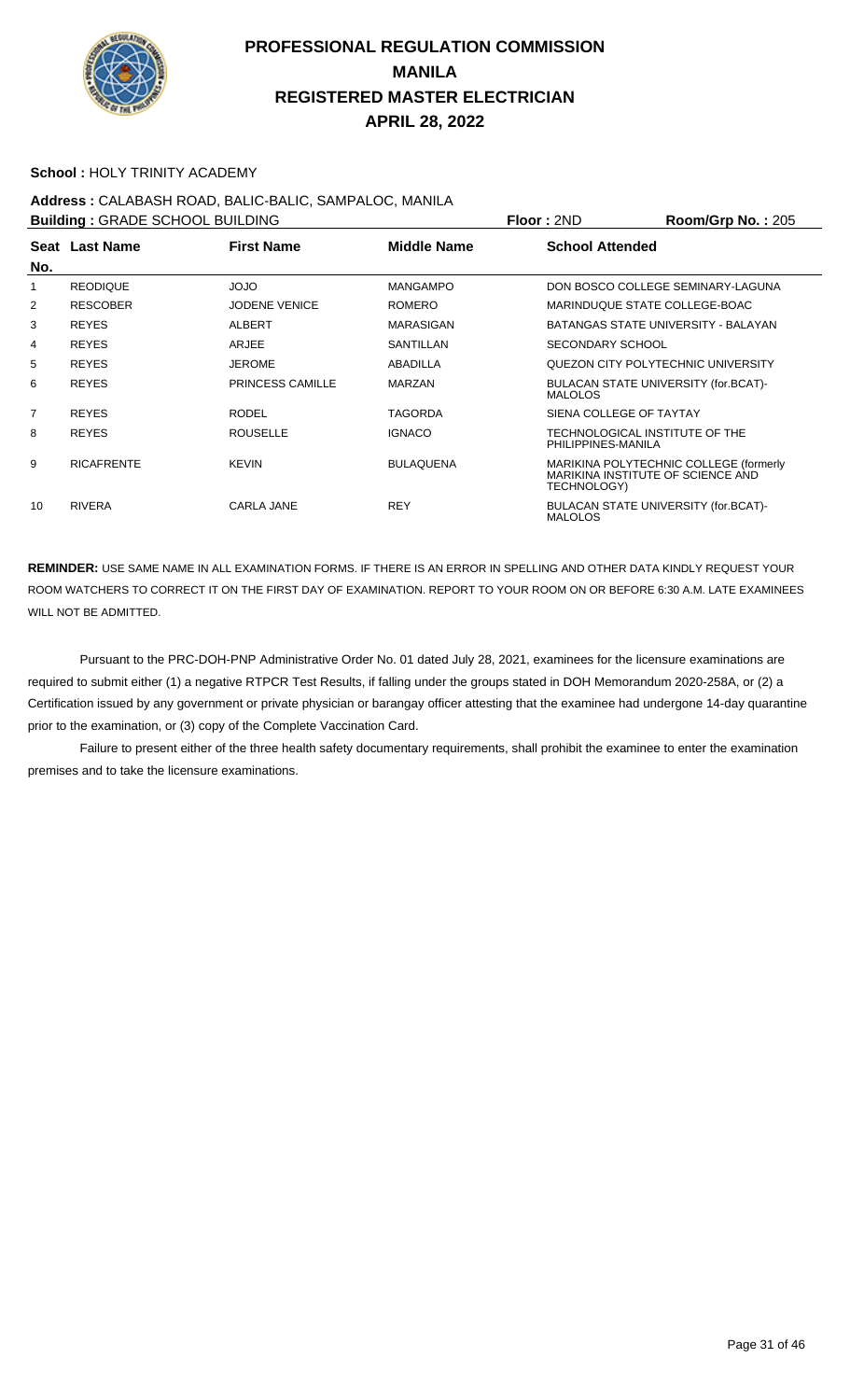

#### **School :** HOLY TRINITY ACADEMY

## **Address :** CALABASH ROAD, BALIC-BALIC, SAMPALOC, MANILA

**Building : GRADE SCHOOL BUILDING Floor : 2ND Room/Grp No. : 206 Seat** Last Name **No. Last Name First Name Middle Name School Attended** 1 RIVERA CHRISTIAN SABODOGO QUEZON CITY POLYTECHNIC UNIVERSITY 2 RIVERA CYRIL GALLETO SAINT PETER'S COLLEGE-ILIGAN CITY 3 RIVERA JOHN GABRIEL RENDOR UNIVERSITY OF PERPETUAL HELP SYSTEM DALTA-LAS PINAS ergy in the Marin College State of the SALES And Marin Marin College-Boach (STATE COLLEGE-BOAC) 5 ROARING VINCENT FRANCIS MATEO UNIVERSITY OF RIZAL SYSTEM-MORONG 6 ROASA BRIAN PORTO UNIVERSITY OF RIZAL SYSTEM-MORONG 7 ROBLES HENDRIK REYES BULACAN STATE UNIVERSITY (for.BCAT)-MALOLOS 8 ROBLES JEFFERSON MENDIOLA BULACAN STATE UNIVERSITY (for.BCAT)- MALOLOS 9 RODRIGUEZ JOBERT CULLO BATANGAS STATE UNIVERSITY - BALAYAN 10 ROMA KING JOSEPH ENRIQUE ADARNA UNIVERSITY OF RIZAL SYSTEM-MORONG

**REMINDER:** USE SAME NAME IN ALL EXAMINATION FORMS. IF THERE IS AN ERROR IN SPELLING AND OTHER DATA KINDLY REQUEST YOUR ROOM WATCHERS TO CORRECT IT ON THE FIRST DAY OF EXAMINATION. REPORT TO YOUR ROOM ON OR BEFORE 6:30 A.M. LATE EXAMINEES WILL NOT BE ADMITTED.

 Pursuant to the PRC-DOH-PNP Administrative Order No. 01 dated July 28, 2021, examinees for the licensure examinations are required to submit either (1) a negative RTPCR Test Results, if falling under the groups stated in DOH Memorandum 2020-258A, or (2) a Certification issued by any government or private physician or barangay officer attesting that the examinee had undergone 14-day quarantine prior to the examination, or (3) copy of the Complete Vaccination Card.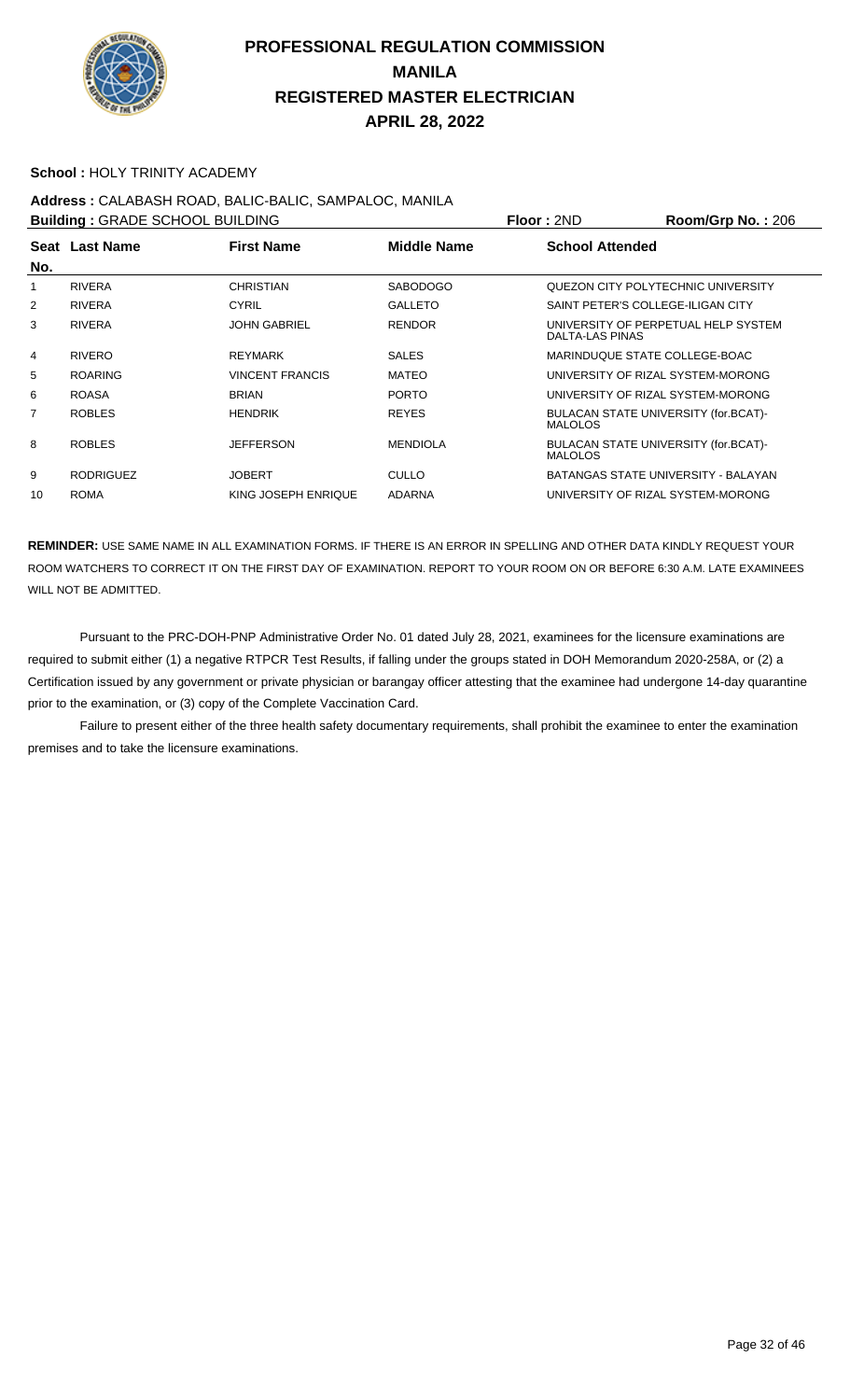

#### **School :** HOLY TRINITY ACADEMY

**Address :** CALABASH ROAD, BALIC-BALIC, SAMPALOC, MANILA **Building : GRADE SCHOOL BUILDING Floor : 2ND Room/Grp No. : 207 Seat** Last Name **No. Last Name First Name Middle Name School Attended** 1 ROMASANTA JOHN NEIL FLORES BULACAN STATE UNIVERSITY (for.BCAT)- MALOLOS 2 RONDILLA MARK JERALD DOGNIDON SOUTHERN LUZON STATE UNIVERSITY-LUCBAN (SLPC) 3 ROQUE CHRISTIAN JULIAN MARIKINA POLYTECHNIC COLLEGE (formerly MARIKINA INSTITUTE OF SCIENCE AND TECHNOLOGY) 4 ROSAL JAY ESTEVES OCCIDENTAL MINDORO STATE COLLEGE 5 ROSARIO ARNOLD GARCIA TECHNOLOGICAL INSTITUTE OF THE PHILIPPINES-MANILA 6 ROSCO DAPHNEY MONTANO CAVITE STATE UNIVERSITY (CAVITE C.A.T)- ROSARIO 7 ROXAS EUGINE KIER MAGPANTAY BATANGAS STATE UNIVERSITY - ALANGILAN 8 ROZUL REYNOLD NOCEDA TECHNOLOGICAL INSTITUTE OF THE PHILIPPINES-QUEZON CITY 9 RUBICA RODGER TABLADELLO MANUEL S. ENVERGA UNIV. FOUNDATION-LUCENA CITY 10 RUBITE MHELVIN MHELVIN GANNABAN DUALTECH TRAINING CENTER FOUNDATION, INC.- CANLUBANG

**REMINDER:** USE SAME NAME IN ALL EXAMINATION FORMS. IF THERE IS AN ERROR IN SPELLING AND OTHER DATA KINDLY REQUEST YOUR ROOM WATCHERS TO CORRECT IT ON THE FIRST DAY OF EXAMINATION. REPORT TO YOUR ROOM ON OR BEFORE 6:30 A.M. LATE EXAMINEES WILL NOT BE ADMITTED.

 Pursuant to the PRC-DOH-PNP Administrative Order No. 01 dated July 28, 2021, examinees for the licensure examinations are required to submit either (1) a negative RTPCR Test Results, if falling under the groups stated in DOH Memorandum 2020-258A, or (2) a Certification issued by any government or private physician or barangay officer attesting that the examinee had undergone 14-day quarantine prior to the examination, or (3) copy of the Complete Vaccination Card.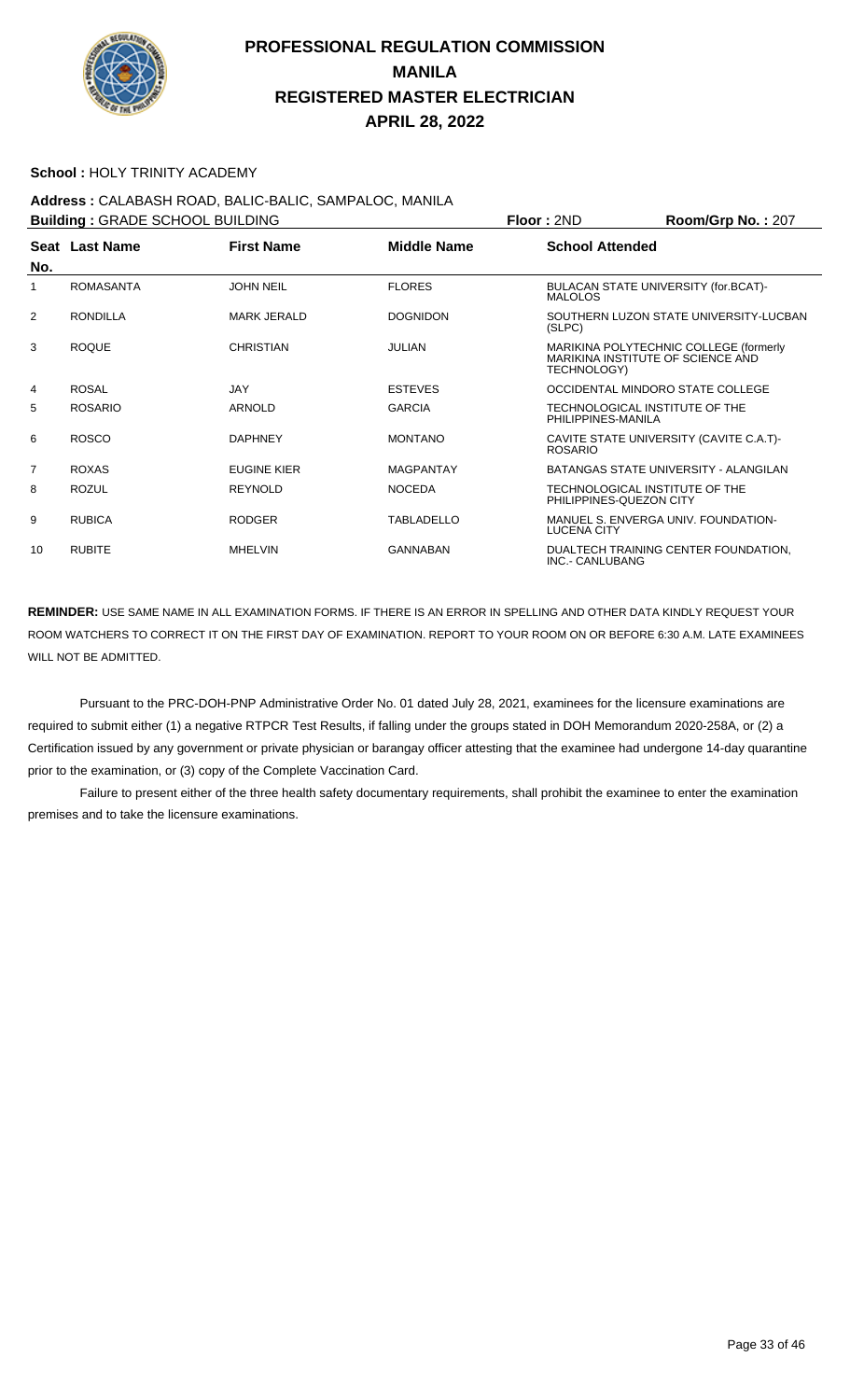

#### **School :** HOLY TRINITY ACADEMY

## **Address :** CALABASH ROAD, BALIC-BALIC, SAMPALOC, MANILA

| <b>Building: GRADE SCHOOL BUILDING</b> |                    |                          |                    | Floor: 2ND                                            | Room/Grp No.: 208                                                           |
|----------------------------------------|--------------------|--------------------------|--------------------|-------------------------------------------------------|-----------------------------------------------------------------------------|
| No.                                    | Seat Last Name     | <b>First Name</b>        | <b>Middle Name</b> | <b>School Attended</b>                                |                                                                             |
|                                        | <b>RUGA</b>        | <b>MARWIN</b>            | <b>PADOJINOG</b>   | DALTA-LAS PINAS                                       | UNIVERSITY OF PERPETUAL HELP SYSTEM                                         |
| 2                                      | <b>SABADO</b>      | <b>JESSIE</b>            | <b>VALDEZ</b>      | <b>DAGUPAN CITY</b>                                   | LYCEUM NORTHWESTERN UNIVERSITY-                                             |
| 3                                      | <b>SACE</b>        | <b>RON EDMON</b>         | <b>SAEZ</b>        | MARINDUQUE STATE COLLEGE-BOAC                         |                                                                             |
| 4                                      | <b>SACREZ</b>      | <b>JORGE JR</b>          | <b>BANCA</b>       | <b>TAGUIG</b>                                         | POLYTECHNIC UNIVERSITY OF THE PHILIPPINES-                                  |
| 5                                      | SAJUL              | <b>JUSTIN BRYAN</b>      | <b>BAUTISTA</b>    | MARINDUQUE STATE COLLEGE-BOAC                         |                                                                             |
| 6                                      | <b>SALAZAR</b>     | <b>CEDRICK JOHN</b>      | <b>ALCASID</b>     | LAGUNA                                                | UNIVERSITY OF PERPETUAL HELP SYSTEM-                                        |
| $\overline{7}$                         | <b>SALAZAR</b>     | <b>ZYRONE GIAN STEVE</b> | LAVARIAS           | TECHNOLOGICAL UNIVERSITY OF THE<br>PHILIPPINES-MANILA |                                                                             |
| 8                                      | <b>SALCEDO</b>     | <b>JIMUEL</b>            | <b>RASONABLE</b>   |                                                       | UNIVERSITY OF RIZAL SYSTEM-MORONG                                           |
| 9                                      | <b>SALCEPUEDES</b> | ANZEL                    | <b>MACULOB</b>     | TECHNOLOGY)                                           | MARIKINA POLYTECHNIC COLLEGE (formerly<br>MARIKINA INSTITUTE OF SCIENCE AND |
| 10                                     | <b>SALES</b>       | <b>KRISTIAN PAUL</b>     | QUIONAL            | MAIN-STA. MESA                                        | POLYTECHNIC UNIVERSITY OF THE PHILIPPINES-                                  |

**REMINDER:** USE SAME NAME IN ALL EXAMINATION FORMS. IF THERE IS AN ERROR IN SPELLING AND OTHER DATA KINDLY REQUEST YOUR ROOM WATCHERS TO CORRECT IT ON THE FIRST DAY OF EXAMINATION. REPORT TO YOUR ROOM ON OR BEFORE 6:30 A.M. LATE EXAMINEES WILL NOT BE ADMITTED.

 Pursuant to the PRC-DOH-PNP Administrative Order No. 01 dated July 28, 2021, examinees for the licensure examinations are required to submit either (1) a negative RTPCR Test Results, if falling under the groups stated in DOH Memorandum 2020-258A, or (2) a Certification issued by any government or private physician or barangay officer attesting that the examinee had undergone 14-day quarantine prior to the examination, or (3) copy of the Complete Vaccination Card.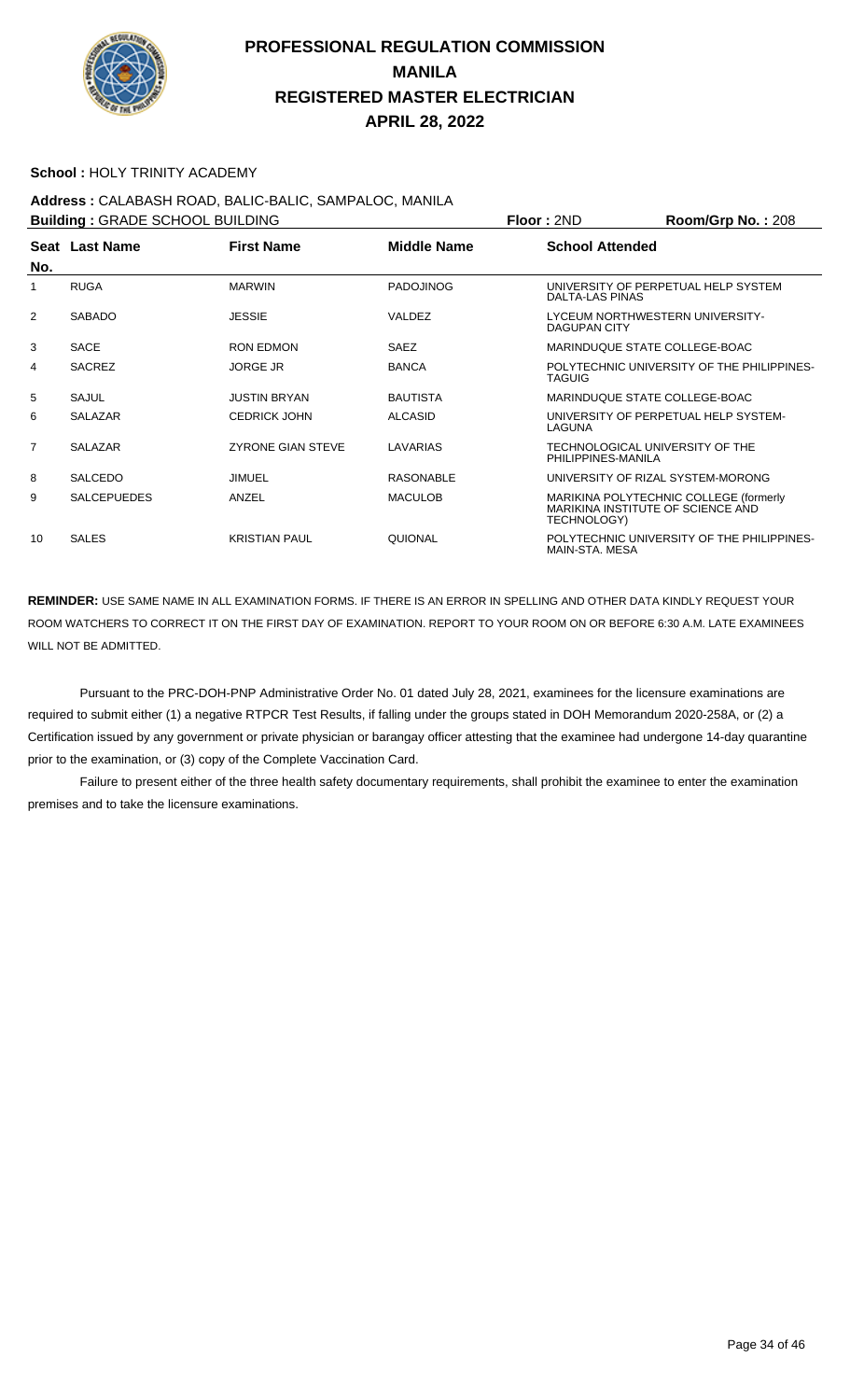

#### **School :** HOLY TRINITY ACADEMY

# **Address :** CALABASH ROAD, BALIC-BALIC, SAMPALOC, MANILA

| <b>Building: GRADE SCHOOL BUILDING</b> |                    |                      |                    | Floor: 2ND                                            | Room/Grp No.: 209                          |
|----------------------------------------|--------------------|----------------------|--------------------|-------------------------------------------------------|--------------------------------------------|
| No.                                    | Seat Last Name     | <b>First Name</b>    | <b>Middle Name</b> | <b>School Attended</b>                                |                                            |
|                                        | <b>SALES</b>       | ZALDY                | FERNANDEZ          | DON BOSCO CENTER OF STUDIES                           |                                            |
| 2                                      | <b>SALIRUNGAN</b>  | <b>DELMER CARL</b>   | <b>MAGDAY</b>      | ALDERSGATE COLLEGE                                    |                                            |
| 3                                      | <b>SALVIA</b>      | <b>GILBERT</b>       | <b>SAGUCIO</b>     | N.A.C)-ABORLAN                                        | WESTERN PHILIPPINES UNIV. (for. PALAWAN    |
| 4                                      | <b>SAN JUAN</b>    | <b>NHICA</b>         | <b>TIAMSIM</b>     | UNIVERSITY OF BATANGAS                                |                                            |
| 5                                      | <b>SANGLAY</b>     | <b>RUBY GENESIS</b>  | <b>JUNASA</b>      | UNIVERSITY OF MINDANAO-DAVAO CITY                     |                                            |
| 6                                      | <b>SANORJO</b>     | ALE POL              | DANGANAN           | PABLO (LSPC)former (SPCSAT)                           | LAGUNA STATE POLYTECHNIC UNIVERSITY - SAN  |
| $\overline{7}$                         | <b>SANTIAGO</b>    | <b>JOHN NOEL</b>     | <b>ATIENZA</b>     | DALTA-LAS PINAS                                       | UNIVERSITY OF PERPETUAL HELP SYSTEM        |
| 8                                      | <b>SANTOS</b>      | <b>JOHN ROMARICO</b> | <b>SANTIAGO</b>    | TECHNOLOGICAL UNIVERSITY OF THE<br>PHILIPPINES-MANILA |                                            |
| 9                                      | <b>SANTOS</b>      | <b>MAURICE</b>       | <b>ASTOVEZA</b>    | MAIN-STA, MESA                                        | POLYTECHNIC UNIVERSITY OF THE PHILIPPINES- |
| 10                                     | <b>SAPIANDANTE</b> | <b>DENNIS JR</b>     | <b>ANTONIO</b>     | VOCATIONAL SCHOOL                                     |                                            |
|                                        |                    |                      |                    |                                                       |                                            |

**REMINDER:** USE SAME NAME IN ALL EXAMINATION FORMS. IF THERE IS AN ERROR IN SPELLING AND OTHER DATA KINDLY REQUEST YOUR ROOM WATCHERS TO CORRECT IT ON THE FIRST DAY OF EXAMINATION. REPORT TO YOUR ROOM ON OR BEFORE 6:30 A.M. LATE EXAMINEES WILL NOT BE ADMITTED.

 Pursuant to the PRC-DOH-PNP Administrative Order No. 01 dated July 28, 2021, examinees for the licensure examinations are required to submit either (1) a negative RTPCR Test Results, if falling under the groups stated in DOH Memorandum 2020-258A, or (2) a Certification issued by any government or private physician or barangay officer attesting that the examinee had undergone 14-day quarantine prior to the examination, or (3) copy of the Complete Vaccination Card.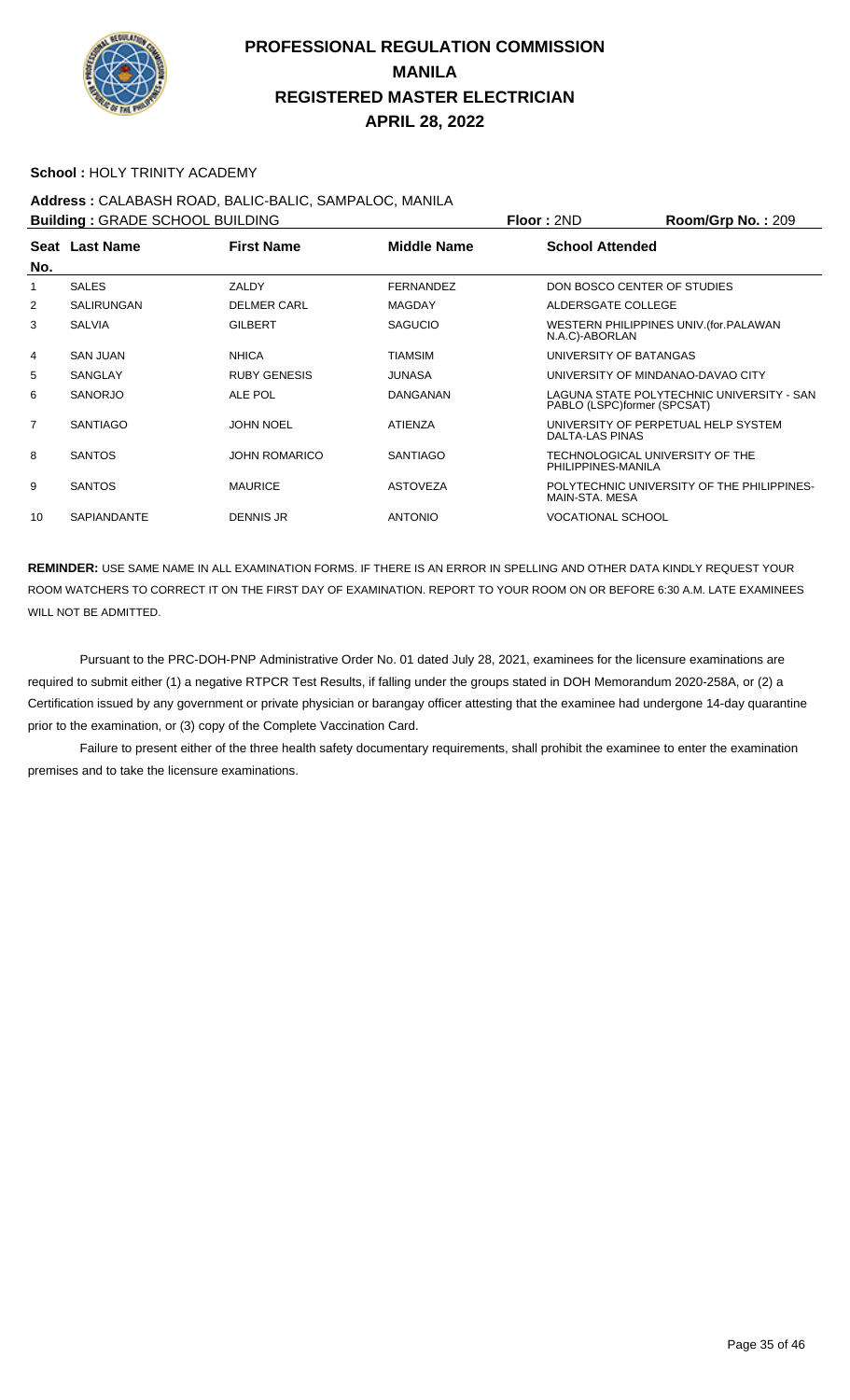

#### **School :** HOLY TRINITY ACADEMY

## **Address :** CALABASH ROAD, BALIC-BALIC, SAMPALOC, MANILA

**Building : GRADE SCHOOL BUILDING Floor : 2ND Room/Grp No. : 211 Seat** Last Name **No. Last Name First Name Middle Name School Attended** 1 SAYSON HILARION LOPEZ CAMARINES SUR POLYTECHNIC COLLEGE-NABUA 2 SECOPITO ERWIN ROMMEL LAVELLA SECONDARY SCHOOL 3 SEJERA RINELL VALENCIA OCCIDENTAL MINDORO STATE COLLEGE 4 SENA JOHN PATRICK VERTUDES MARINDUQUE STATE COLLEGE-BOAC 5 SEROTE RICHARD CELESTINO VALENZUELA CITY POLYTECHNIC COLLEGE 6 SERQUIÑA REDENEL ELY DINOLAN SAINT MARY'S UNIVERSITY 7 SERRANO JENELLE HALAMAN TECHNOLOGICAL UNIVERSITY OF THE PHILIPPINES-MANILA 8 SERRANO MICHAEL ANGELO TORRIJOS DE LOS SANTOS-STI COLLEGE,INC-(DELOS SANTOS S.N.) 9 SEXON JOEL JOEL ALFONSO MARIKINA POLYTECHNIC COLLEGE (formerly MARIKINA INSTITUTE OF SCIENCE AND TECHNOLOGY) 10 SIBUG MARLO ALFARO NATIONAL UNIVERSITY-MANILA

**REMINDER:** USE SAME NAME IN ALL EXAMINATION FORMS. IF THERE IS AN ERROR IN SPELLING AND OTHER DATA KINDLY REQUEST YOUR ROOM WATCHERS TO CORRECT IT ON THE FIRST DAY OF EXAMINATION. REPORT TO YOUR ROOM ON OR BEFORE 6:30 A.M. LATE EXAMINEES WILL NOT BE ADMITTED.

 Pursuant to the PRC-DOH-PNP Administrative Order No. 01 dated July 28, 2021, examinees for the licensure examinations are required to submit either (1) a negative RTPCR Test Results, if falling under the groups stated in DOH Memorandum 2020-258A, or (2) a Certification issued by any government or private physician or barangay officer attesting that the examinee had undergone 14-day quarantine prior to the examination, or (3) copy of the Complete Vaccination Card.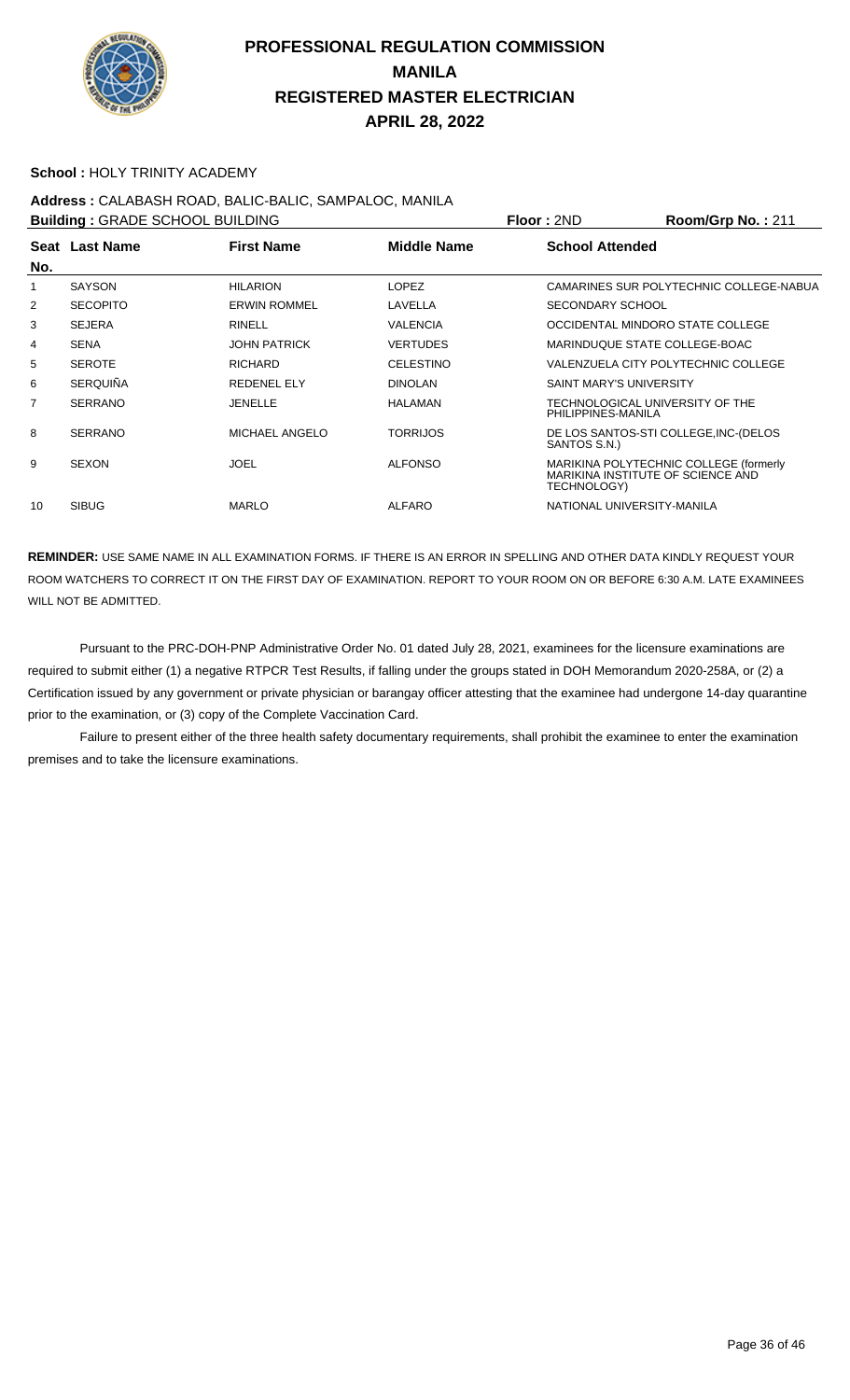

#### **School :** HOLY TRINITY ACADEMY

## **Address :** CALABASH ROAD, BALIC-BALIC, SAMPALOC, MANILA

**Building :** GRADE SCHOOL BUILDING **Floor :** 2ND **Room/Grp No. :** 212

| <b>BUILDING . ORAPL SOFIOOL BUILDING</b> |                  |                    |                    | 1 IUU . ZI TU<br>110011110111101.212                         |
|------------------------------------------|------------------|--------------------|--------------------|--------------------------------------------------------------|
| No.                                      | Seat Last Name   | <b>First Name</b>  | <b>Middle Name</b> | <b>School Attended</b>                                       |
| 1                                        | <b>SIBULAN</b>   | <b>DENNIS</b>      | <b>MOLO</b>        | SURIGAO STATE COLLEGE OF TECHNOLOGY-<br><b>MAIN CAMPUS</b>   |
| 2                                        | <b>SILVA</b>     | <b>NEIL KEVIN</b>  | <b>TINDUGAN</b>    | BATANGAS STATE UNIVERSITY - ALANGILAN                        |
| 3                                        | <b>SILVA</b>     | <b>STALLONE</b>    | <b>GAMMAD</b>      | CAVITE STATE UNIVERSITY (DON SEVERINO<br>AGR'L. COLL.)       |
| 4                                        | <b>SILVESTRE</b> | VAN RUSSEL JHADE   | <b>NIETO</b>       | COLEGIO DE SAN GABRIEL ARCANGEL                              |
| 5                                        | <b>SINTONES</b>  | <b>JOHN KIM</b>    | <b>MEDRANO</b>     | POLYTECHNIC UNIVERSITY OF THE PHILIPPINES-<br>MAIN-STA, MESA |
| 6                                        | SO.              | NOEL JR            | <b>ACERA</b>       | NATIONAL UNIVERSITY-MANILA                                   |
| 7                                        | <b>SOBERANO</b>  | <b>WILBERT</b>     | <b>MORALES</b>     | NORTHERN ILOILO POLYTECHNIC STATE<br>COLLEGE-ESTANCIA        |
| 8                                        | <b>SOLEYBAR</b>  | <b>JOHN ALFRED</b> | <b>NADULPIT</b>    | TECHNOLOGICAL UNIVERSITY OF THE<br>PHILIPPINES-TAGUIG        |
| 9                                        | <b>SOLIS</b>     | <b>MICHAEL</b>     | <b>NAZARET</b>     | RIZAL TECHNOLOGICAL UNIVERSITY                               |
| 10                                       | <b>SOLOMON</b>   | <b>MARK JHUN</b>   | <b>TAMPICO</b>     | POLYTECHNIC UNIVERSITY OF THE PHILIPPINES-<br>MAIN-STA, MESA |

**REMINDER:** USE SAME NAME IN ALL EXAMINATION FORMS. IF THERE IS AN ERROR IN SPELLING AND OTHER DATA KINDLY REQUEST YOUR ROOM WATCHERS TO CORRECT IT ON THE FIRST DAY OF EXAMINATION. REPORT TO YOUR ROOM ON OR BEFORE 6:30 A.M. LATE EXAMINEES WILL NOT BE ADMITTED.

 Pursuant to the PRC-DOH-PNP Administrative Order No. 01 dated July 28, 2021, examinees for the licensure examinations are required to submit either (1) a negative RTPCR Test Results, if falling under the groups stated in DOH Memorandum 2020-258A, or (2) a Certification issued by any government or private physician or barangay officer attesting that the examinee had undergone 14-day quarantine prior to the examination, or (3) copy of the Complete Vaccination Card.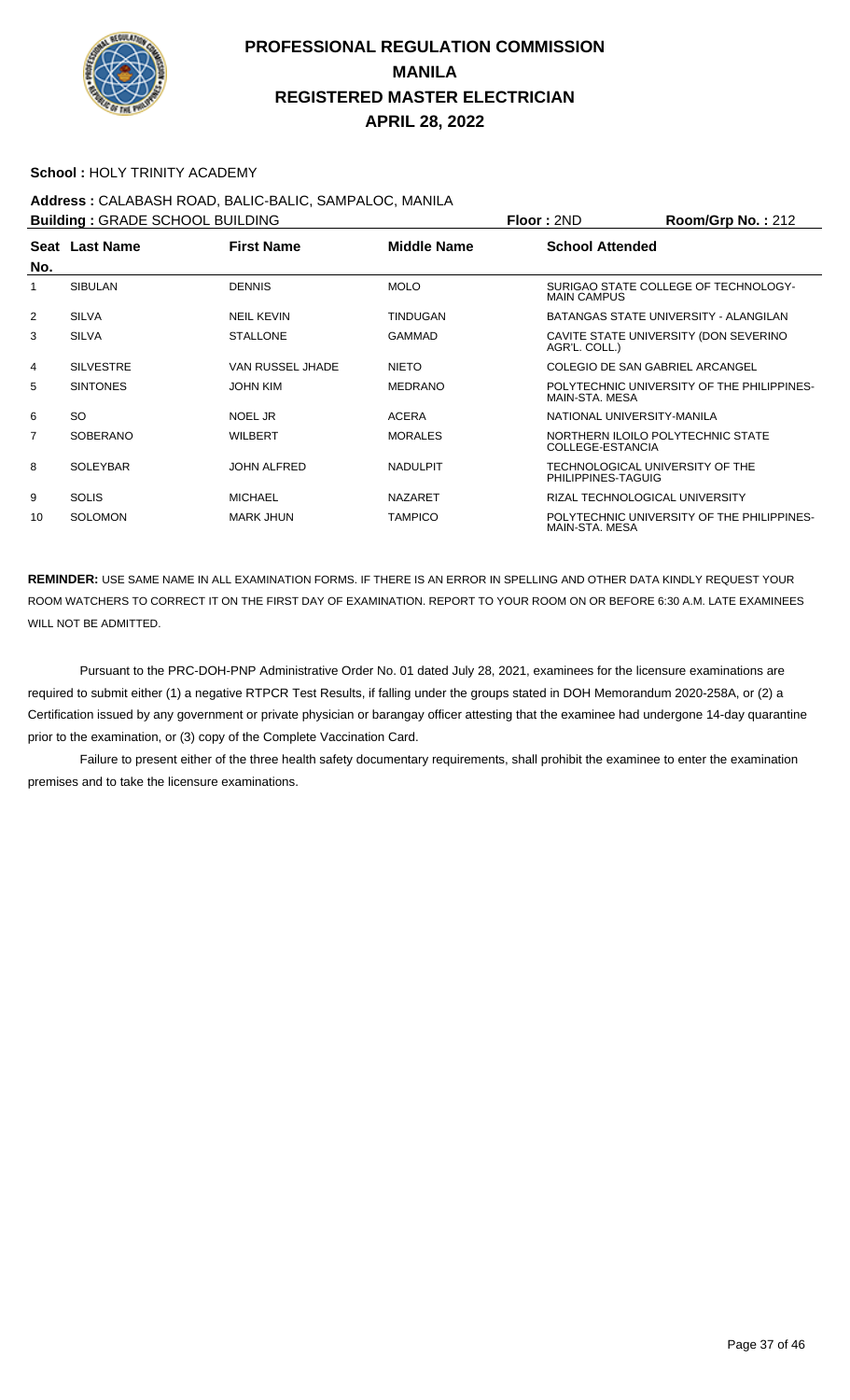

#### **School :** HOLY TRINITY ACADEMY

## **Address :** CALABASH ROAD, BALIC-BALIC, SAMPALOC, MANILA

| <b>Building: GRADE SCHOOL BUILDING</b> |                 |                          |                    | Floor: 2ND                                                   | Room/Grp No.: 213                         |
|----------------------------------------|-----------------|--------------------------|--------------------|--------------------------------------------------------------|-------------------------------------------|
| No.                                    | Seat Last Name  | <b>First Name</b>        | <b>Middle Name</b> | <b>School Attended</b>                                       |                                           |
|                                        | SONAJO          | <b>RAYMUND</b>           | <b>ARTIAGA</b>     | <b>SCIENCE &amp; TECHNOLOGY</b>                              | NORTHWESTERN MINDANAO STATE COLLEGE OF    |
| 2                                      | <b>SORIANO</b>  | <b>JOLAN</b>             | <b>BELEN</b>       | INC.)                                                        | MFI FOUNDATION, INC. (FOR MERALCO FOUND.  |
| 3                                      | <b>SORIANO</b>  | <b>NOEL</b>              | <b>BELTRAN</b>     | UNIVERSITY OF LUZON (LUZON COLL.)                            |                                           |
| 4                                      | <b>SOTOYA</b>   | <b>FATIMA</b>            | <b>RUNIO</b>       | CRUZ (LSPC) former (LCAT)                                    | LAGUNA STATE POLYTECHNIC UNIVERSITY-STAT. |
| 5                                      | <b>SUMBILLO</b> | <b>FRANCIS CHRISTIAN</b> | <b>EVANGELISTA</b> | UNIVERSITY OF BATANGAS                                       |                                           |
| 6                                      | <b>SUMIPO</b>   | ARVIN                    | <b>ALINGASA</b>    | <b>BOHOL ISLAND STATE UNIVERSITY</b><br>(FOR.CVSCAFT)-CALAPE |                                           |
| $\overline{7}$                         | <b>SUPAPO</b>   | LORENZ                   | RAFAEL             |                                                              | VALENZUELA CITY POLYTECHNIC COLLEGE       |
| 8                                      | <b>SUPE</b>     | <b>KATHLEEN</b>          | <b>BARCASE</b>     | TECHNOLOGICAL UNIVERSITY OF THE<br>PHILIPPINES-MANILA        |                                           |
| 9                                      | SY              | <b>BENNIE</b>            | <b>MATEO</b>       | AGR'L. COLL.)                                                | CAVITE STATE UNIVERSITY (DON SEVERINO     |
| 10                                     | <b>TABAMO</b>   | <b>ERWIN</b>             | <b>SUBA</b>        | <b>TECHNOLOGY</b>                                            | JOSE C. FELICIANO SCHOOL OF SCIENCE &     |

**REMINDER:** USE SAME NAME IN ALL EXAMINATION FORMS. IF THERE IS AN ERROR IN SPELLING AND OTHER DATA KINDLY REQUEST YOUR ROOM WATCHERS TO CORRECT IT ON THE FIRST DAY OF EXAMINATION. REPORT TO YOUR ROOM ON OR BEFORE 6:30 A.M. LATE EXAMINEES WILL NOT BE ADMITTED.

 Pursuant to the PRC-DOH-PNP Administrative Order No. 01 dated July 28, 2021, examinees for the licensure examinations are required to submit either (1) a negative RTPCR Test Results, if falling under the groups stated in DOH Memorandum 2020-258A, or (2) a Certification issued by any government or private physician or barangay officer attesting that the examinee had undergone 14-day quarantine prior to the examination, or (3) copy of the Complete Vaccination Card.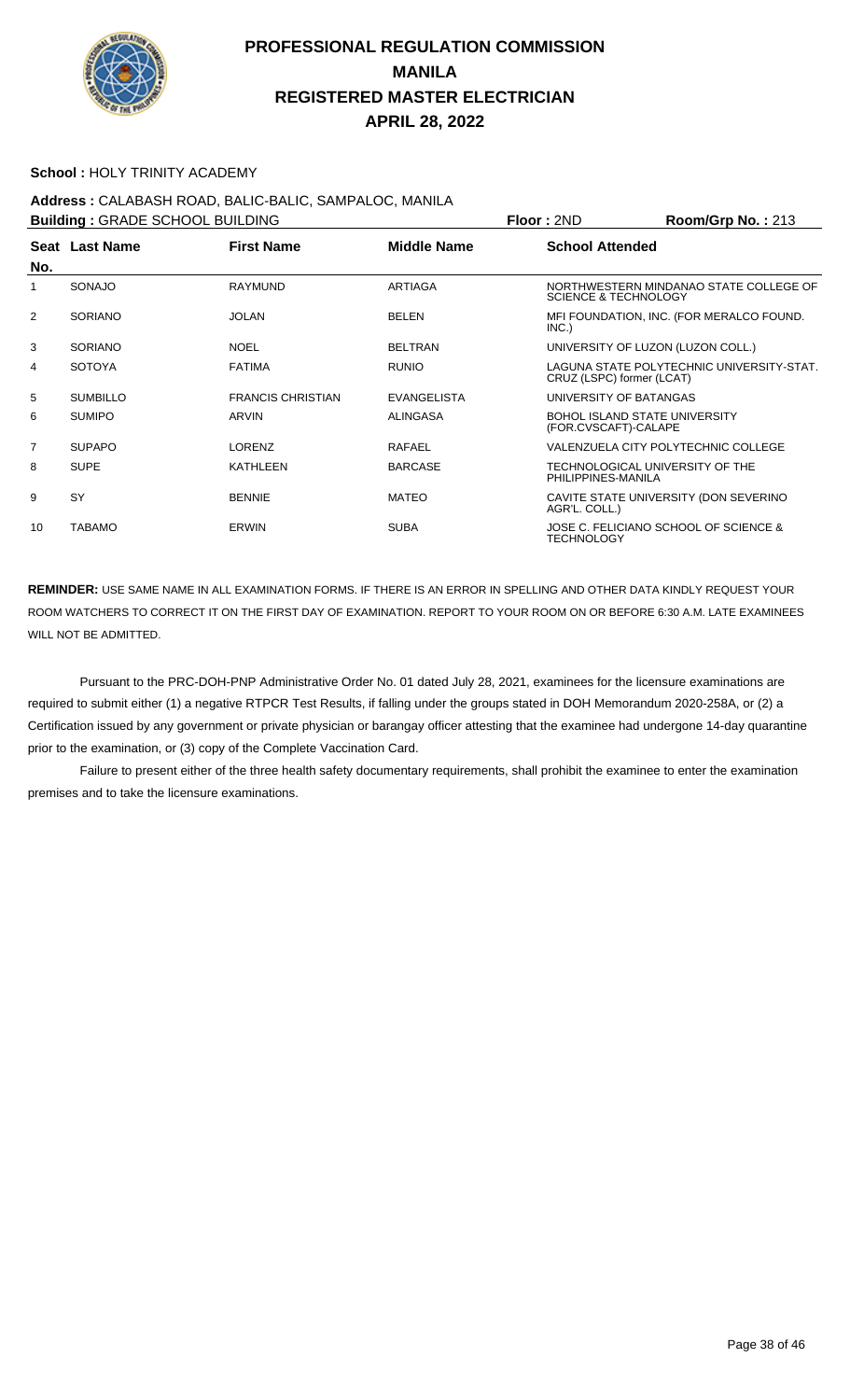

#### **School :** HOLY TRINITY ACADEMY

#### **Address :** CALABASH ROAD, BALIC-BALIC, SAMPALOC, MANILA **Building :** GRADE SCHOOL BUILDING **Floor :** 2ND **Room/Grp No. :** 216

| <b>BUILDING:</b> GRADE SCHOOL BUILDING |                 |                          |                    | <b>FIOOL:</b> SUP                  | ROOM/Grp No.: 216                          |
|----------------------------------------|-----------------|--------------------------|--------------------|------------------------------------|--------------------------------------------|
| No.                                    | Seat Last Name  | <b>First Name</b>        | <b>Middle Name</b> | <b>School Attended</b>             |                                            |
|                                        | <b>TABUYAN</b>  | <b>HERNAN</b>            |                    | QUEZON CITY POLYTECHNIC UNIVERSITY |                                            |
| $\overline{2}$                         | <b>TABUZO</b>   | <b>JOSE JR</b>           | <b>IBAYAN</b>      | DON BOSCO COLLEGE-MAKATI           |                                            |
| 3                                      | <b>TACORDA</b>  | <b>JESTHER JT</b>        | <b>NOVIO</b>       | RIZAL TECHNOLOGICAL UNIVERSITY     |                                            |
| 4                                      | TAGADTAD        | <b>JENIECA</b>           | <b>CRISTOBAL</b>   | MAIN-STA, MESA                     | POLYTECHNIC UNIVERSITY OF THE PHILIPPINES- |
| 5                                      | <b>TAGBAS</b>   | <b>DOMINIC ELYMANUEL</b> | <b>MALINAO</b>     | SECONDARY SCHOOL                   |                                            |
| 6                                      | <b>TAGUINOD</b> | <b>JOHN CHRISTIAN</b>    | <b>MENDOZA</b>     | RIZAL TECHNOLOGICAL UNIVERSITY     |                                            |
| 7                                      | TALAGTAG        | <b>JONNIE</b>            | CAÑESO             | TECHNICAL SCHOOL                   |                                            |
| 8                                      | TALAGTAG        | <b>RONALYN</b>           | <b>BELTRAN</b>     |                                    | CAMARINES SUR POLYTECHNIC COLLEGE-NABUA    |
| 9                                      | <b>TALLEDO</b>  | <b>FRANK</b>             | <b>SEREGUILLA</b>  | ECONOMICS-LAS PINAS                | ABE INTERNATIONAL COLLEGE OF BUSINESS &    |
| 10                                     | <b>TAMBONG</b>  | <b>DARWIN</b>            | <b>ISANAN</b>      | AKLAN STATE UNIVERSITY-KALIBO      |                                            |
|                                        |                 |                          |                    |                                    |                                            |

**REMINDER:** USE SAME NAME IN ALL EXAMINATION FORMS. IF THERE IS AN ERROR IN SPELLING AND OTHER DATA KINDLY REQUEST YOUR ROOM WATCHERS TO CORRECT IT ON THE FIRST DAY OF EXAMINATION. REPORT TO YOUR ROOM ON OR BEFORE 6:30 A.M. LATE EXAMINEES WILL NOT BE ADMITTED.

 Pursuant to the PRC-DOH-PNP Administrative Order No. 01 dated July 28, 2021, examinees for the licensure examinations are required to submit either (1) a negative RTPCR Test Results, if falling under the groups stated in DOH Memorandum 2020-258A, or (2) a Certification issued by any government or private physician or barangay officer attesting that the examinee had undergone 14-day quarantine prior to the examination, or (3) copy of the Complete Vaccination Card.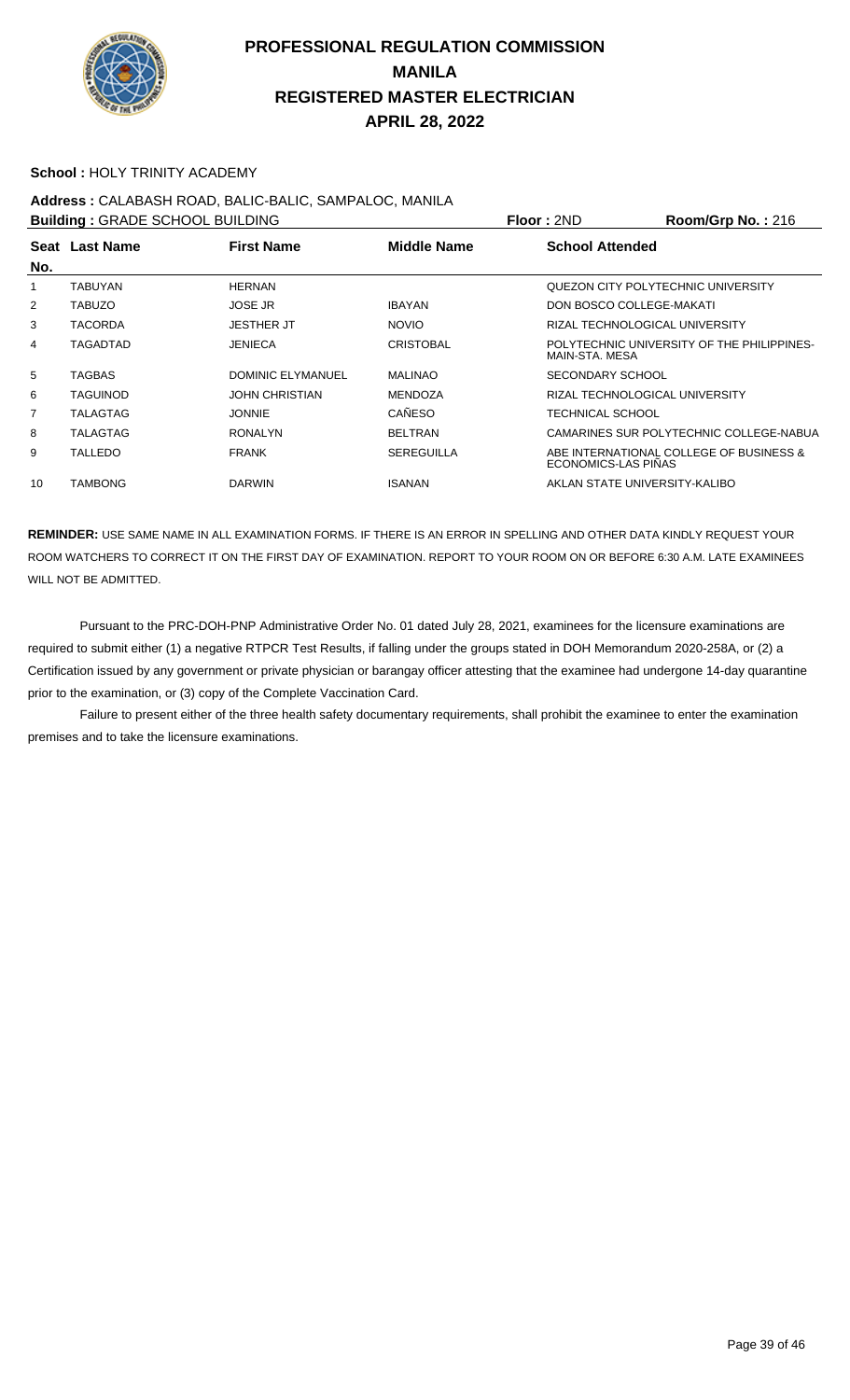

#### **School :** HOLY TRINITY ACADEMY

**Address :** CALABASH ROAD, BALIC-BALIC, SAMPALOC, MANILA **Building : GRADE SCHOOL BUILDING Floor : 2ND Room/Grp No. : 217 Seat** Last Name **No. Last Name First Name Middle Name School Attended** 1 TANABE HONORIO III BAYATAN PALAWAN STATE UNIVERSITY-P. PRINCESA 2 TANDOG BENSHEN GARINO TECHNOLOGICAL UNIVERSITY OF THE PHILIPPINES-MANILA 3 TAROY EMILIO III JACINTO CAVITE STATE UNIVERSITY (DON SEVERINO AGR'L. COLL.) 4 TECSON RAMIR TURLA CAVITE STATE UNIVERSITY (DON SEVERINO AGR'L. COLL.) 5 TEJADA MIGUEL GAZA UNIVERSITY OF RIZAL SYSTEM-MORONG 6 TELAN NEHEMIAH DELA CRUZ POLYTECHNIC UNIVERSITY OF THE PHILIPPINES-**MARAGONDON** 7 TENORIO NIñO ALOG BATANGAS STATE UNIVERSITY - ALANGILAN 8 TEODORO JONATHAN BELISON UNIVERSITY OF RIZAL SYSTEM-MORONG 9 TERNIDA RONNEL SOLOMON SECONDARY SCHOOL 10 TIAMZON RIC RIC DE GUZMAN MARIKINA POLYTECHNIC COLLEGE (formerly MARIKINA INSTITUTE OF SCIENCE AND

**REMINDER:** USE SAME NAME IN ALL EXAMINATION FORMS. IF THERE IS AN ERROR IN SPELLING AND OTHER DATA KINDLY REQUEST YOUR ROOM WATCHERS TO CORRECT IT ON THE FIRST DAY OF EXAMINATION. REPORT TO YOUR ROOM ON OR BEFORE 6:30 A.M. LATE EXAMINEES WILL NOT BE ADMITTED.

TECHNOLOGY)

 Pursuant to the PRC-DOH-PNP Administrative Order No. 01 dated July 28, 2021, examinees for the licensure examinations are required to submit either (1) a negative RTPCR Test Results, if falling under the groups stated in DOH Memorandum 2020-258A, or (2) a Certification issued by any government or private physician or barangay officer attesting that the examinee had undergone 14-day quarantine prior to the examination, or (3) copy of the Complete Vaccination Card.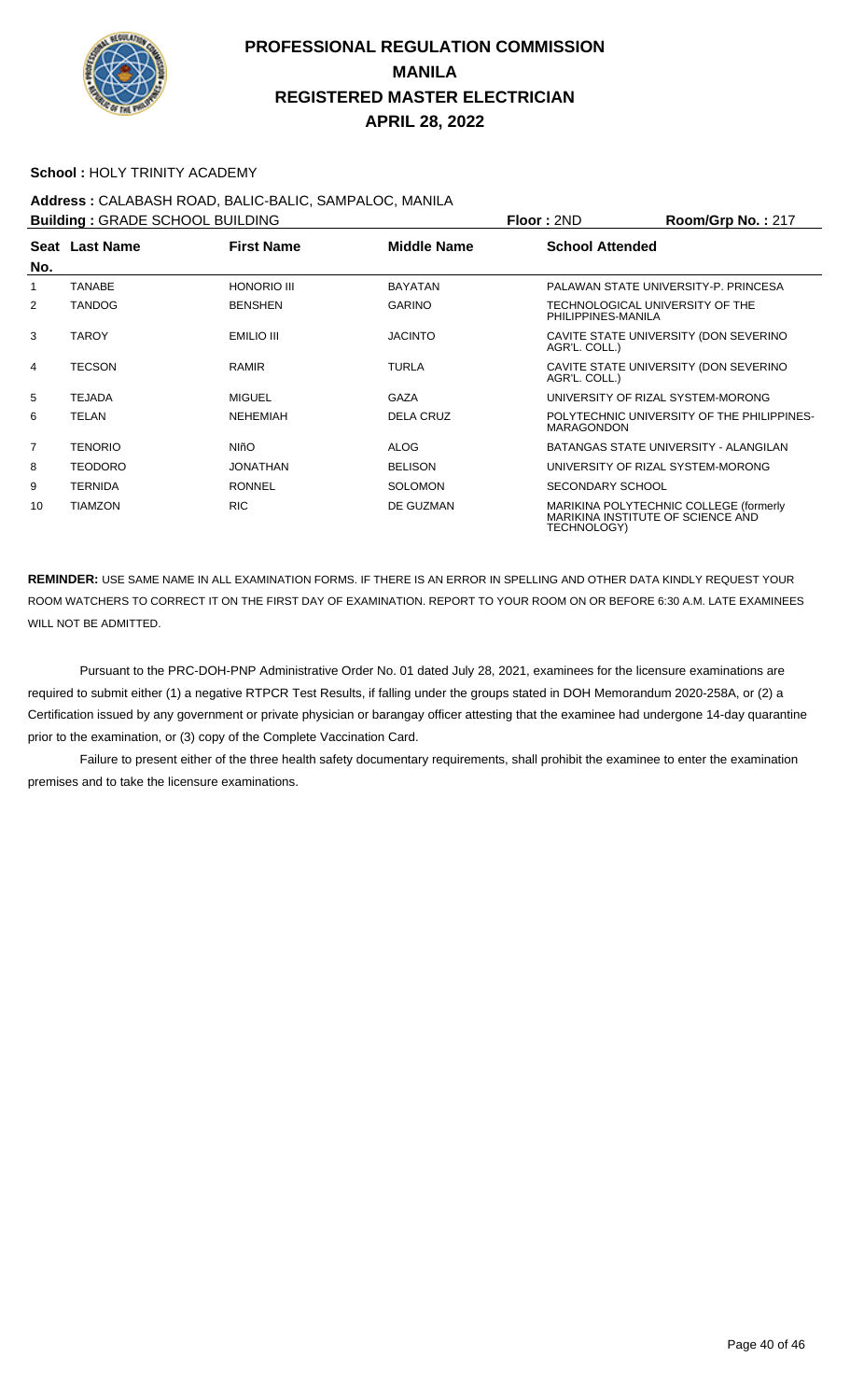

#### **School :** HOLY TRINITY ACADEMY

## **Address :** CALABASH ROAD, BALIC-BALIC, SAMPALOC, MANILA

**Building : GRADE SCHOOL BUILDING Floor : 2ND Room/Grp No. : 218 Seat** Last Name **No. Last Name First Name Middle Name School Attended** 1 TIAPSON CARLOS AQUINO QUEZON CITY POLYTECHNIC UNIVERSITY 2 TIGBAS ROMEL ROMEL MERTO SURIGAO STATE COLLEGE OF TECHNOLOGY-MAIN CAMPUS 3 TIMBAL NESTOR JR CAGMAT BOHOL ISLAND STATE UNIVERSITY (FOR.CVSCAFT)-TAGBILARAN 4 TINDUGAN JOHN REX REAZON UNIVERSITY OF PERPETUAL HELP SYSTEM DALTA-LAS PINAS 5 TIOZON PATRICK JOHN ECHAGUE EULOGIO (AMANG) RODRIGUEZ INSTITUTE OF SCIENCE & TECHNOLOGY 6 TOLENTINO ARVIN ARVIN NOLLORA COLEGIO DE MUNTINLUPA 7 TOLENTINO KIM JASPER ROMASANTA BATANGAS STATE UNIVERSITY - ALANGILAN 8 TOLENTINO RAINIER PHILIP SAGER MARINDUQUE STATE COLLEGE-BOAC 9 TOMAQUIN KIM SMITH ABADINES UNIVERSITY OF RIZAL SYSTEM-MORONG 10 TORREGOSA MARLON BRUCES POLYTECHNIC UNIVERSITY OF THE PHILIPPINES-MAIN-STA. MESA

**REMINDER:** USE SAME NAME IN ALL EXAMINATION FORMS. IF THERE IS AN ERROR IN SPELLING AND OTHER DATA KINDLY REQUEST YOUR ROOM WATCHERS TO CORRECT IT ON THE FIRST DAY OF EXAMINATION. REPORT TO YOUR ROOM ON OR BEFORE 6:30 A.M. LATE EXAMINEES WILL NOT BE ADMITTED.

 Pursuant to the PRC-DOH-PNP Administrative Order No. 01 dated July 28, 2021, examinees for the licensure examinations are required to submit either (1) a negative RTPCR Test Results, if falling under the groups stated in DOH Memorandum 2020-258A, or (2) a Certification issued by any government or private physician or barangay officer attesting that the examinee had undergone 14-day quarantine prior to the examination, or (3) copy of the Complete Vaccination Card.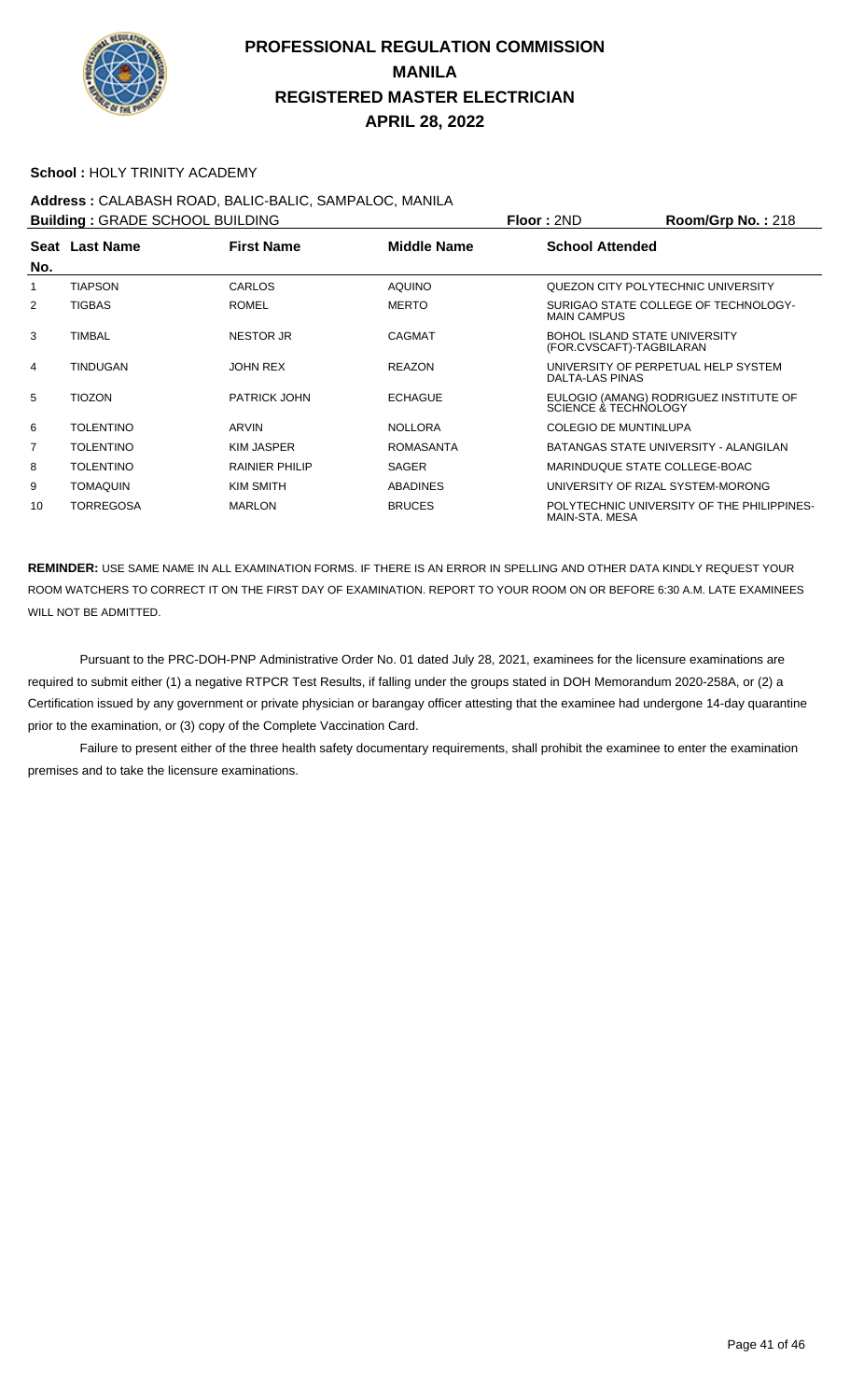

#### **School :** HOLY TRINITY ACADEMY

# **Address :** CALABASH ROAD, BALIC-BALIC, SAMPALOC, MANILA

| <b>Building: GRADE SCHOOL BUILDING</b> |                |                     |                    | <b>Floor: 3RD</b>                                         | <b>Room/Grp No.: 301</b>                   |
|----------------------------------------|----------------|---------------------|--------------------|-----------------------------------------------------------|--------------------------------------------|
| No.                                    | Seat Last Name | <b>First Name</b>   | <b>Middle Name</b> | <b>School Attended</b>                                    |                                            |
|                                        | TORREON        | <b>MARVIN JAY</b>   | <b>ADLAON</b>      | <b>VOCATIONAL SCHOOL</b>                                  |                                            |
| 2                                      | <b>TORRES</b>  | <b>JERRY</b>        | LAUD               | <b>FEATI UNIVERSITY</b>                                   |                                            |
| 3                                      | TRIA           | <b>JAMES IAN</b>    | <b>PODADERA</b>    | TECHNOLOGICAL INSTITUTE OF THE<br>PHILIPPINES-QUEZON CITY |                                            |
| 4                                      | TRINIDAD       | JEAN RENZO          | <b>CRESCINI</b>    | MAIN-STA, MESA                                            | POLYTECHNIC UNIVERSITY OF THE PHILIPPINES- |
| 5                                      | TUBALLAS       | <b>EDWIN</b>        | <b>TORCIDO</b>     |                                                           | SAMAR STATE UNIVERSITY (SAMAR S.P.C.)      |
| 6                                      | TUMALA         | <b>REJAN PAUL</b>   | LASCAÑAS           | UNIVERSITY OF LUZON (LUZON COLL.)                         |                                            |
| $\overline{7}$                         | <b>UBIÑA</b>   | <b>CHARLIE</b>      | <b>PAGUNURAN</b>   | CAGAYAN STATE UNIVERSITY-CARITAN                          |                                            |
| 8                                      | <b>UBIÑA</b>   | <b>CHARLO</b>       | <b>PAGUNURAN</b>   | CAGAYAN STATE UNIVERSITY-ANDREWS<br><b>CAMPUS</b>         |                                            |
| 9                                      | <b>UMEREZ</b>  | <b>JEANNIE BAVE</b> | <b>RUIZ</b>        | OCCIDENTAL MINDORO STATE COLLEGE                          |                                            |
| 10                                     | <b>UNIRA</b>   | <b>ALFRED</b>       | <b>OLIVAREZ</b>    | MALAYAN COLLEGES LAGUNA                                   |                                            |

**REMINDER:** USE SAME NAME IN ALL EXAMINATION FORMS. IF THERE IS AN ERROR IN SPELLING AND OTHER DATA KINDLY REQUEST YOUR ROOM WATCHERS TO CORRECT IT ON THE FIRST DAY OF EXAMINATION. REPORT TO YOUR ROOM ON OR BEFORE 6:30 A.M. LATE EXAMINEES WILL NOT BE ADMITTED.

 Pursuant to the PRC-DOH-PNP Administrative Order No. 01 dated July 28, 2021, examinees for the licensure examinations are required to submit either (1) a negative RTPCR Test Results, if falling under the groups stated in DOH Memorandum 2020-258A, or (2) a Certification issued by any government or private physician or barangay officer attesting that the examinee had undergone 14-day quarantine prior to the examination, or (3) copy of the Complete Vaccination Card.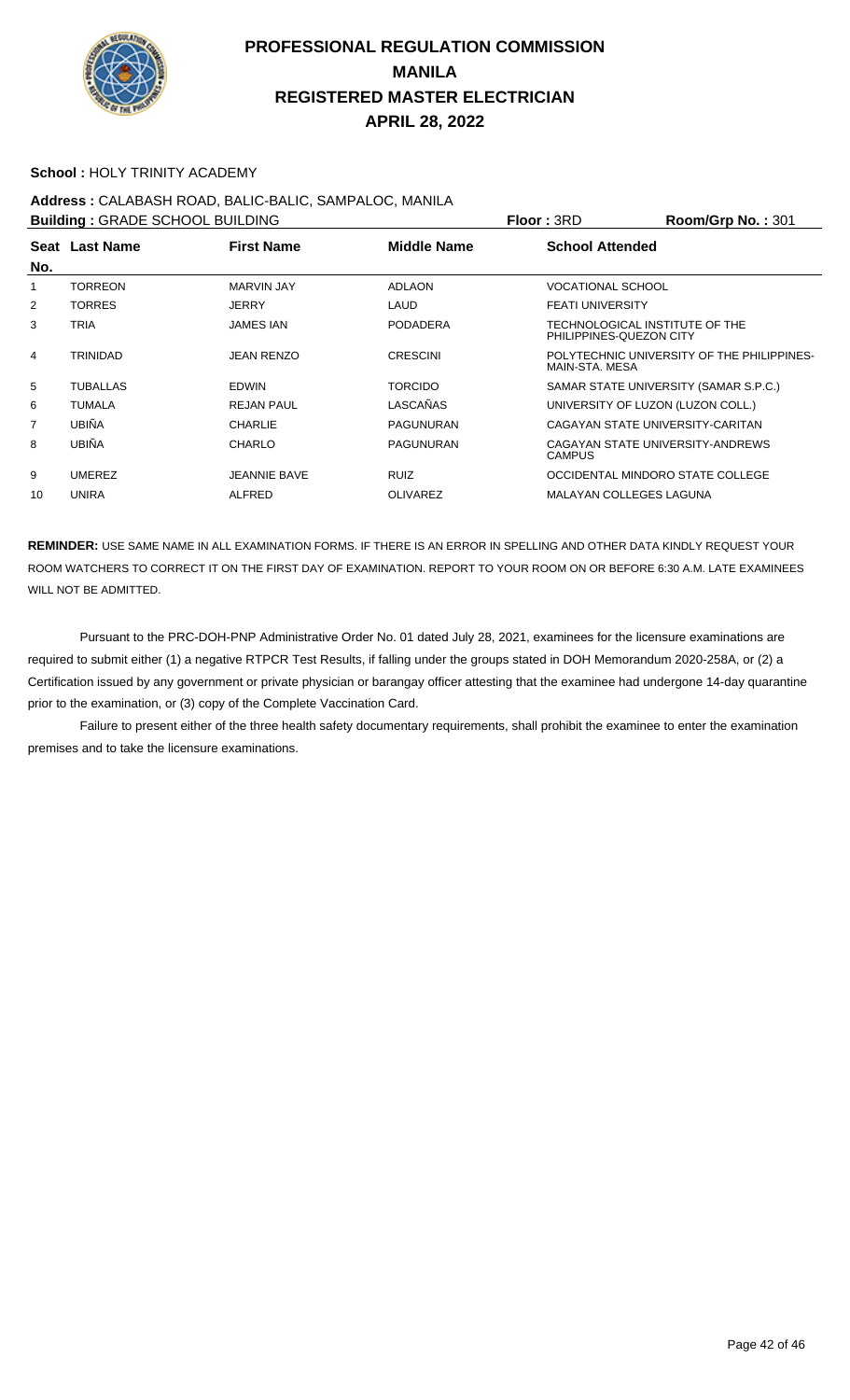

#### **School :** HOLY TRINITY ACADEMY

## **Address :** CALABASH ROAD, BALIC-BALIC, SAMPALOC, MANILA

**Building : GRADE SCHOOL BUILDING Floor : 3RD Room/Grp No. : 303 Seat** Last Name **No. Last Name First Name Middle Name School Attended** 1 URBANO CHRISTOPER OCCIANO TECHNOLOGICAL UNIVERSITY OF THE PHILIPPINES-MANILA 2 URMENITA ARTURO CUNA RIZAL TECHNOLOGICAL UNIVERSITY 3 USMAN ARIEL ARIEL LOPEZ MAPUA UNIVERSITY (FOR M.I.T.) - MANILA 4 VALDEZ ASHLEIN EMILIO AGUINALDO COLLEGE-DASMARIÑAS 5 VALENCIA AJIE ESTRADA UNIVERSITY OF LUZON (LUZON COLL.) 6 VALENCIA ANGELO JIM ALVAREZ BICOL STATE COLLEGE OF APPLIED SCIENCES & TECHNOLOGY(FOR. CSPC - NAGA) 7 VALENCIANO BILLY JHON VELASCO UNIVERSITY OF PERPETUAL HELP SYSTEM-LAGUNA 8 VALENTINO MILO MILO NATIVIDAD BULACAN STATE UNIVERSITY - SARMIENTO **CAMPUS** 9 VALENZUELA JERICOH TONGO UNIVERSITY OF RIZAL SYSTEM-TAYTAY 10 VALLEDOR EDSEL BULAWAN AQUINAS UNIVERSITY

**REMINDER:** USE SAME NAME IN ALL EXAMINATION FORMS. IF THERE IS AN ERROR IN SPELLING AND OTHER DATA KINDLY REQUEST YOUR ROOM WATCHERS TO CORRECT IT ON THE FIRST DAY OF EXAMINATION. REPORT TO YOUR ROOM ON OR BEFORE 6:30 A.M. LATE EXAMINEES WILL NOT BE ADMITTED.

 Pursuant to the PRC-DOH-PNP Administrative Order No. 01 dated July 28, 2021, examinees for the licensure examinations are required to submit either (1) a negative RTPCR Test Results, if falling under the groups stated in DOH Memorandum 2020-258A, or (2) a Certification issued by any government or private physician or barangay officer attesting that the examinee had undergone 14-day quarantine prior to the examination, or (3) copy of the Complete Vaccination Card.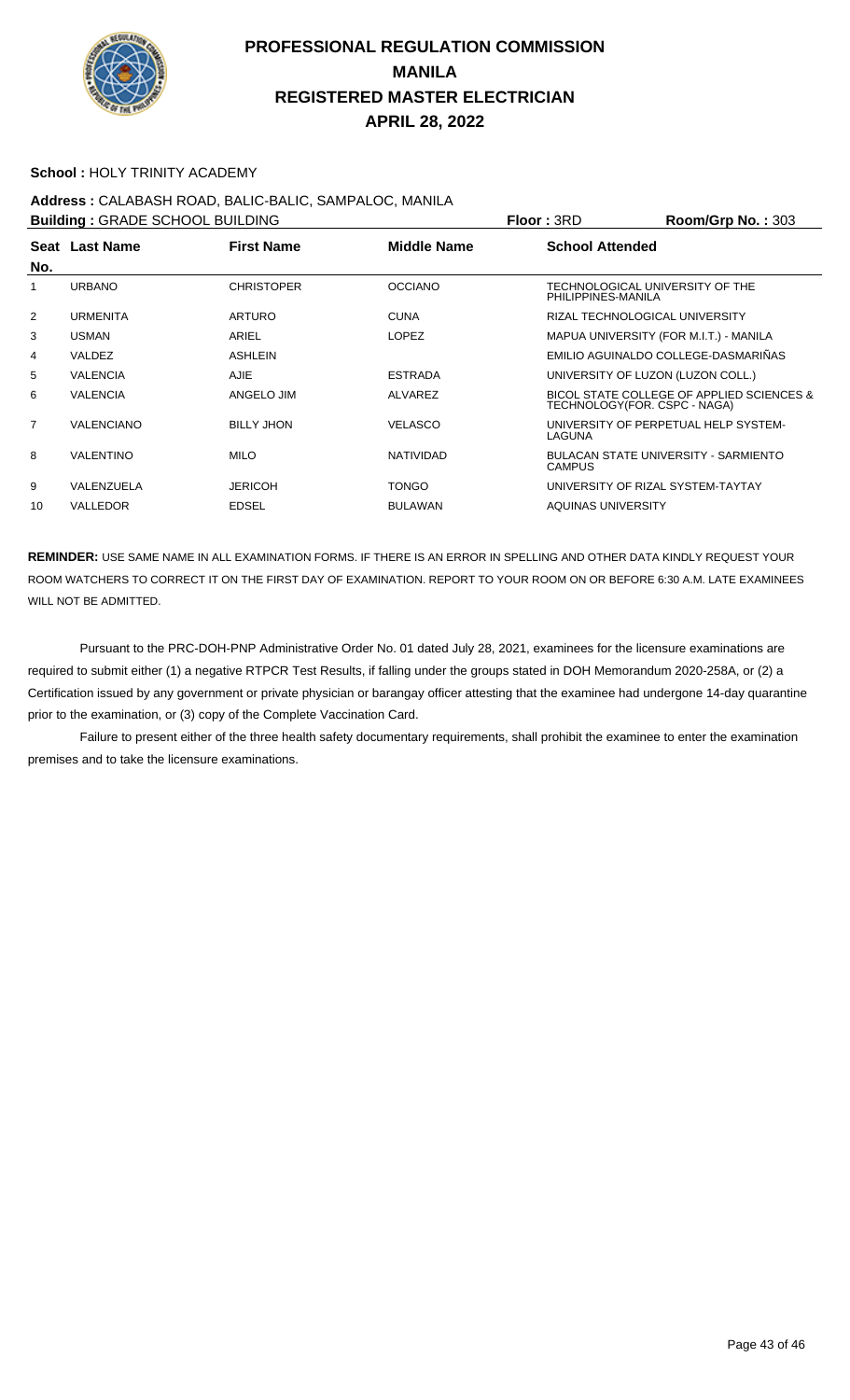

#### **School :** HOLY TRINITY ACADEMY

**Address :** CALABASH ROAD, BALIC-BALIC, SAMPALOC, MANILA **Building : GRADE SCHOOL BUILDING Floor : 3RD Room/Grp No. : 304 Seat** Last Name **No. Last Name First Name Middle Name School Attended** 1 VEGA ERROL **ERROL ORTILE RIZAL TECHNOLOGICAL UNIVERSITY** 2 VEGA LOUIE EVANGELISTA TECHNOLOGICAL UNIVERSITY OF THE PHILIPPINES-MANILA 3 VELASCO TEODERICO JR BALAORO DON BOSCO COLLEGE-MAKATI 4 VELOSO RODEL RODEL DINOPOL TECHNOLOGICAL INSTITUTE OF THE PHILIPPINES-MANILA 5 VELUZ EVSON JOHN ABERIN FEU INSTITUTE OF TECHNOLOGY (for FEU-E.A.C.) 6 VELUZ JOHN CEDRIC ARCA SOUTHERN LUZON STATE UNIVERSITY-LUCBAN (SLPC) 7 VERDERA IVAN LOUISE DUSANO TECHNOLOGICAL INSTITUTE OF THE PHILIPPINES-MANILA 8 VERDERA REYNOLD MANGGAT OCCIDENTAL MINDORO COMMUNITY COLLEGE 9 VERSOZA MARLON MELLIZA NATIONAL POLYTECHNIC COLLEGE OF SCIENCE & TECHNOLOGY 10 VERUTIAO VYNCE PATRICK PANTIA TECHNOLOGICAL UNIVERSITY OF THE PHILIPPINES-TAGUIG

**REMINDER:** USE SAME NAME IN ALL EXAMINATION FORMS. IF THERE IS AN ERROR IN SPELLING AND OTHER DATA KINDLY REQUEST YOUR ROOM WATCHERS TO CORRECT IT ON THE FIRST DAY OF EXAMINATION. REPORT TO YOUR ROOM ON OR BEFORE 6:30 A.M. LATE EXAMINEES WILL NOT BE ADMITTED.

 Pursuant to the PRC-DOH-PNP Administrative Order No. 01 dated July 28, 2021, examinees for the licensure examinations are required to submit either (1) a negative RTPCR Test Results, if falling under the groups stated in DOH Memorandum 2020-258A, or (2) a Certification issued by any government or private physician or barangay officer attesting that the examinee had undergone 14-day quarantine prior to the examination, or (3) copy of the Complete Vaccination Card.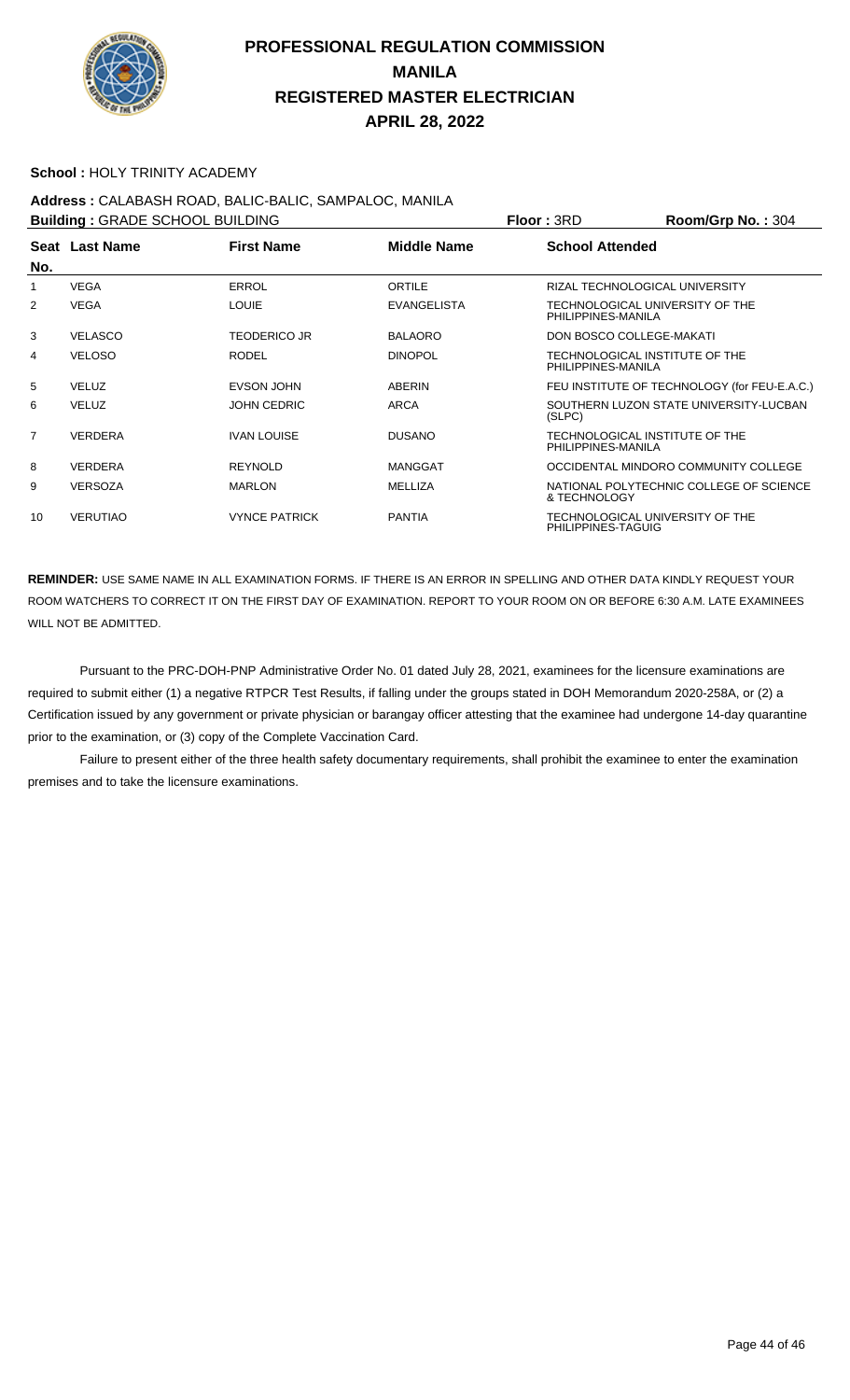

#### **School :** HOLY TRINITY ACADEMY

# **Address :** CALABASH ROAD, BALIC-BALIC, SAMPALOC, MANILA

| <b>Building: GRADE SCHOOL BUILDING</b> |                    |                           |                   | Floor: 3RD                                           | Room/Grp No.: 305                          |
|----------------------------------------|--------------------|---------------------------|-------------------|------------------------------------------------------|--------------------------------------------|
|                                        | Seat Last Name     | <b>First Name</b>         | Middle Name       | <b>School Attended</b>                               |                                            |
| No.                                    |                    |                           |                   |                                                      |                                            |
|                                        | <b>VIBAS</b>       | <b>RONEL</b>              | <b>CARMEN</b>     | <b>VOCATIONAL SCHOOL</b>                             |                                            |
| 2                                      | <b>VICENTE</b>     | <b>ELNOR</b>              | <b>JUANZO</b>     |                                                      | EMILIO AGUINALDO COLLEGE-DASMARIÑAS        |
| 3                                      | <b>VILLA</b>       | <b>JONAS</b>              | <b>LUNA</b>       | MAPUA UNIVERSITY (FOR M.I.T.) - MANILA               |                                            |
| 4                                      | <b>VILLAFRANCA</b> | OLOL                      | TENORIO           | <b>SECONDARY SCHOOL</b>                              |                                            |
| 5                                      | VILLANUEVA         | <b>IBRAHIM ROY</b>        | <b>PABICO</b>     | TECHNOLOGICAL INSTITUTE OF THE<br>PHILIPPINES-MANILA |                                            |
| 6                                      | VILLANUEVA         | <b>KENNY SPIRO DANIEL</b> |                   | COLUMBAN COLLEGE-OLONGAPO CITY                       |                                            |
| 7                                      | VILLANUEVA         | LAMBERTO JR               | <b>BULANHAGUI</b> | UNIVERSITY OF BATANGAS                               |                                            |
| 8                                      | VILLANUEVA         | RAVEN                     | <b>RABINO</b>     | UNIVERSITY OF THE EAST-MANILA                        |                                            |
| 9                                      | VILLAREAL          | <b>RON EDWARD</b>         | <b>SALVADOR</b>   | OCCIDENTAL MINDORO STATE COLLEGE                     |                                            |
| 10                                     | <b>VILLARMINO</b>  | <b>DINO</b>               | <b>CATAMCO</b>    | ORMOC CAMPUS                                         | EASTERN VISAYAS STATE UNIV. (FOR. L.I.T.)- |

**REMINDER:** USE SAME NAME IN ALL EXAMINATION FORMS. IF THERE IS AN ERROR IN SPELLING AND OTHER DATA KINDLY REQUEST YOUR ROOM WATCHERS TO CORRECT IT ON THE FIRST DAY OF EXAMINATION. REPORT TO YOUR ROOM ON OR BEFORE 6:30 A.M. LATE EXAMINEES WILL NOT BE ADMITTED.

 Pursuant to the PRC-DOH-PNP Administrative Order No. 01 dated July 28, 2021, examinees for the licensure examinations are required to submit either (1) a negative RTPCR Test Results, if falling under the groups stated in DOH Memorandum 2020-258A, or (2) a Certification issued by any government or private physician or barangay officer attesting that the examinee had undergone 14-day quarantine prior to the examination, or (3) copy of the Complete Vaccination Card.